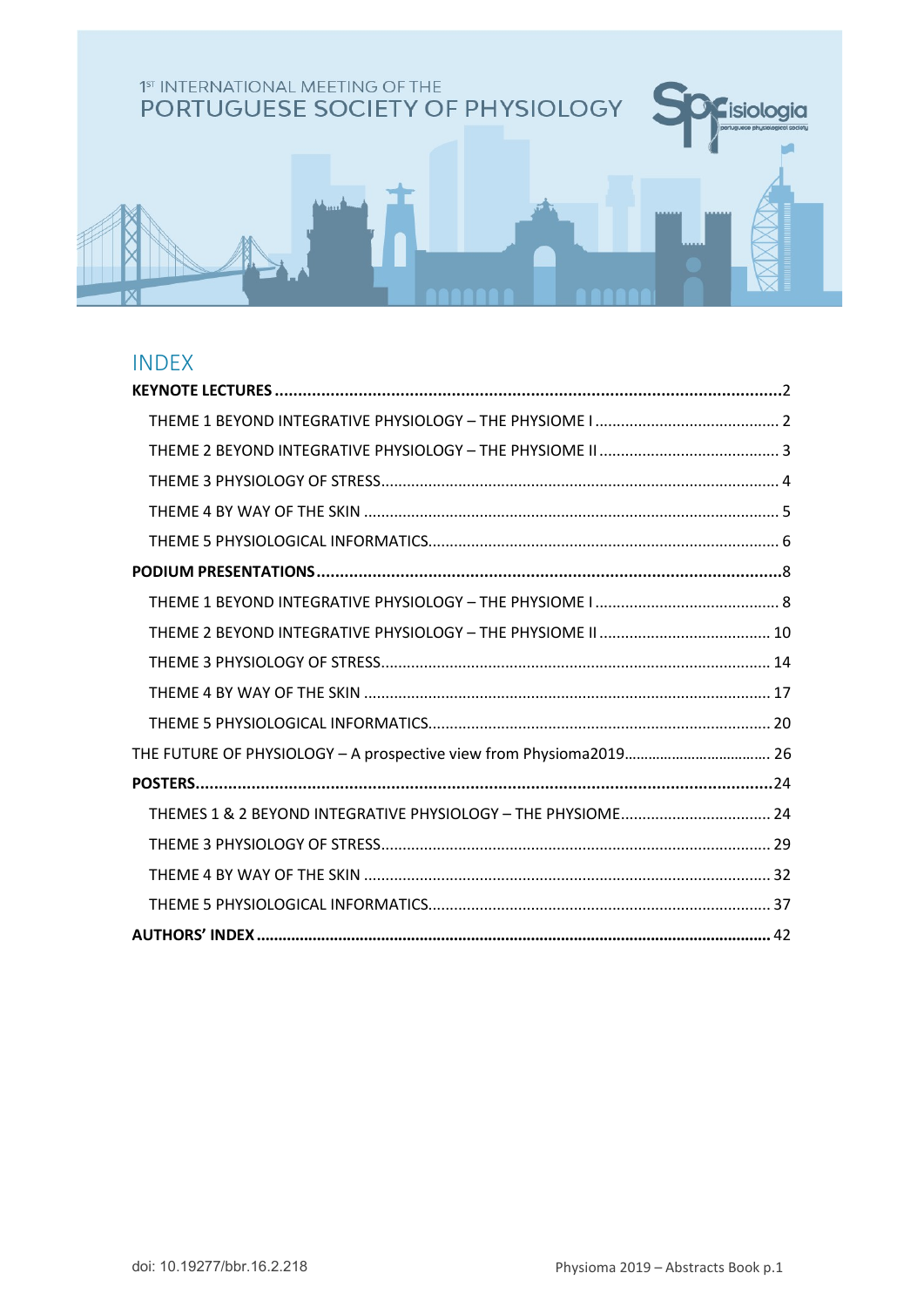

# <span id="page-1-0"></span>KEYNOTE LECTURES

# <span id="page-1-1"></span>THEME 1 BEYOND INTEGRATIVE PHYSIOLOGY – THE PHYSIOME I

#### **CENTENARIANS: AN EXAMPLE OF SUCCESSFUL PHYSIOLOGICAL ADAPTATION TO AGEING**

Jose Viña and Consuelo Borras; Freshage Research Group

*Dept. Physiology. Fac.of Medicine, University of Valencia, Av. de Blasco Ibáñez 15- 46010 Valencia. Spain*

Centenarians constitute an example of extraordinary ageing, not only because they reach extreme long age, but also because they enjoy an extraordinary healthspan that includes a remarkable compression of morbidity towards the end of their life.

One of the critical physiological features of ageing is that old individuals lose their capacity to maintain homeostasis, i.e. to resist the stresses of normal life. Centenarians, however, do maintain the efficient homeostatic mechanisms well into advanced age.

Centenarians usually belong to families blessed with many members who have enjoyed extraordinary ageing and made it to be a hundred or over. The proportion of centenarians is rising from one in 8,000 to approximately now 1 in 5,000 individuals in advanced societies like those in the Iberian Peninsula.

With the idea of extraordinary homeostasis in mind, we analysed the expression of miRNAs (the regulatory forms of small RNA whose main characteristic is that of controlling the expression of transcription). We observed that the expression of mRNAs in centenarians remains similar to that of young and very different from that of old individuals and that this may be due to a remarkable capacity of synthesis of mRNAs (catalysed by Drosha, Dicer, and exportin). We first analysed the mRNome of centenarians by analysing and by using big data analysis, we identified four genes that are specially upregulated in centenarians. These are BcL-XL, FAS, FAS ligand, and CCL5. Three of these genes are associated with the control of apoptosis. The general idea being that centenarians are able to downplay the activity of intrinsic apoptosis and activate the extreme pathway for apoptosis.

Finally, we have studied families of centenarians and found that descendants of centenarians are less frail than individuals of the same age but without the genetic background of centenarians and that the RNA expression profile of centenarian descendants is similar to that of centenarians and different from that of individuals whose parents were not centenarians.

The physiological implications of this remarkable genetic background will be discussed.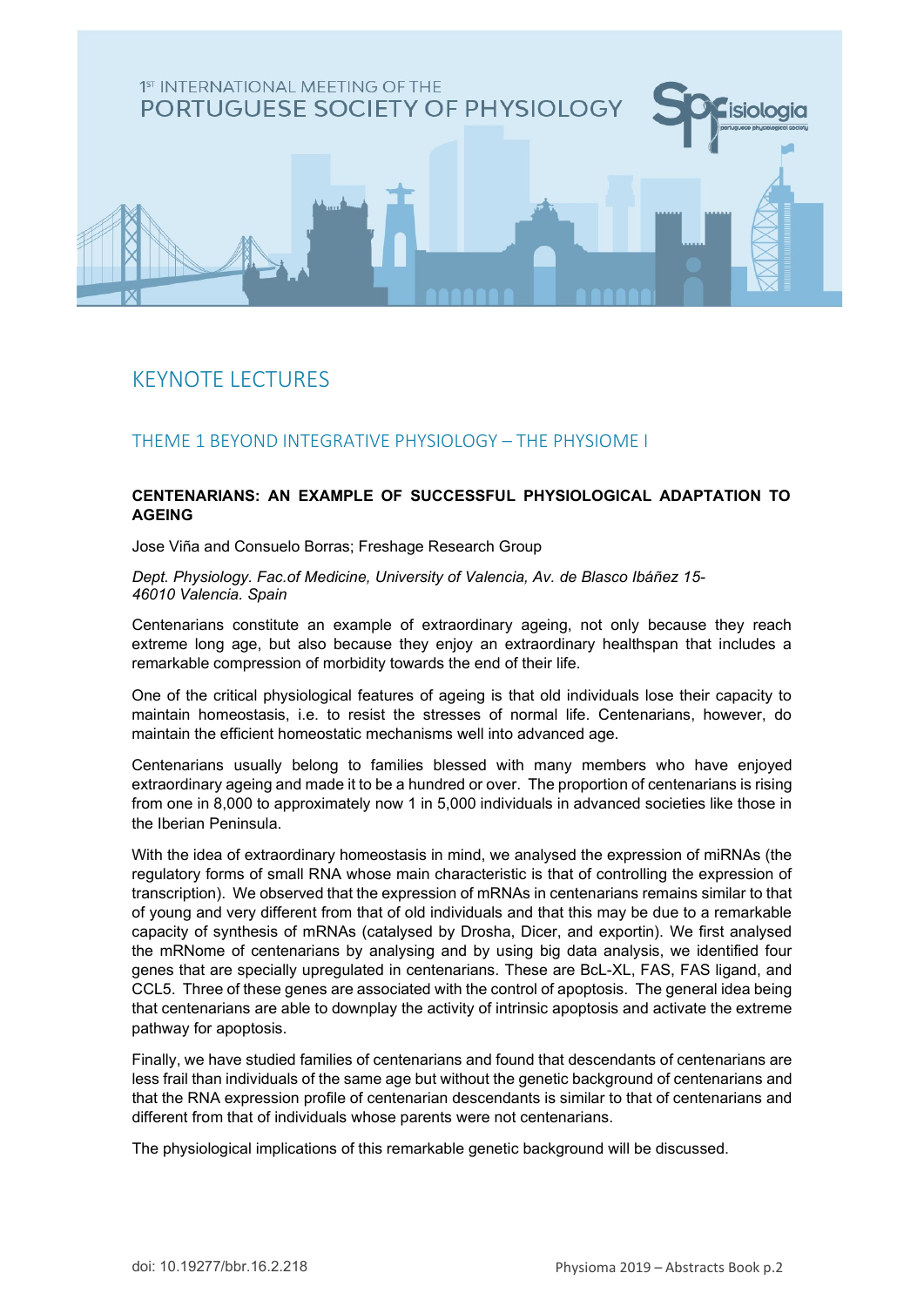

*Professor Jose Viña is Full Professor in the Department of Physiology (University of Valencia, Spain) and has been working in ageing for over thirty years. He has been leading a successful research group dealing with nutritional aspects, in the first instance, with longevity and, more recently, with frailty and Alzheimer's disease. His major contributions have been: i) Experimental determination that mitochondria are key targets for ageing; ii) Identification of molecular mechanisms to explain why females live longer than males; iii) Identification of new longevityassociated genes, particularly those involved in p53 pathways, telomerase, RAS/GRF1, and antioxidants (G6PD); iv) Generation of a new experimental model for frailty in animals, and; v) Identification of biomarkers of Alzheimer's disease and frailty.*

# <span id="page-2-0"></span>THEME 2 BEYOND INTEGRATIVE PHYSIOLOGY – THE PHYSIOME II

## **CHRONOBIOLOGY – THE IMPORTANCE OF TIMING**

#### Debra J. Skene

#### *Chronobiology, Faculty of Health and Medical Sciences, University of Surrey, United Kingdom*

Biological clocks are essential for the co-ordination of physiology and behaviour. Circadian clocks are endogenous autonomous oscillators conferring a near 24-h circadian rhythm on multiple processes from gene expression to behaviour. The circadian timing system consists of a central oscillator in the hypothalamic suprachiasmatic nuclei (SCN) that drives timing in multiple tissue specific clocks in the periphery (e.g., liver, pancreas, adipose tissue). This permits synchrony between different internal rhythms (e.g., metabolic and cardiovascular systems). Clocks regulate most physiological processes (e.g., cell cycle, immune function, sleep/wake regulation, metabolism, cardiovascular function). This has implications for time of day sampling, disease diagnosis (biomarker discovery), and therapeutics.

Biological clocks evolved to anticipate and adjust appropriately to environmental events, e.g., dawn/dusk, seasons, and tides. The 24 h light/dark cycle is the primary time cue entraining the SCN-clock to the 24 h day, in addition to light acutely affecting many aspects of physiology and behaviour. The advent of electricity, artificial lighting, and light-emitting electronic devices has impacted on human circadian timing and sleep/wake patterns. For example, light at night, depending on the light intensity, duration and spectral composition, is capable of delaying the timing of sleep and circadian rhythms resulting in, *inter alia*, reduced sleep duration.

Modern life with rapid travel across time zones or working rotating shifts causes a mismatch between the circadian timing system and the sleep/wake, feeding/fasting cycle with adverse health consequences. For example, shift workers have an increased risk of cancer and metabolic disease. The biochemical mechanisms underlying sleep deprivation, circadian misalignment, and disease are currently the subject of intensive study. Additional challenges include how best to minimise circadian disruption, ensuring good sleep, maintaining wakefulness/good performance during waking hours, and minimising metabolic disturbance. Optimising photic and nonphotic time cues (e.g., meals, melatonin) to synchronize/reset disturbed circadian rhythms offers promise.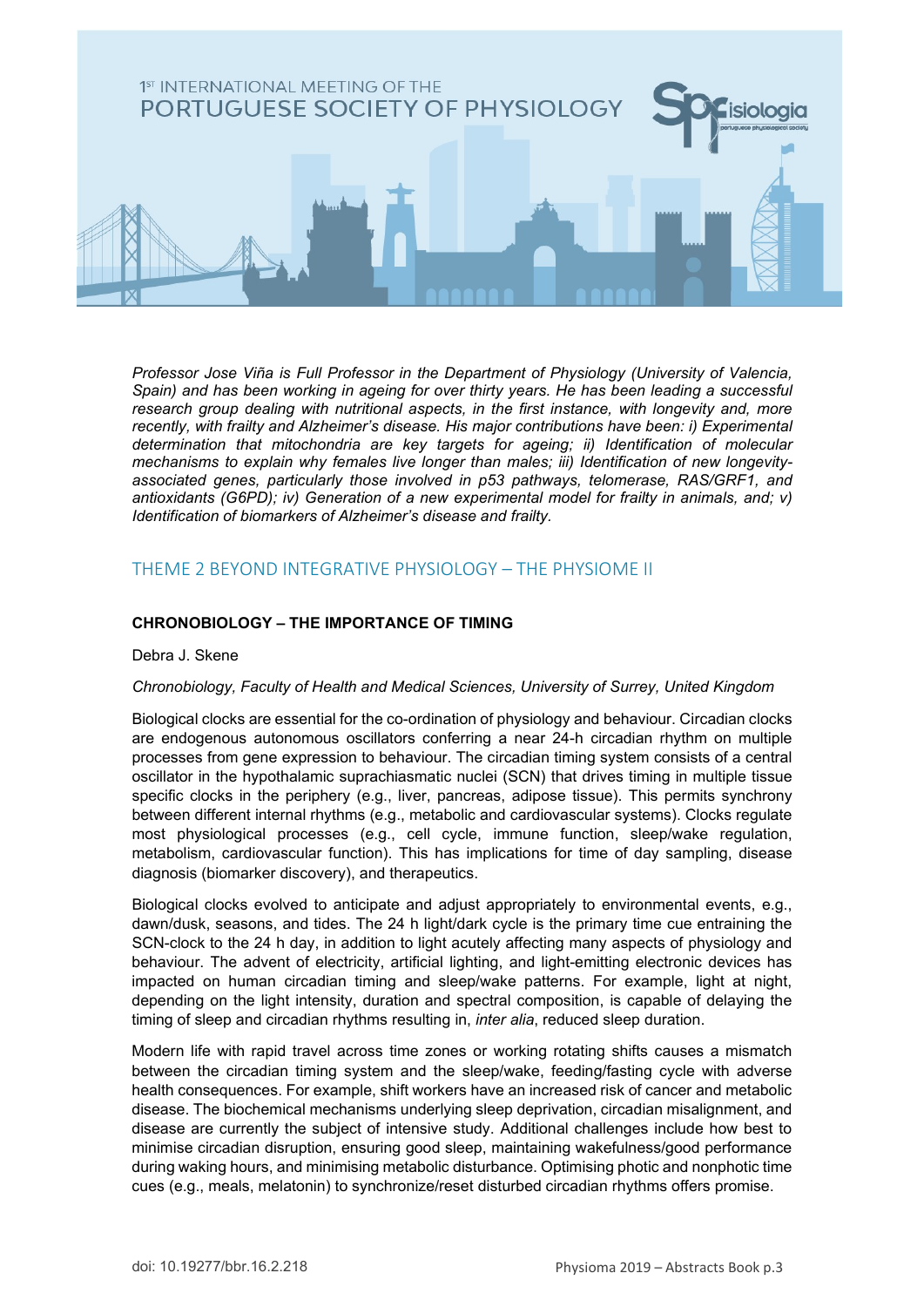

*Debra J. Skene, Ph.D., is Professor of Neuroendocrinology (2001- ) and Section Lead for Chronobiology at the University of Surrey, UK. Educated in South Africa (B.Pharm, MSc, Ph.D.), she joined the University of Surrey in 1984. She has over 25 years of research experience studying the human circadian timing system and has authored over 150 refereed research publications. Her recent research has been funded by the EU FP6 and FP7 programmes, UK Cross Research Council New Dynamics of Ageing (NDA) Programme, the BBSRC and MRC (UK). She is also a past Royal Society Wolfson Research Merit Award Holder.*

*Professor Skene and her team's research is directed towards characterisation and treatment of circadian rhythm sleep/wake disorders as experienced by blind people, shift workers and older people. Her team's findings have led to the optimisation of melatonin (dose, time of administration) and light (wavelength, time of administration) to affect human circadian timing. Currently her research team is studying the links between human circadian clocks, sleep and metabolism in health, circadian rhythm disorders and metabolic diseases (shift workers, Type 2 diabetes, liver disease) using LC-MS metabolomics.*

*Professor Skene is President of the European Biological Rhythms Society (EBRS) (2015- ) and past Vice-President (Basic) of the European Sleep Research Society (ESRS) (2010-2014). She is a past Chair of a Gordon Research Conference (Pineal Cell Biology, 2012), currently an Associate Editor of the Journal of Sleep Research and on the Editorial Board of Chronobiology International.*

# <span id="page-3-0"></span>THEME 3 PHYSIOLOGY OF STRESS

#### **NITRIC OXIDE SIGNALING IN THE BRAIN: TRANSLATION OF DYNAMICS INTO RESPIRATION CONTROL AND NEUROVASCULAR COUPLING**

#### João Laranjinha

#### *Faculty of Pharmacy and Center for Neurosciences and Cell Biology, University of Coimbra, Portugal*

In a couple of decades, following its identification in the biological milieu, nitric oxide (NO), previously known as an atmospheric pollutant, emerged as a ubiquitous messenger in the cardiovascular and central nervous systems. The analysis of its peculiar physico-chemical properties provides a platform for an integrative and comprehensive understand of the diversity of biological functions in which NO acts as a core mediator. We will address the key physicochemical properties of NO and how these can be translated in the regulation of cell functions and in the maintenance of homeostasis. In particular, we will address the critical role of NO in the regulation of two physiologic pathways: mitochondrial cellular respiration and the mediation of the neurovascular-neurometabolic axis in the brain. It will be apparent that NO emerged as a central regulator of neurometabolism with consequences for aging and neurodegeneration.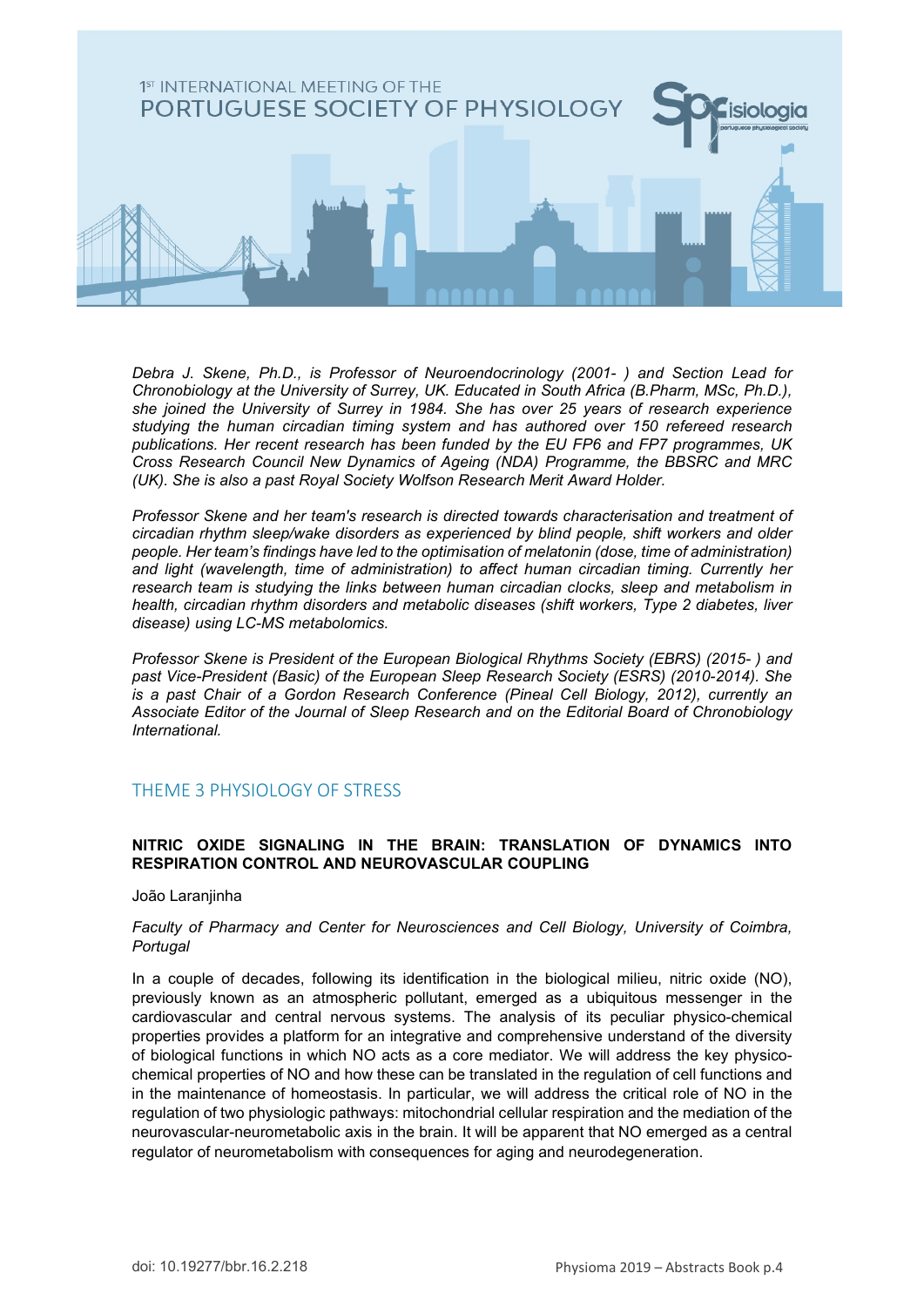

**Acknowledgments:** This work was financed by the European Regional Development Fund (FEDER) funds through the Operational Program for Competitiveness and Internationalization - COMPETE and national funds by FCT - Foundation for Science and Technology under the project POCI-01-0145-FEDER-029099 and through the Centro 2020 Regional Operational Program, under the project CENTRO-01-0145-FEDER-000012-HealthyAging2020.

*João Laranjinha graduated with a degree in Pharmaceutical Sciences (University of Coimbra) in 1984 and a Ph.D. in Biochemistry (University of Coimbra) in 1996. His postdoc studies were made with Enrique Cadenas in 1997-1998 in the Dept. of Molecular Pharmacology and Toxicology, University Southern California, Los Angeles, USA.*

*His research is focused on the functional impact of nitric oxide in the brain as a neurometabolic regulator and as a mediator of neurovascular coupling with impact in aging and neurodegeneration. He is also interested in dietary nitrite-driven regulatory processes, encompassing the non-enzymatic production of nitric oxide along the nitrate:nitrite:NO pathway. He has published 90+ papers ISI with 2500+ citations.*

*He has chaired the organizing and scientific committees of several international conferences, including the European (SFRRE 2007) and International (SFRRI 2018) meetings of the Society for Free Radical Research. He is a member of the editorial board of several prestigious journals in his area of research (Free Radical Research, Free Radical Biology and Medicine, Biofactors Archives of Biochemistry and Biophysics and Redox Biology) and of the Advisory Board of Oxygen Club of California from which he has received the Science and Humanity Award at the University of California, Davies, US, in 2016. He has been a member of the Council of the European Society for Neurochemistry and the European Society for Free Radical Research for several years and President of the Portuguese Biochemical Society (2014-18). Currently, he serves as member of the Advanced Courses Committee of FEBS and as the president of the General Assembly of the Portuguese Biochemical Society.*

# <span id="page-4-0"></span>THEME 4 BY WAY OF THE SKIN

#### **BY WAY OF THE SKIN**

Joachim W. Fluhr

#### *Department of Dermatology and Allergology, Charité Universitätsmedizin, Berlin, Germany*

The skin is the interface of the human body to the potentially harmful environment with exogenous stressors like chemicals, UV radiation and other physical stimuli. The epidermal barrier is recognized as a central key pathophysiologic element in inflammatory skin diseases such as atopic dermatitis (AD). Some bases of an impaired barrier have been elucidated on the molecular level e.g. mutation in genes encoding for filaggrin and lipid processing defects. Change in the microbiome composition and its relation to altered barrier function have been reported. The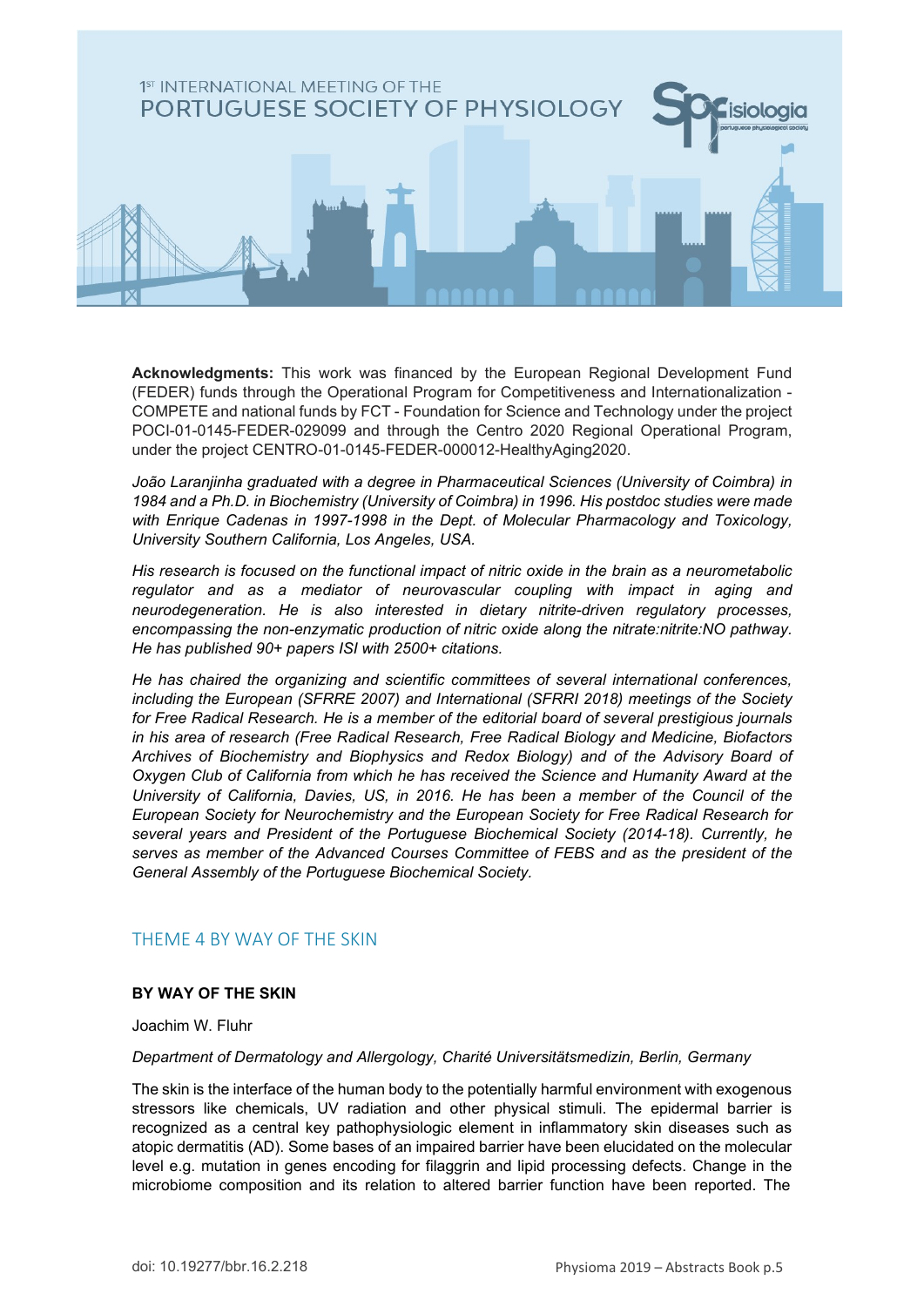

epidermal barrier is also of interest for penetration of both irritants and allergens as well as topically applied drugs and active ingredients.

Multiple non-invasive biophysical measurement instruments are used to assess skin physiology e.g. in inflammatory skin diseases associated with an altered epidermal barrier, namely transepidermal water loss, stratum corneum hydration, surface pH, inflammatory signs and surface parameters. More sophisticated non-invasive or minimally invasive devices to assess skin physiology have been introduced over the last decade: multidimensional imaging, in vivo multiphoton spectroscopy, optical coherence tomography, atomic force microscopy, near-infrared spectroscopy (NIR), in vivo Raman micro-spectroscopy and in vivo reflectance Raman spectroscopy.

Atopic dermatitis is a prototype of translational research at the interface of epidermal barrier and inflammation. Non- or minimal-invasive methods have been used in different AD research areas. The combination of established approaches with cutting edge methods allowed to gain a deeper understanding of barrier related inflammatory skin diseases.

Molecular mechanisms and their modulation are classically studied in vitro (e.g., in cell culture models) or using invasive biopsy techniques. Recently non- or minimally-invasive methods have been introduced in different cutaneous research areas. These methods include multidimensional imaging, optical coherence tomography, atomic force microscopy and in vivo Raman Micro-Spectroscopy. Age-specific patterns and changes over life span have been elaborated.

An example of age-specific skin physiology will be presented for neonates and children. Their epidermis is physiologically and morphologically different from adult skins e.g., in water content, light sensibility, corneocyte size, percutaneous permeability, susceptibility to infections/irritants and topical treatments. The postnatal period is a time of active functional maturation and cutaneous adaptation to the dry, eventually harsh extra-uterine environment. Recent research focused on the development of functional aspects and the micro-morphological skin surface evolution of epidermal barrier e.g., with the development of the E.M.I. (Electron Microscopy Isotropy) score. Skin maturation takes approximately two years. Infant skin showed thinner epidermis and thinner stratum corneum (SC) as well as smaller corneocytes. The Stratum cohesion is a key factor in SC maturation and depends on the presence, subcellular distribution and timely coordinated degradation of the intercellular junctions.

The lecture will give an overview on established as well as new technologies to study the skin physiology under different conditions and in selected skin diseases.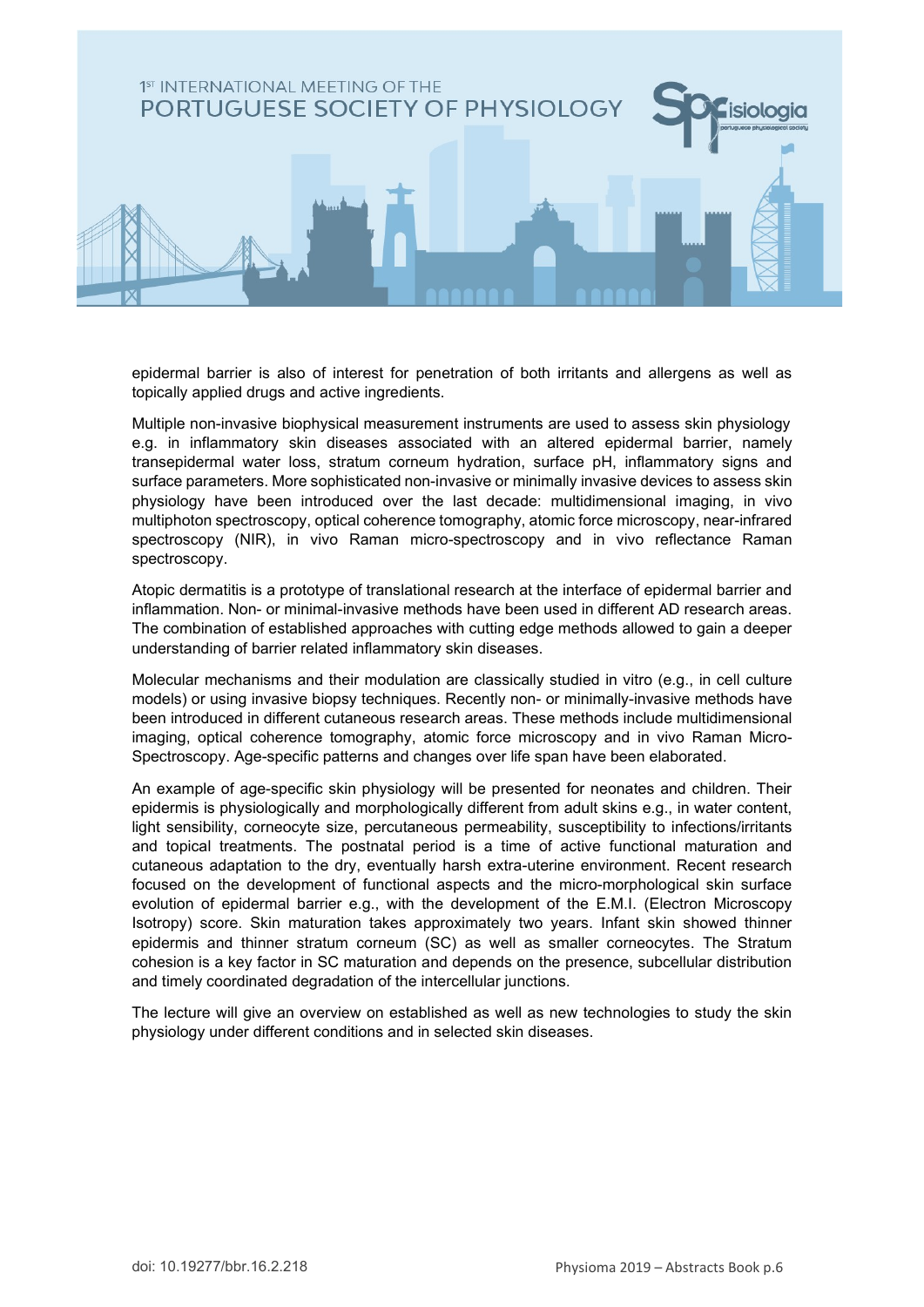

# <span id="page-6-0"></span>THEME 5 PHYSIOLOGICAL INFORMATICS

## **PHYSIOLOGICAL INFORMATICS**

Hugo Silva

#### *IT-IST, Universidade de Lisboa*

Physiological data has had a transforming role on multiple aspects of society, which goes beyond the health sciences domains to which they were traditionally associated with. This has been made possible through technological advances in electronics, telecommunications and informatics. Today, most people carry small pocket or wrist-worn computers, collecting a plethora of data in always on / always connected paradigm. Combined with recent advances in signal processing and machine learning, physiological data is increasingly being used in a plethora of novel areas such as human-computer interaction, entertainment, architecture, and many others.

BITalino has been revolutionising biomedical education and prototyping by providing versatile toolkits composed of low-cost hardware and software, created to enable anyone to create cool projects and applications involving physiological data. The hardware consists of modular wireless biosignal acquisition systems that can be used to acquire data in real time, interface with other devices (e.g. Arduino or Raspberry PI), or perform rapid prototyping of end-user applications. The software comprehends a set of programming APIs, a biosignal processing toolbox, and a framework for real time data acquisition and post processing. In this talk we will review how BITalino came to be and the future prospects.

Physiological data from wearable sensors and smartphone are accumulating rapidly, and this provides us the chance to collect dynamic and personalized information as phenotype to be integrated to genotype for the holistic understanding of complex diseases. This integration can be applied to early prediction and prevention of disease, therefore promoting the shifting of disease care tradition to the healthcare paradigm. In this chapter, we summarize the physiological signals which can be detected by wearable sensors, the sharing of the physiological big data, and the mining methods for the discovery of disease-associated patterns for personalized diagnosis and treatment. We discuss the challenges of physiological informatics about the storage, the standardization, the analyses, and the applications of the physiological data from the wearable sensors and smartphone. At last, we present our perspectives on the models for disentangling the complex relationship between early disease prediction and the mining of physiological phenotype data.

#### *Presenting author profile*

*Hugo received his Ph.D. in Electrical and Computer Engineering from the Instituto Superior Técnico (IST) – University of Lisbon. Since 2004 Hugo has been a researcher at the IT - Instituto de Telecomunicações [\(http://www.it.pt/person\\_detail\\_p.asp?id=1293\)](http://www.it.pt/person_detail_p.asp?id=1293) and a Professor at EST/IPS – Polytechnic Institute of Setúbal [\(http://www.estsetubal.ips.pt/\)](http://www.estsetubal.ips.pt/) since 2016. In 2012 he was a visiting researcher at the Computational and NeuroEngineering Laboratory (CNEL) at the University of Florida. He is co-founder of PLUX – Wireless Biosignals [\(http://www.plux.info\)](http://www.plux.info/), established in 2007 as an innovative technology-based company operating in the field of medical devices for healthcare and quality of life, where he is currently Chief Innovation Officer.*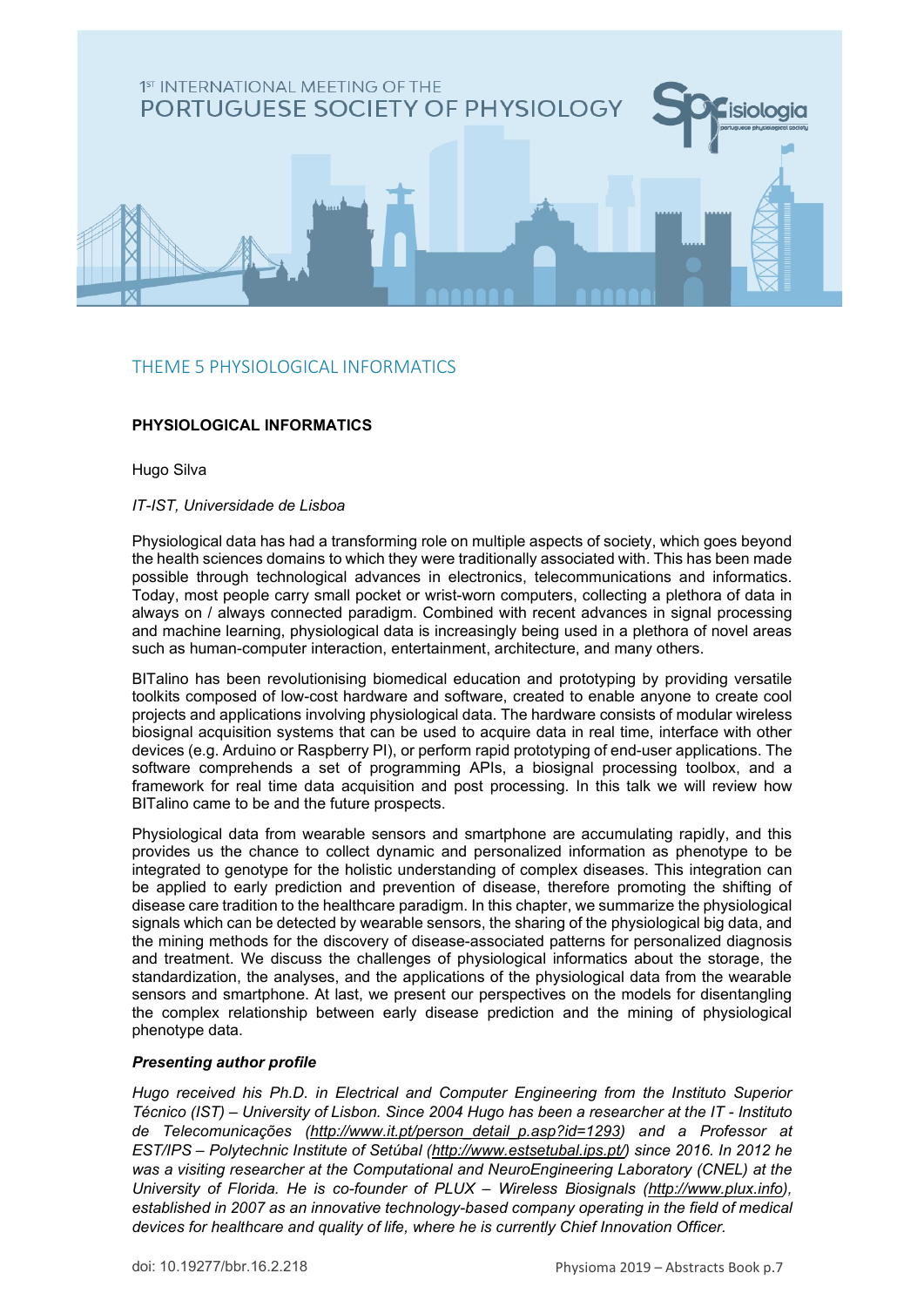

*More recently, Hugo has been actively working towards making the world a bit more physiological, through BITalino [\(http://www.bitalino.com\)](http://www.bitalino.com/), an open-source software and low-cost hardware toolkit that allows anyone from students to professional app developers to create cool projects and applications with physiological sensors.*

*His main interest interests include biosignal research, system engineering, signal processing, and pattern recognition, and his work has been distinguished with several academic and technical awards such as the "Career Award alumniIPS" in 2018 (awarded by the Polytechnic Institute of Setúbal to former students), the "Best Industrial and Enabling Technology" at the European Commission's DG-CONNECT Innovation Radar Prize in 2017 with the project "BITalino", the 1st place at the Ordem dos Engenheiros Young Engineer Innovation Award in 2015 with the project "BIT: Biosignal Igniter Toolkit", the 1st place at the Venture Day Lisbon in 2013 with the project "Vitalidi: Your Heart (h)as a Key!", the selection as a semi-finalist to the Engadget Expand NY Insert Coin competition in 2013, the Life Sciences Award in 2010 at a yearly venture competition co-promoted by the MIT, and the "Caixa Geral de Depósitos Award'' from 2003 to 2005 for recognized academic merit.*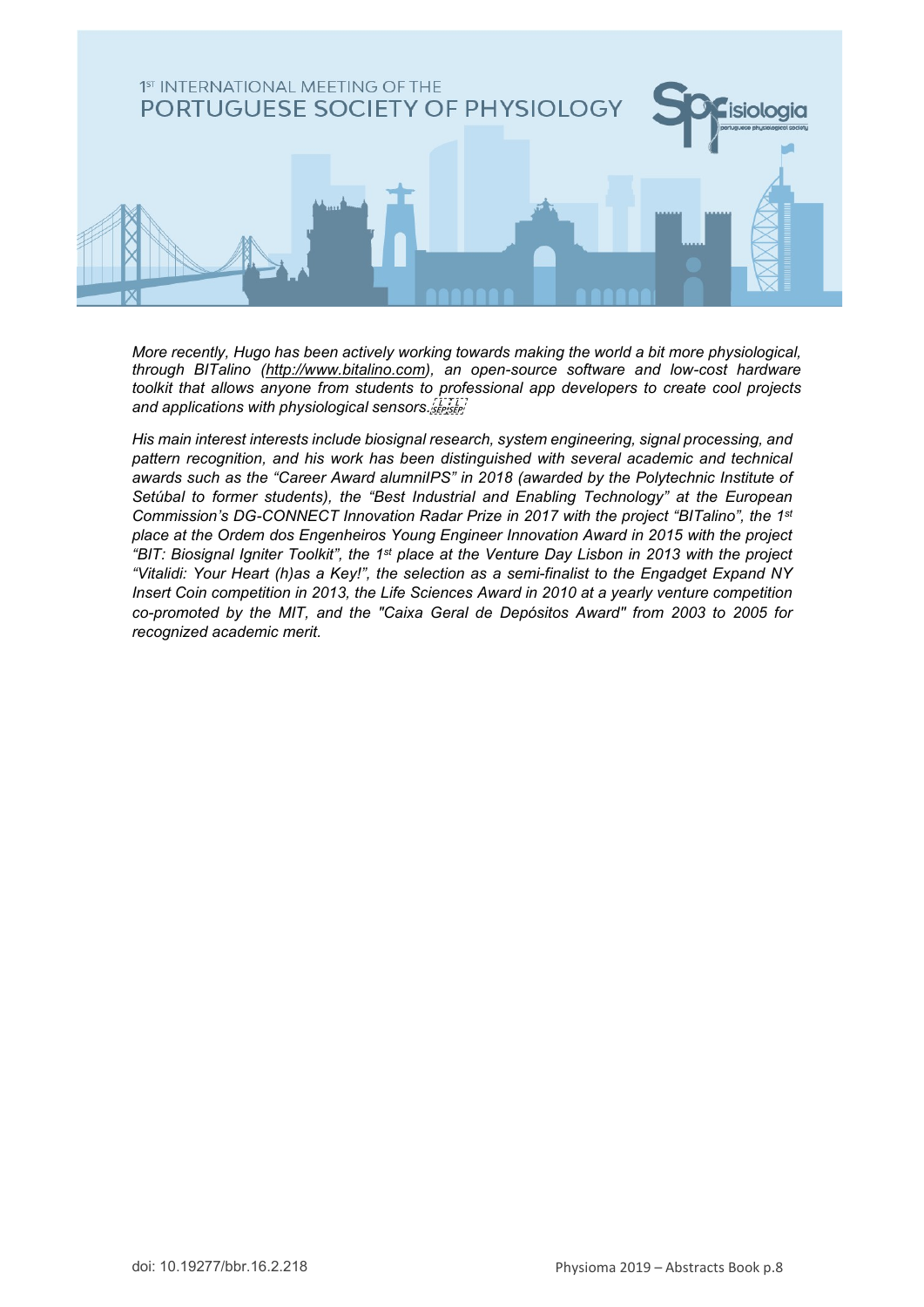

# PODIUM PRESENTATIONS

# <span id="page-8-0"></span>THEME 1 BEYOND INTEGRATIVE PHYSIOLOGY – THE PHYSIOME I

## **1.1 PUPIL SIZE DURING AUTHENTICITY RECOGNITION IN LAUGHTER AND CRYING**

Gonçalo Cosme<sup>1</sup>; Mónica Costa<sup>2</sup>; Vânia Tavares<sup>1</sup>; Katja Brodmann<sup>3</sup>; César Lima<sup>4</sup>; Pedro Rosa4; Diana Prata1

*1 - Instituto de Biofísica e Engenharia Biomédica; 2 - Faculdade de Medicina da Universidade de Lisboa; 3 - Department of Neuroimaging, King's College London; 4 - Centro de Investigação e Intervenção Social, Instituto Universitário de Lisboa (ISCTE-IUL), CIS-IUL*

Emotions play an important role in social interactions however some neurological pathologies manifest themselves with dysfunctional emotional recognition and/or expression, strongly motivating research on these emotional processes. Nonverbal emotional vocalizations are expressions of emotions without semantic context, can be characterized according to their category (e.g., amusement, sadness, and fear), valence (positive or negative), arousal and authenticity (whether spontaneous or voluntary). The ability to correctly recognize authenticity is an advantageous social skill that enhances group cohesion, affiliation and cooperation. Recent studies suggest that spontaneous emotions elicit different brain activation patterns compared to voluntary emotions mostly because perceivers require less mentalization (i.e., cognitive effort) to recognize spontaneous emotions; and that spontaneous vocalizations were more arousing than voluntary.

In this work, pupil size, a well-known measure of cognitive effort and arousal, was measured during displays of nonverbal emotional vocalizations of amusement (laughter) and sadness (crying) modulated for their authenticity (spontaneous or voluntary). After sound display, 38 participants rated the sounds on their perceived authenticity in a Likert scale (1-7). Group analysis demonstrated a statistically significant main effect of valence on mean pupil size at 1 sec. of sound display; and of authenticity at 3 sec. of sound display.

These results suggest that authenticity processing manifests physiologically later than other emotion recognition processes such as valence recognition. Furthermore, they consolidate pupil size as a neurophysiological measurement by demonstrating it is sufficiently sensitive to more complex social processes as is authenticity rating in nonverbal emotional vocalizations.

**Keywords:** Pupillometry, Emotional Authenticity, Voice Processing, Emotional Arousal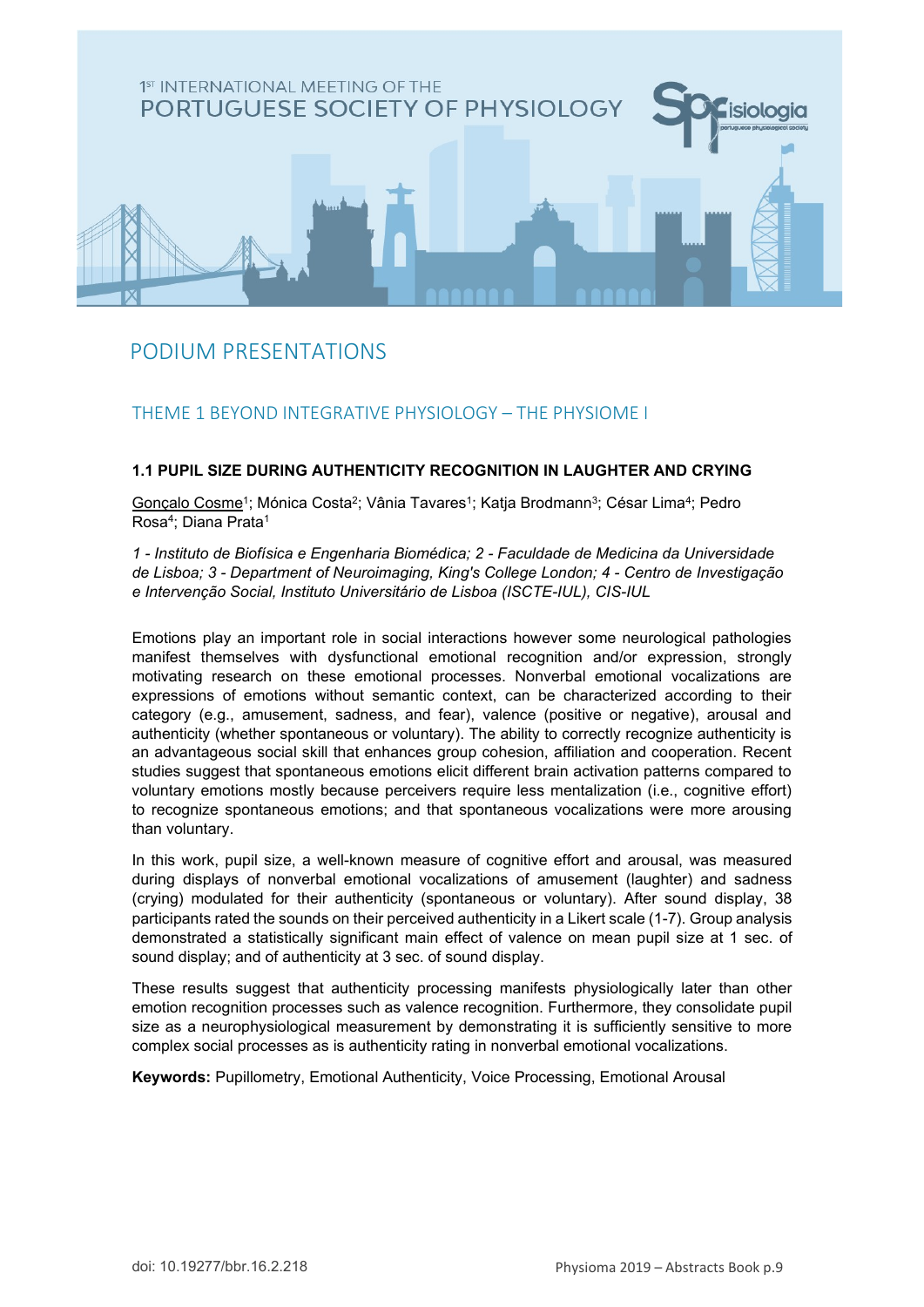

#### *Presenting author profile*

*Gonçalo Cosme is a biomedical engineer and researcher in Diana Prata's team, mainly responsible for electrophysiological equipment handling and currently researching on social cognition. He is a proven researcher with one published peer-reviewed scientific publication reviewing GWAS studies of schizophrenia and bipolar disorder, and another submitted which studied emotion recognition across cultures. Currently analyzing pupillometry data collected in two separate studies, he was an invited speaker for the 3rd Encontro Nacional de Oculometria Cognitiva in ULHT and a speaker for the Methods and Research on Gaze Tracking workshop held in IST.*

### **1.2. THE LEVELS OF OSTEOCALCIN IN OBESE AND NON-OBESE HEALTHY SEDENTARY MEN AND ITS RELATION WITH ADIPOMYOKINES**

Sema Sayharman<sup>1</sup>; Muaz Belviranlı<sup>1</sup>; Nilsel Okudan<sup>1</sup>

*1 - Department of Physiology Faculty of Medicine Selcuk University Konya Turkey*

The aim of this study is to investigate the effect of obesity on osteocalcin, irisin, and lipid profiles in healthy sedentary men and the possible relationship between these parameters.

A total of 28 (14 normal and 14 obese) sedentary and health men aged between 20-30 were included in the study. Participants were divided into two groups as normal weight sedentary men  $(n = 14)$  and sedentary men  $(n = 14)$  in the class I obesity range, according to height, weight and body fat percentage. Lipid profile levels were measured in addition to the levels of osteocalcin and irisin in the blood taken from the participants. Weight, height, basal metabolic rate, body mass index and body fat percentage were measured by body analysis. The data obtained from the study were analyzed by comparing these two groups.

In our study, osteocalcin and irisin levels were higher in the non-obese group compared to the obese group (p <0.05).

**Keywords:** Irisin, osteocalcin, obesity

#### **1.4. MICROCIRCULATORY CHARACTERISATION OF THE MARCH IN PLACE ACTIVITY**

Margarida Florindo<sup>1</sup>; L. Monteiro Rodrigues<sup>2</sup>

#### *1 - Portuguese Red Cross Health School, ESSCVP – Lisboa; 2 – CBIOS, Lisboa, Portugal*

Peripheral vascular dysfunction already represents the  $3<sup>rd</sup>$  major cause of cerebral stroke, closely related to sedentary habits. However, simple exercises might act as active preventers especially in populations with mobility impairments due to their age or other limiting conditions. Our study aims to evaluate the potential impact of the march in place activity on the inferior limb microcirculation. Eleven healthy volunteers (25.6  $\pm$  5.4 y.o.) both sexes, normal ankle-brachial index (1.08 ± 0.15) participated in the study after IWC. The protocol involved one minute in the standing position (Phase 1); one minute of marching in place (Phase 2) and one minute of recovery (Phase 3) again standing. Local perfusion was quantified by Photoplethysmography (PPG) and by subsurface polarisation light spectroscopy (Tissue Viability Imaging® system) by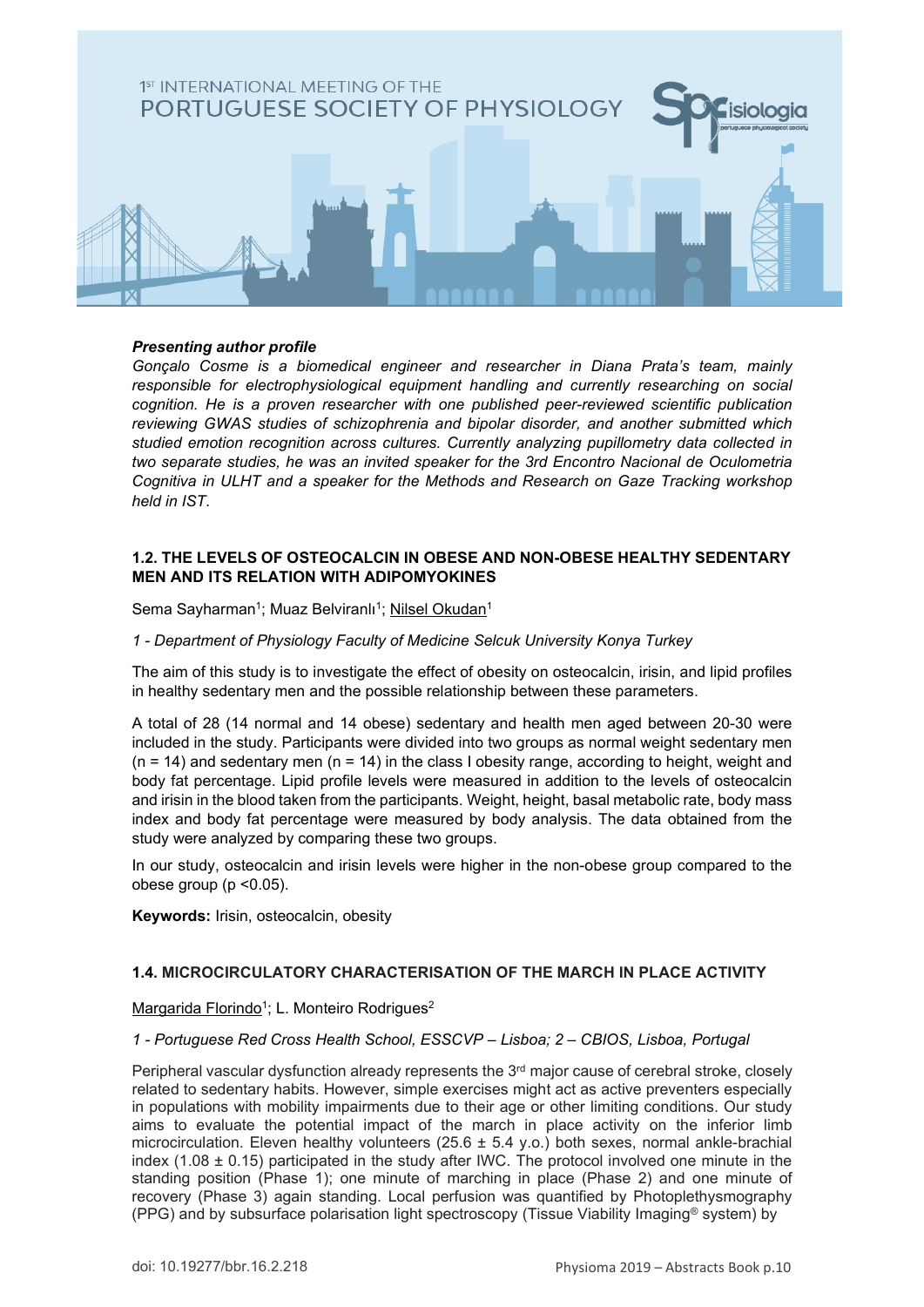

the local concentration of red blood cells (CRBC). Probes were placed as close as possible to each other, from 1 cm anterointernal region of the first metatarsus head. Descriptive and comparative statistics were applied and a 95% level of confidence adopted. Group's mean comparison between phases have shown significant differences in Phase 2 were for CBRC, not observed in Phase 3. PPG and PR have shown significant increase in Phase 3 ( $p = 0.016$  and p = 0.005 respectively). Sex related differences for PPG and CBRC were not detected in Phase 1, but significant differences were found for CBRC in Phases 2 and 3 ( $p = 0.011$  and  $p = 0.006$ respectively) with higher values in men. In conclusion, the march in place activity seems to positively impact the inferior limb microcirculation, even on normal healthy individuals, suggesting an interesting potential in rehabilitation.

**Keywords:** March in place, microcirculation, PPG, TiVi, lower limb

#### *Presenting author profile*

*Physiotherapist since 1984, specialized in the area of neuromuscular conditions, with clinical practice to date. She is teaching as an assistant professor at ESSCVP-Lisboa where she also works as a Department Director. She is a Ph.D. student at the School of Health Sciences and Technologies of Lusófona University and researcher at CBIOS - Research Center for Biosciences & Health Technologies.*

# <span id="page-10-0"></span>THEME 2 BEYOND INTEGRATIVE PHYSIOLOGY – THE PHYSIOME

### **2.1. FREQUENT CONSUMPTION OF ARTIFICIALLY SWEETENED BEVERAGES IS ASSOCIATED WITH AN INCREASED RISK OF METABOLIC SYNDROME IN A MEDITERRANEAN POPULATION AT HIGH CVD RISK**

Cíntia Ferreira-Pêgo<sup>1,2,15,16</sup>; Nancy Babio<sup>1,2</sup>; Maira Bes-Rastrollo<sup>2,3,4</sup>; Dolores Corella<sup>2,5</sup>; Ramon Estruch<sup>6,7</sup>; Emilio Ros<sup>2,8</sup>; Montserrat Fitó<sup>2,9</sup>; Luis Serra-Majem<sup>2,6,9</sup>; Fernando Arós<sup>6,10</sup>; Miguel Fiol<sup>2,11</sup>; José Manuel Santos-Lozano<sup>2,12</sup>; Carlos Muñoz-Bravo<sup>13</sup>; Xavier Pintó<sup>8,14</sup>; Miguel Ruiz-Canela<sup>2,3,4</sup>; Jordi Salas-Salvadó<sup>1,2,6</sup>

*1 - Human Nutrition Unit, Hospital Universitari de Sant Joan de Reus, Faculty of Medicine and Health Sciences, IISPV (Institut d'Investigació Sanitària Pere Virgili), Biochemistry Biotechnology Department, Universitat Rovira i Virgili. C/ Sant Llorenç, 21, 43201 Reus, Spain; 2 - CIBERobn (Centro de Investigación Biomédica en Red Fisiopatología de la Obesidad y Nutrición), Institute of Health Carlos III, Madrid, Spain; 3 - Department of Preventive Medicine and Public Health, School of Medicine, University of Navarra, Pamplona, Spain; 4 - IDISNA, Navarra's Health Research Institute, Pamplona, Spain; 5 - Department of Preventive Medicine, University of Valencia, Valencia, Spain; 6 - Prevention with Mediterranean Diet Research Network (PREDIMED), Instituto de Salud Carlos III, Madrid, Spain; 7 - Department of Internal Medicine, Institute of Biomedical Research August Pi Sunyer, Clinic Hospital, University of Barcelona, Barcelona, Spain; 8 - Department of Lipid Clinic, Endocrinology and Nutrition Service, Institute of Biomedical Research August Pi Sunyer, Clinic Hospital, University of Barcelona, Barcelona, Spain; 9 - Cardiovascular Risk and Nutrition Research Group, Medical Research Institute of Del Mar Hospital, Barcelona Biomedical Research Park, Barcelona, Spain; 10 - Department of*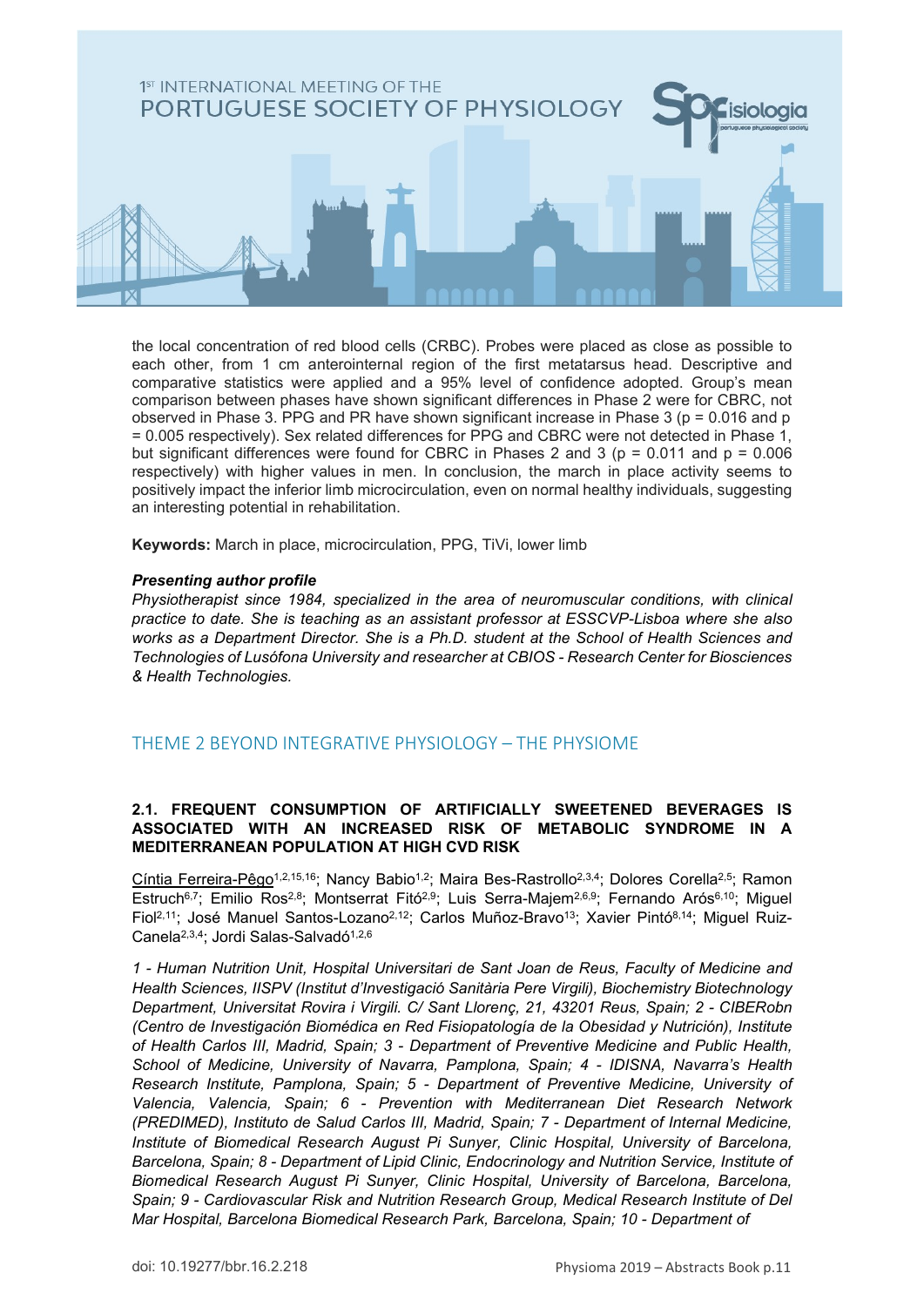

*Cardiology, University Hospital Araba, Vitoria, Spain; 11 - Palma Institute of Health Research. Hospital Son Espases, Palma de Mallorca, Spain; 12 - Department of Family Medicine, Distrito Sanitario Atención Primaria Sevilla, Centro de Salud San Pablo, Sevilla, Spain; 13 - Department of Public Health and Psychiatry, University of Málaga, Málaga, Spain; 14 - Lipids and Vascular Risk Unit, Internal Medicine Service, University Hospital of Bellvitge, Barcelona, Spain; 15 - CBIOS Lusófona's Research Center for Biosciences and Health Technologies, Av. Campo Grande 376, 1749-024 Lisbon, Portugal.; 16 - School of Sciences and Health Technologies, Universidade Lusófona de Humanidades e Tecnologias, Lisboa, Portugal*

This analysis evaluated the associations between intakes of artificially sweetened beverages (ASB) and the incidence of Metabolic Syndrome (MetS) in elderly individuals at high risk of cardiovascular disease and without MetS at baseline. We prospectively examined 1868 participants from the PREDIMED study. Energy and nutrients were evaluated at baseline and yearly using a validated 137-item food frequency questionnaire. Multivariable-adjusted HRs for MetS and its components were estimated from the mean intake during follow-up. We compared the two highest consumption categories (1-5 servings/week, and >5 servings/week) with the lowest category (<1 serving/week). A total of 930 incident cases of MetS were documented during a median follow-up of 3.24 years. When comparing the consumption of >5 servings/week with <1 serving/week, multivariable hazard ratios (95% CI) for MetS incidence were 1.74 (1.26-2.41) in case of ASB. As a conclusion, the occasional consumption of ASB (between 1 and 5 servings/week) was not associated with overall MetS. However, the consumptions of more than five servings/week of this type of beverage were associated with an increased risk of MetS and some of its components, such as abdominal obesity and hypertriglyceridemia. To date, it has been suggested that three mechanisms may explain these associations: 1) artificial sweeteners can interfere with learned responses that help to control glucose and energy homeostasis; 2) artificial sweeteners interact with sweet-taste receptors that are expressed throughout the digestive system and which may play a role in glucose absorption and trigger insulin secretion; and 3) artificial sweeteners (such as saccharin, sucralose or aspartame) can interfere with gut microbiota, thus decreasing glucose sensitivity and favoring MetS development.

**Keywords:** Artificially-sweetened beverages, Metabolic Syndrome, Metabolic Syndrome Components, PREDIMED study

#### *Presenting author profile*

*Cíntia Ferreira-Pêgo graduated with a degree in Human Nutrition and Dietetics from the Universitat Rovira i Virgili, and has a Master'sDegree in Training and Sports Nutrition from the Universidad Europea de Madrid. She obtained her Ph.D. with International Mention in Nutrition and Metabolism from the Universitat Rovira i Virgili and University of Arkansas. Her main epidemiological research interests are the Mediterranean Diet, dairy products, hydration, and/or the consumption of beverages and its relationship with health and disease.*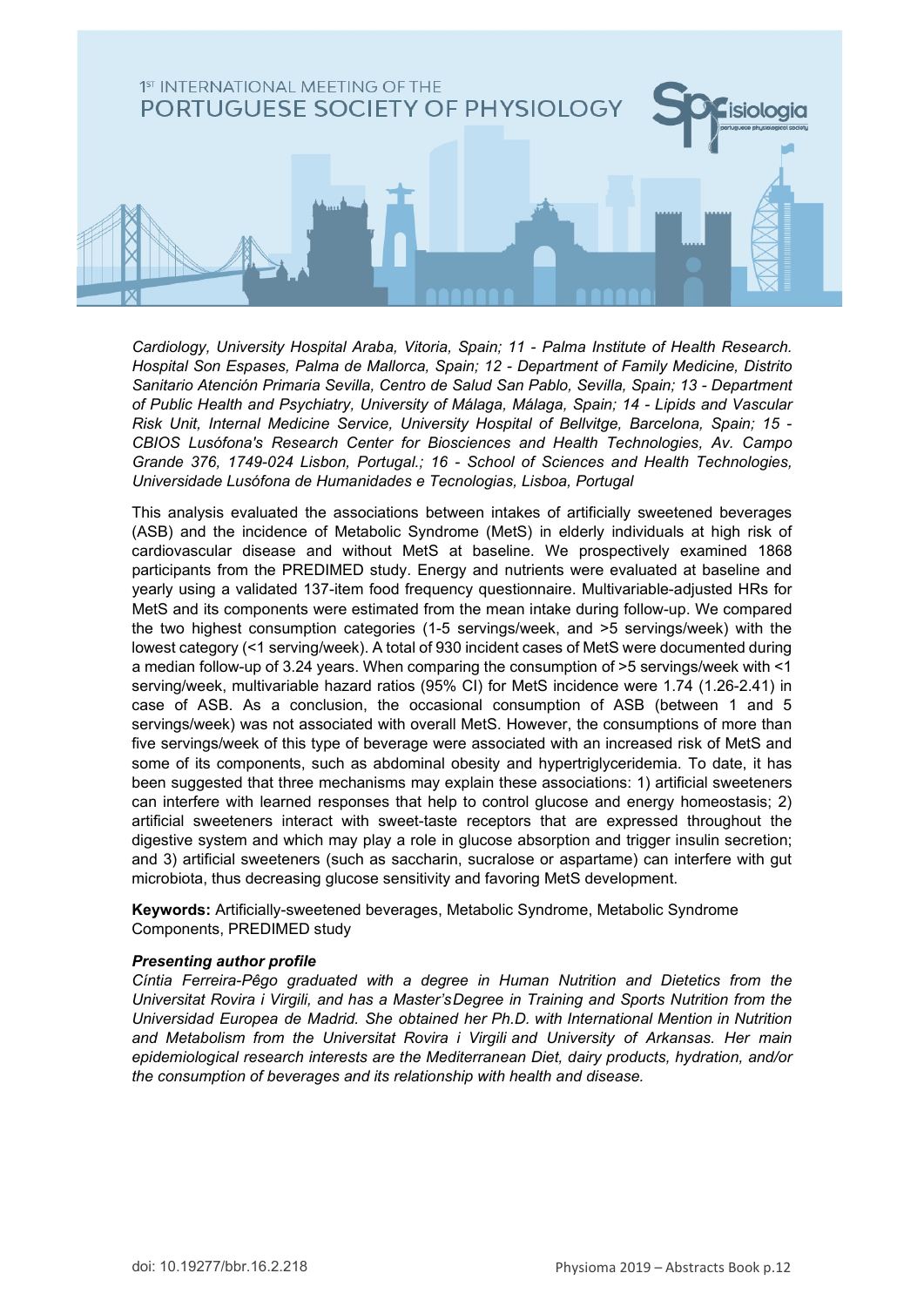

#### **2.2 THE SHORT DURATION MASSAGE OF A SINGLE LIMB IN HUMAN ALTERS CARDIOVASCULAR DYNAMICS IN BOTH LIMBS**

Clemente Rocha<sup>1</sup>; Henrique Silva<sup>1,2</sup>; Hugo Ferreira<sup>3</sup>; Luis Monteiro Rodrigues<sup>1,2</sup>

*1 - 1 Universidade Lusófona CBIOS - Research Center for Biosciences and Health Technologies, Av Campo Grande, 376, 1749-024, Lisboa, Portugal; 2 - 2 Universidade de Lisboa, Faculty of Pharmacy, Pharmacol. Sc Depart - Lisboa, Portugal; 3 - 3 Universidade de Lisboa, Faculty of Sciences – IBEB Institute for Biophysics and Biomedical Engineering*

Effleurage is surely one of the most popular massage techniques used for multiple purposes. Its physiological impact and mechanisms are still poorly understood, and sometimes inconclusive. We aim to characterize the cardiovascular impact of this technique on human in vivo microcirculation. To this end, distal blood perfusion was non-invasively quantified with both laser Doppler flowmetry (LDF) and photoplethysmography (PPG), in both feet. The massage protocol involved the application of two techniques, proximal and distal, randomly sequenced with a 15 min washout between them. 32 young healthy volunteers (mean  $19.81 \pm 1.55$  yo) both sexes, were after informed written consent. The experimental selected a random limb for massage with the contralateral acting as control. Each protocol included a 10 minute baseline (Phase I) period,a 5 minute massage (Phase II), and a 10 minute recovery (Phase III) recordings with LDF and PPG. Blood pressure and pulse rate were also evaluated. LDF signals were decomposed in its oscillatory components with the (Morlet) WT. Results showed that massage promoted a significant perfusion increase during massage in both test and contralateral limbs. No significant differences between techniques and no sex related differences regarding response to massage were identified. Detailed analysis of the LDF oscillatory components suggests that these procedures, significantly modify multiple components of cardiovascular integration, with cardiac, respiratory, myogenic and endothelial components playing a major role in distal microcirculatory homeostasis.

**Keywords:** Effleurage, cardiovascular effects, LDF, PPG, wavelet transform

#### *Presenting author profile*

*Degree in Computer Engineering from ISPGAYA and MSc in Computer Engineering (ISCTE-IUL). Has dedicated an important part of his activity to Naturopathy (General Course of Naturopathy and Holistic Traditional Sciences - IMT). Current Ph.D. student in the doctoral program in Health Sciences at U Lusófona where he concluded an advanced training in Clinical Trials.*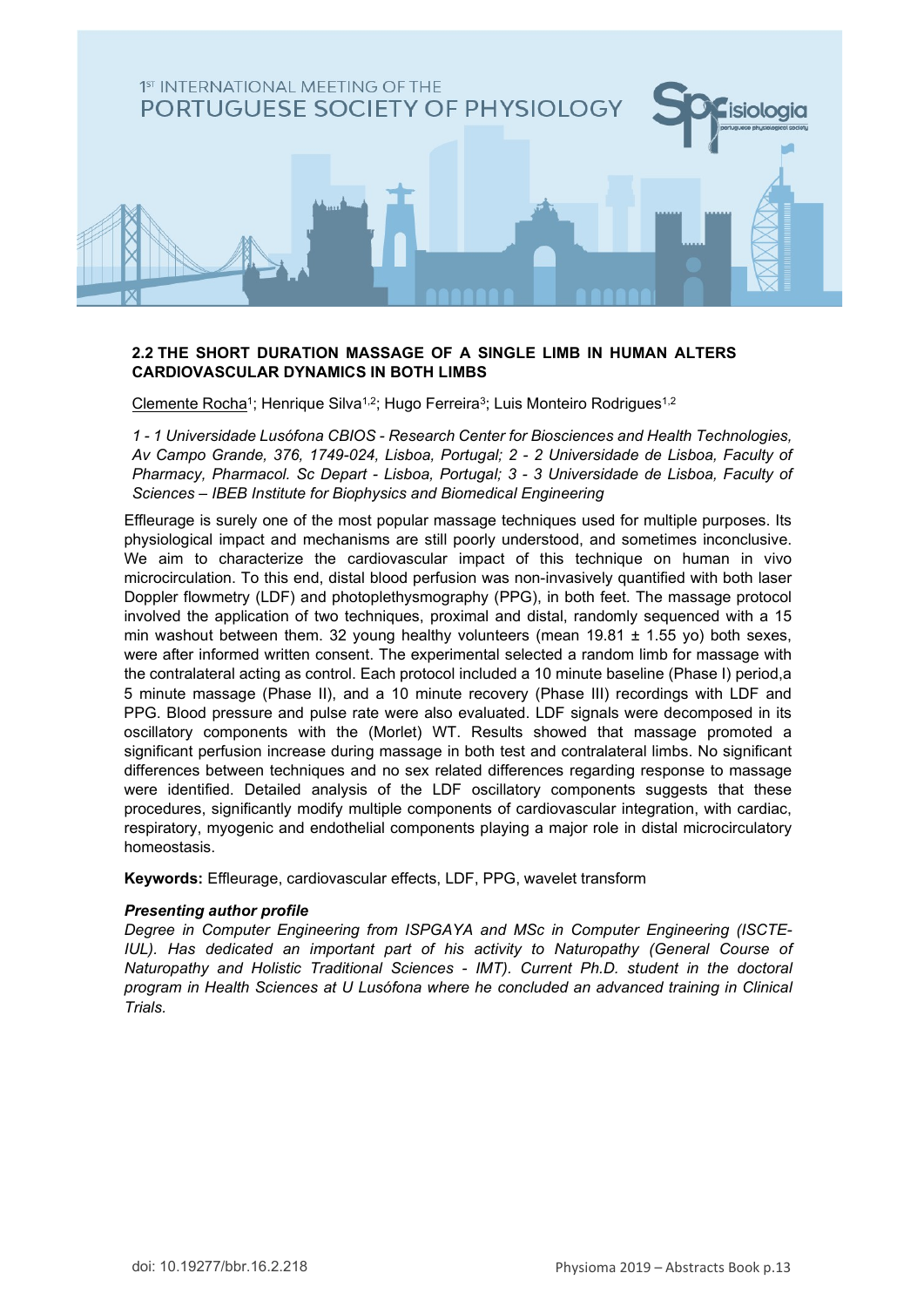

#### **2.3 TRENDS SHAPING THE FUTURE OF PHYSIOLOGY TEACHING AND PRACTICE: FINDINGS FROM A FOCUS GROUP FROM PMIG (THE PHYSIOLOGY MAJORS INTEREST GROUP) EXPERTS**

Joao Gregorio<sup>1</sup>; Erica Wehrwein<sup>2</sup>; Luis Monteiro Rodrigues<sup>1</sup>

*1 - CBIOS - Research Center for Biosciences and Health Technologies; 2 - Dept of Physiology, Michigan State University*

The future of Physiology as a critical domain in health and medicine is a crucial debate theme among experts. Various constraints modified teaching, while the status of Physiology in research has also been altered.

Our main goal was to identify the major trends that may shape physiology's future as a teaching and research domain in a 2030 horizon.

A focus group was hosted during the PMIG 2019 meeting, joining experienced physiologists, mostly from the US. An interview guide was developed following a literature review and applied to the volunteered participants.

These physiologists described physiology as a discipline with soft borders, easily permeable to the influence of other disciplines, and likewise influencing them.

It was noted how technology is changing the teacher-student relationship. E-learning/b-learning are no longer novelties and are seen as a good complement to classroom/laboratory work. The use of simulators was seen as very valuable, even if they remain "a black box". Collaboration with clinicians for teaching was also regarded as a valuable trend. The experts considered that jointly created study cases are more robust teaching tools. However, it was recognized that the clinical directive to properly diagnose, treat, and move on is of limited value to a physiology student. Moreover, educator´s role switch from content provider to facilitator of critical thinking has been noted.

Diversification of funding sources was also seen as a future trend. Physiological Societies must continue to advocate the need to adequately fund physiology research through public agencies. Cooperation with industries (instrumentation, software, AI) is seen as a way to broaden the funding sources and enable access and input into new technologies. Appropriate science communication will be needed in these efforts.

Finally, the experts agreed that Physiology will maintain a proper identity in years to come. Regarding research, physiology is believed to stay in the forefront of life sciences for new knowledge, new technologies, and new skills.

**Keywords:** Research trends, teaching trends, physiologists' future

#### *Presenting author profile*

*João Gregório is an Assistant Researcher at CBIOS, Research Center for Biosciences & Health Technologies. He has a Ph.D. in International Health with a specialization in Health Policies and his current research interests lie in areas such as health services development, information and communication technologies applied in health service provision and capacity building of human resources for health.*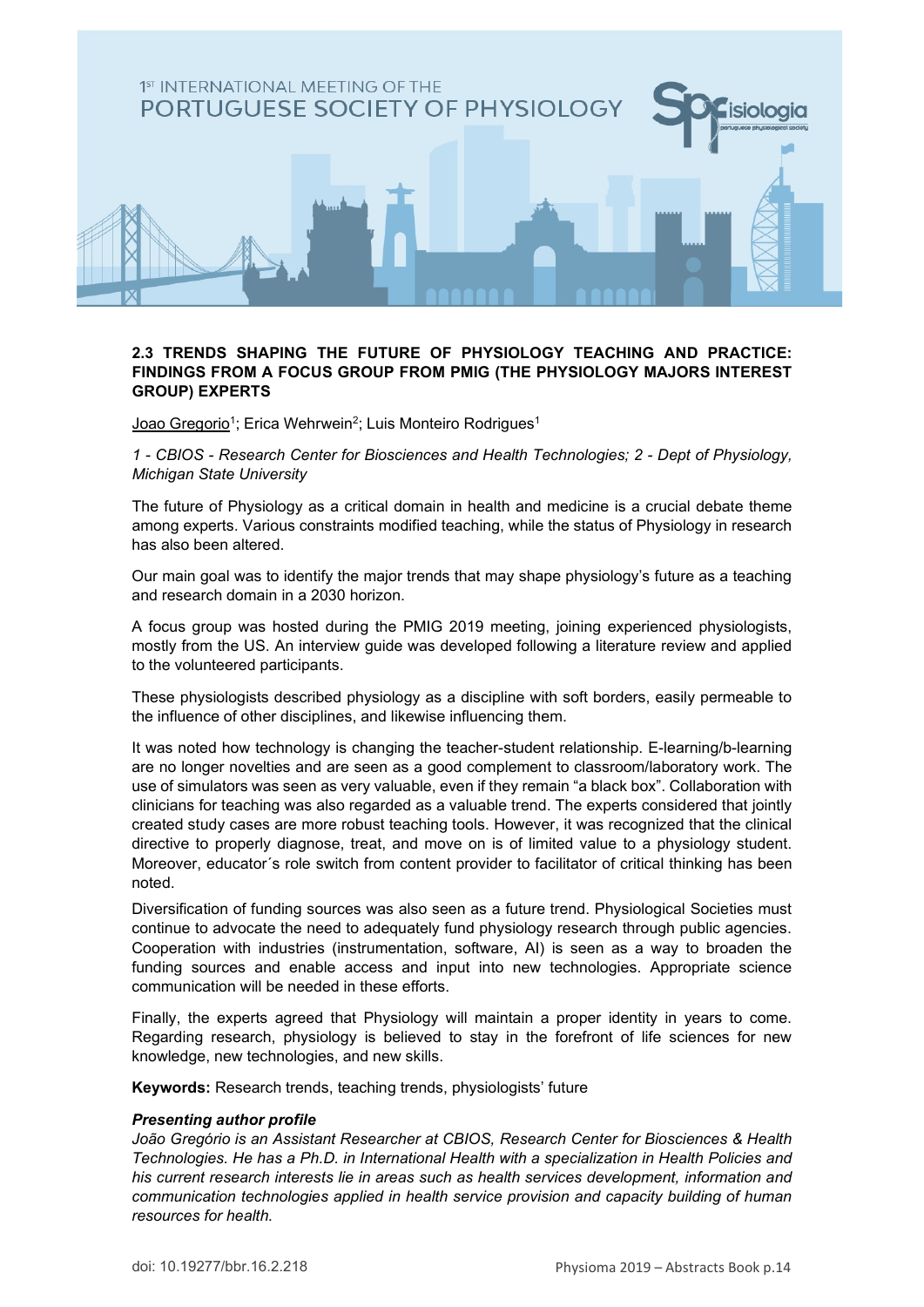

# THEME 3 PHYSIOLOGY OF STRESS

#### **3.1. MENTAL AND PHYSICAL PREPARATION IMPROVES PERFORMANCE IN COGNITIVE TASKS**

Carlos Moreira<sup>1</sup>; Daniel Rocha<sup>1</sup>; Paula Carvalho<sup>3</sup>; Carolina Amorim<sup>1</sup>; Ana Gouveia<sup>2</sup>; Hugo A. Ferreira1

*1 - Instituto de Biofísica e Engenharia Biomédica, Faculdade de Ciências da Universidade de Lisboa; 2 - Faculdade de Ciências da Saúde, Universidade da Beira Interior; 3 - Faculdade de Ciências Sociais e Humanas, Universidade da Beira Interior*

In this study we assessed the impact of a proper physical and mental preparation on the performance of gaming-related reaction and cognitive tasks. Ten male subjects (mean age 24.5 ± 2.2 years) participated in 5 sequential sessions, every weekday. Subjects were divided equally into 2 groups: one group followed an audio guide with a mental and physical preparation (MPP) and then completed the tasks, while the control group immediately started performing the tasks. The MPP audio guide included muscular contraction, followed by relaxation for several muscle groups, as well as a mindfulness relaxation protocol.

In total, subjects were asked to complete 2 reaction tasks simulating aspects of first-person shooter games, and 5 cognitive tasks. All subjects used a wearable headband (EMOTAI) to assess brain activity via 2 electroencephalography (EEG) prefrontal cortex channels and photoplethysmography (PPG), which informs about heart rate (HR) and its variability. After each session, the subjects were asked to fill in the NASA-TLX questionnaire for each task, assessing the perceived workload.

Overall, the reported task load decreased over the 5 sessions for both groups but was always lower and decreased faster for the MPP group. On the last day, the MPP group perceived the tasks to be 44% easier than the control group. The performance in all tasks was consistently better in the MPP group. Reaction time was on average 7 ms faster and time to aim was 30 ms faster than the control group. Additionally, by the fifth session, the MPP group achieved a 96% accuracy in the memory tasks, versus 92% for the control group. The MPP group maintained their HR relatively constant at an average of 72.5 bpm throughout the week for all tasks. On the other hand, the control group increased the heart rate up to 83 bpm in the same period of time. By the end of the week, the two groups differed by almost 8 bpm or 10%.

**Keywords:** Performance, cognition, EEG, wearable

#### *Presenting author profile*

*Carlos Moreira is an MSc in Biomedical Engineering and Biophysics from the Faculty of Sciences of the University of Lisbon. For his dissertation, he developed a multiplayer BCI game controlled using steady-state visually-evoked potentials, to study cooperative behaviors using EEG. Now pursuing a Ph.D. in Biomedical Engineering at IBEB, in the field of cognitive and emotional assessment using physiological signals, his goal is to assess mental workload while operating critical devices or systems.*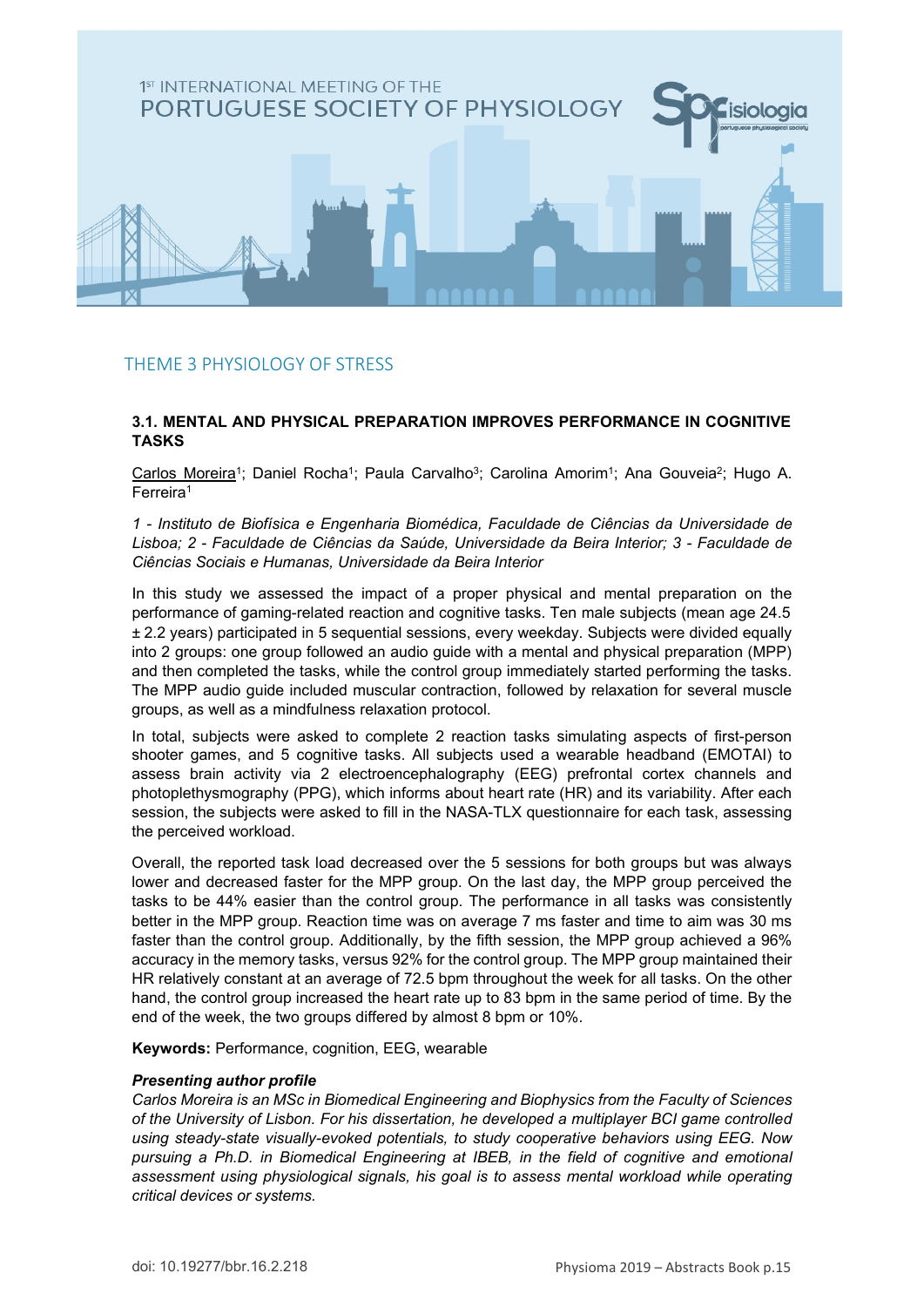

#### **3.2. REDOX REGULATION OF BREAST CANCER PROGRESSION: INSIGHTS FROM SOD MIMICS**

Nuno Saraiva<sup>1</sup>; Ana S Flórido<sup>2</sup>; João G Costa<sup>1</sup>; Ines Batinic-Haberle<sup>3</sup>; Matilde Castro<sup>2</sup>; Nuno G Oliveira<sup>2</sup>; Ana S Fernandes<sup>1</sup>

*1 - CBIOS, Universidade Lusófona Research Center for Biosciences & Health Technologies, Lisboa, Portugal; 2 - Research Institute for Medicines (iMed.ULisboa), Faculty of Pharmacy, Universidade de Lisboa, Portugal; 3 - Department of Radiation Oncology, Duke University Medical School, Durham, NC, USA*

Superoxide dismutase (SOD) levels seem to be relevant for breast carcinogenesis, but the role of these enzymes is not yet clearly understood. Contradictory reports on the influence of SOD in breast cancer can be found in the literature. SOD mimics (SODm) are synthetic compounds with drug-like properties, with the ability to mimic the functional properties of SOD. These compounds have been used in breast cancer models as mechanistic tools to explore the redox regulation of cancer development. In this perspective, SODm may also help to understand the involvement of reactive oxygen species in the mechanisms of toxicity induced by carcinogenic agents. SODm have also been suggested as redox-active drugs for breast cancer treatment. SODm may have inherent antiproliferative effects in breast cancer cells. Moreover, many studies have shown that the combination of SODm with chemotherapy or radiotherapy may be advantageous both by boosting the efficacy of anticancer treatments and by protecting non-cancer tissues from their adverse side effects. Interestingly, we have also recently demonstrated that SODm can impact breast cancer cell adhesion, migration, and invasion, which are key features for the formation of metastases. This presentation will address the usefulness of SODm in the context of breast cancer, either as therapeutic drugs or as mechanistic tools.

**Acknowledgments:** This work was supported by Fundação para a Ciência e a Tecnologia (FCT, Portugal), through funding UID/DTP/04567/2019 to CBIOS and UID/DTP/04138/2019 to iMed.ULisboa.

**Keywords:** breast cancer, superoxide dismutase mimics, cell migration, redox regulation

#### *Presenting author profile*

*Ana Sofia Fernandes graduated in Pharmaceutical Sciences (2004), has a Ph.D. in Pharmacy (specialty of Toxicology, 2010) and is a European Registered Toxicologist (2018). She is an Assistant Professor at Universidade Lusófona. She is also the Scientific Director for Innovation and the coordinator of the Laboratory of Pharmacology and Therapeutics of CBIOS Research Center. She has published, from 2007 on, over 40 scientific full papers indexed to Scopus/Pubmed. She is author/co-author of around 100 scientific communications (oral and panel) and she received four awards. Her main research interest is to explore the impact of ROS and redox modulators on cancer etiology and progression.*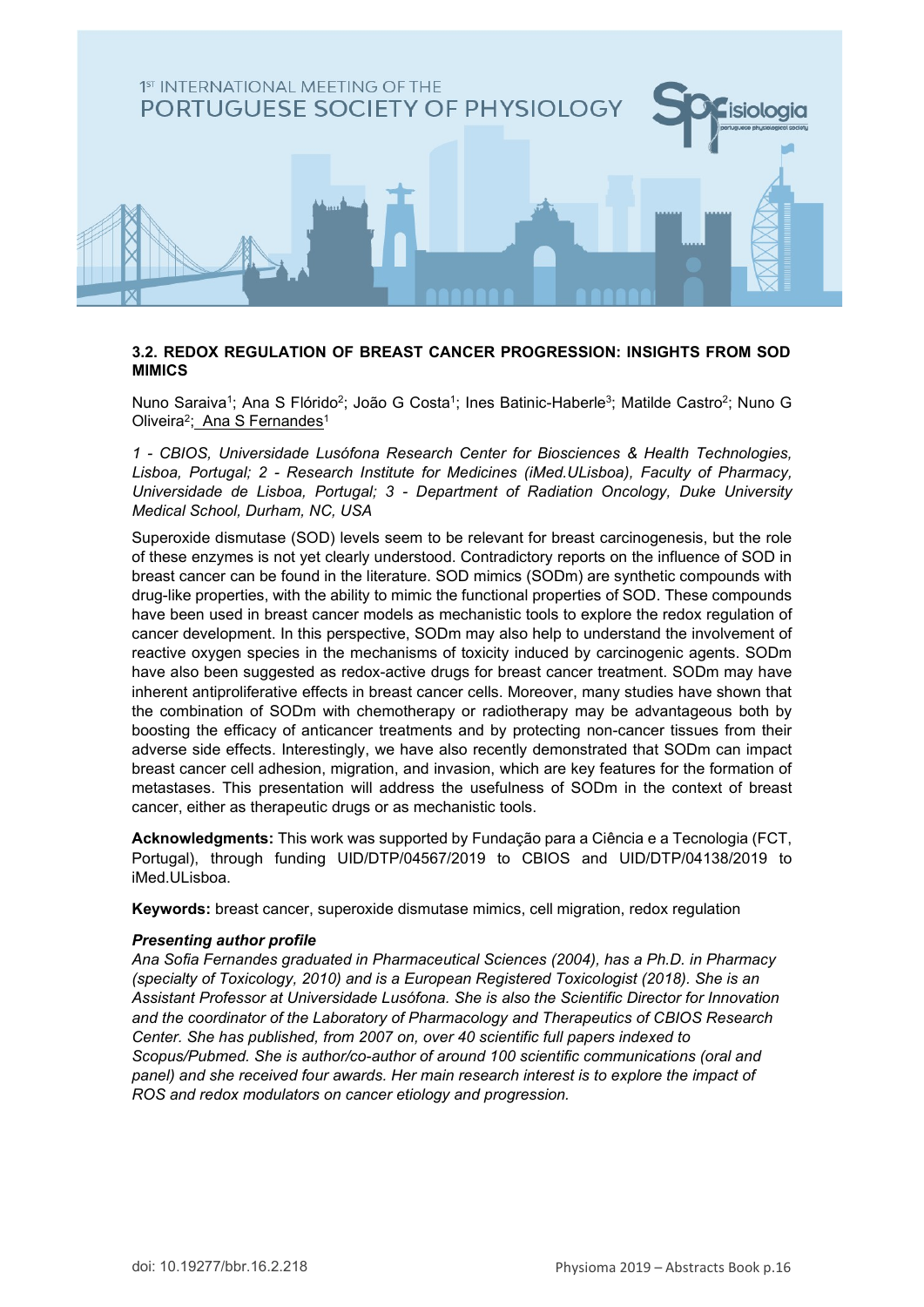

#### **3.3. EFFECTS OF ASTAXANTHIN SUPPLEMENTATION ON OVALBUMIN-INDUCED EXPERIMENTAL ASTHMA MODEL IN RATS**

Hasan İlker Coban<sup>1</sup>; Muaz Belviranli<sup>1</sup>; Nilsel Okudan<sup>1</sup>

*1 - Department of Physiology Faculty of Medicine Selcuk University, Konya, Turkey*

The aim of this study is to investigate the effect of astaxanthin supplementation on biochemical markers of asthma and oxidative stress and antioxidant defense markers in rats induced an experimental asthma model.

Twenty-two male Wistar albino rats were used and the rats were randomly assigned to control (n: 6), asthma (n: 8), and asthma+astaxanthin (n: 8) groups. The rats in the asthma + astaxanthin group were given 10 mg / kg astaxanthin dissolved in corn oil for 22 days via oral gavage. The rats in the asthma groups were given 200 μg ovalbumin / 10 mg Al(OH)3 dissolved in 1 ml saline solution via intraperitoneally on 1, 2, 3 and 11 days of the study. On the 20th, 21th and 22nd days of the study, the rats were anesthetized with ether and administered 1.5 mg of ovalbumin dissolved in 300 μl saline solution via intranasally. Blood samples were taken under ketamine / xylazine anesthesia on 23th day of the study. Then lung tissue samples were taken after the cervical dislocation. IgE, MDA and GSH levels were analyzed in these samples.

In this study, IgE levels in the lung tissue of the asthma group were higher than the other groups. The elevation of MDA levels in both the serum and the lung tissues of the asthma group indicated that asthma causes oxidative stress. In addition, decreased levels of MDA in the asthma + astaxanthin group indicate that astaxanthin reduced oxidative stress. The elevation of GSH levels in the lung tissue in the asthma group indicated that asthma activates the antioxidant defense system, whereas the asthma+astaxanthin group returns to the normal levels.

**Keywords:** Astaxanthin, asthma, oxidative stress, ovalbumin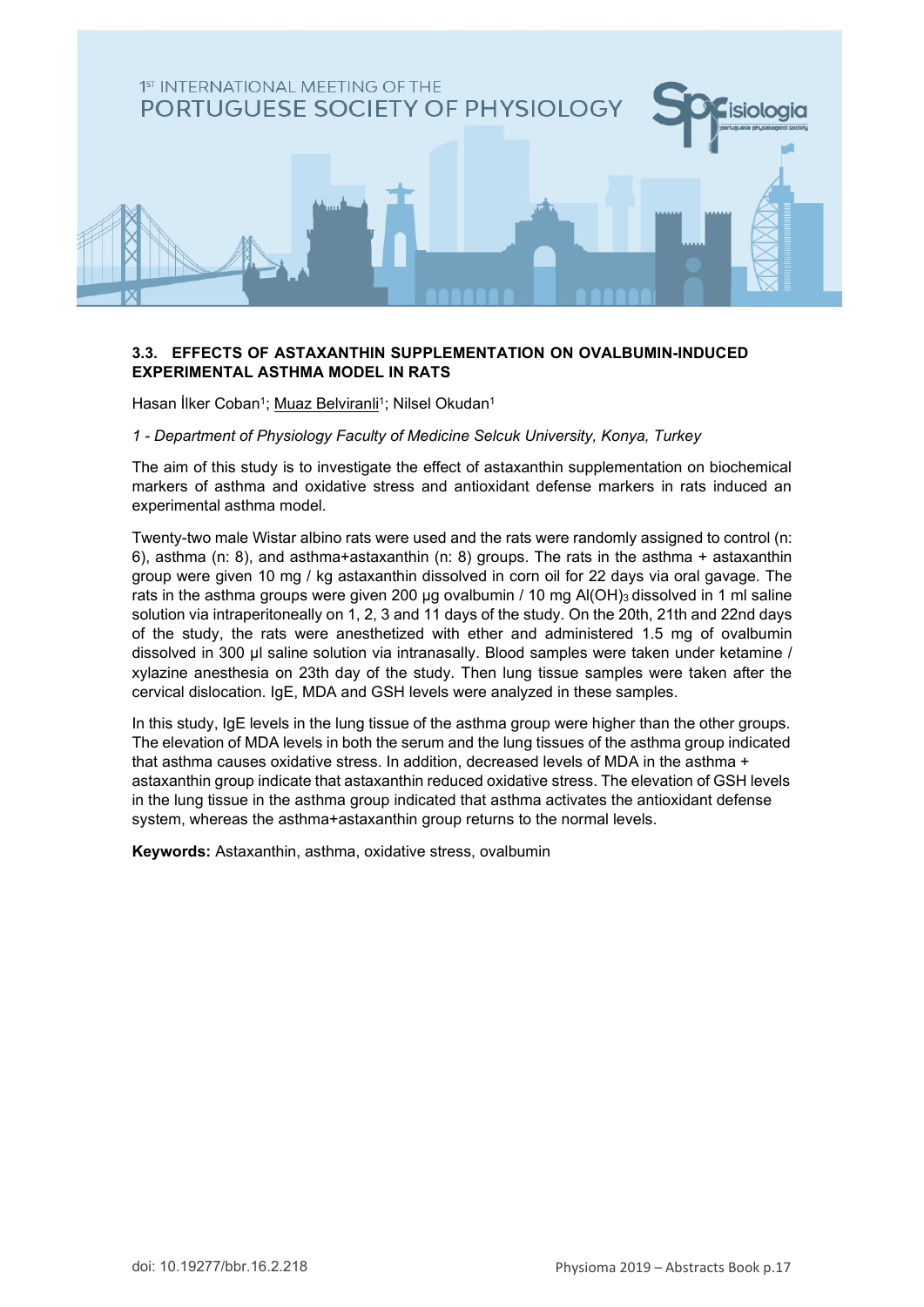

## THEME 4 BY WAY OF THE SKIN

#### **4.1. PRELIMINARY EVALUATION OF NON-CONVENTIONAL CONDUCTIVE MATERIALS FOR ELECTRODERMAL ACTIVITY DATA ACQUISITION**

António Banganho<sup>1,2</sup>; Hugo Silva<sup>1</sup>; Marcelino Santos<sup>2,3</sup>

*1 - IT – Instituto de Telecomunicações, Lisboa, Portugal; 2 - Instituto Superior Técnico, Lisboa, Portugal; 3 - INESC-ID, Lisboa, Portugal*

**Introduction:** Electrodermal activity (EDA) signal carries useful information about the sympathetic nervous system. Normally, it is recorded using non-polarizable Ag/AgCl electrodes, on the palm of the hand or the sole of the foot, which, in turn, can impose a hard constraint. More convenient locations and sensor setups are needed. A solution may pass by the use of e-textiles or 3D printed materials as electrodes since they can be integrated in a seamless manner and present advantageous proprieties useful for long-term recordings.

**Methods**: Conductive leather (GMLC), Lycra (MedTexP-130), and PLA (3D) materials were tested as electrodes, compared with dry Ag/AgCl electrodes from Thought Technology, considered as the gold standard. We used several know resistances, each at a time, ranging from 50kΩ to 3MΩ with tolerances of 1%, and connected them to a BITalino EDA sensor and acquisition board, via the electrodes. Each electrode had a 1 cm2 contact area, and exosomatic DC technique was the chosen method for EDA recording. A total of 10 measurements were taken with each resistance and each electrode material to and the Pearson correlation coefficients were computed in regard to the gold standard.

**Results:** The conductive lycra showed high correlation (r=0.999 ± 0.000) as well as a very low resistivity of 4.27Ω.cm<sup>2</sup>. The 3D electrodes presented a resistivity of  $3.3kΩ$ .cm<sup>2</sup> and high correlation (r=0.950 ± 0.005), although having an increased deviation under the 100kΩ mark. The conductive leather performed the worst, nonetheless, with good correlation ( $r=0.718 \pm 0.041$ ) and resistivity of 3.5kΩ.cm2, while suffering as well of an increased deviation under 0.5MΩ.

**Conclusions:** Conductive lycra is the most promising material, opening the possibility to integrate EDA sensors in a more seamless fashion. Further studies should focus on testing the different electrode materials on live subjects to further validate our results and also study other possible locations to extract the EDA.

**Keywords:** Electrodermal activity, physiology, electrodes, e-textiles

#### *Presenting author profile*

*António Banganho received the B.S. degree in Biomedical Engineering from the Instituto Superior de Engenharia de Coimbra - Instituto Politécnico de Coimbra, Portugal, and currently pursuing the M.S. degree in Electrical and Computer Engineering from Instituto Superior Técnico – Universidade de Lisboa, Portugal, with the thesis "Electrodermal Activity Sensor (EDA) with Adaptive Gain Control" with the support of Instituto de Telecomunicações (IT) and INESC-ID.*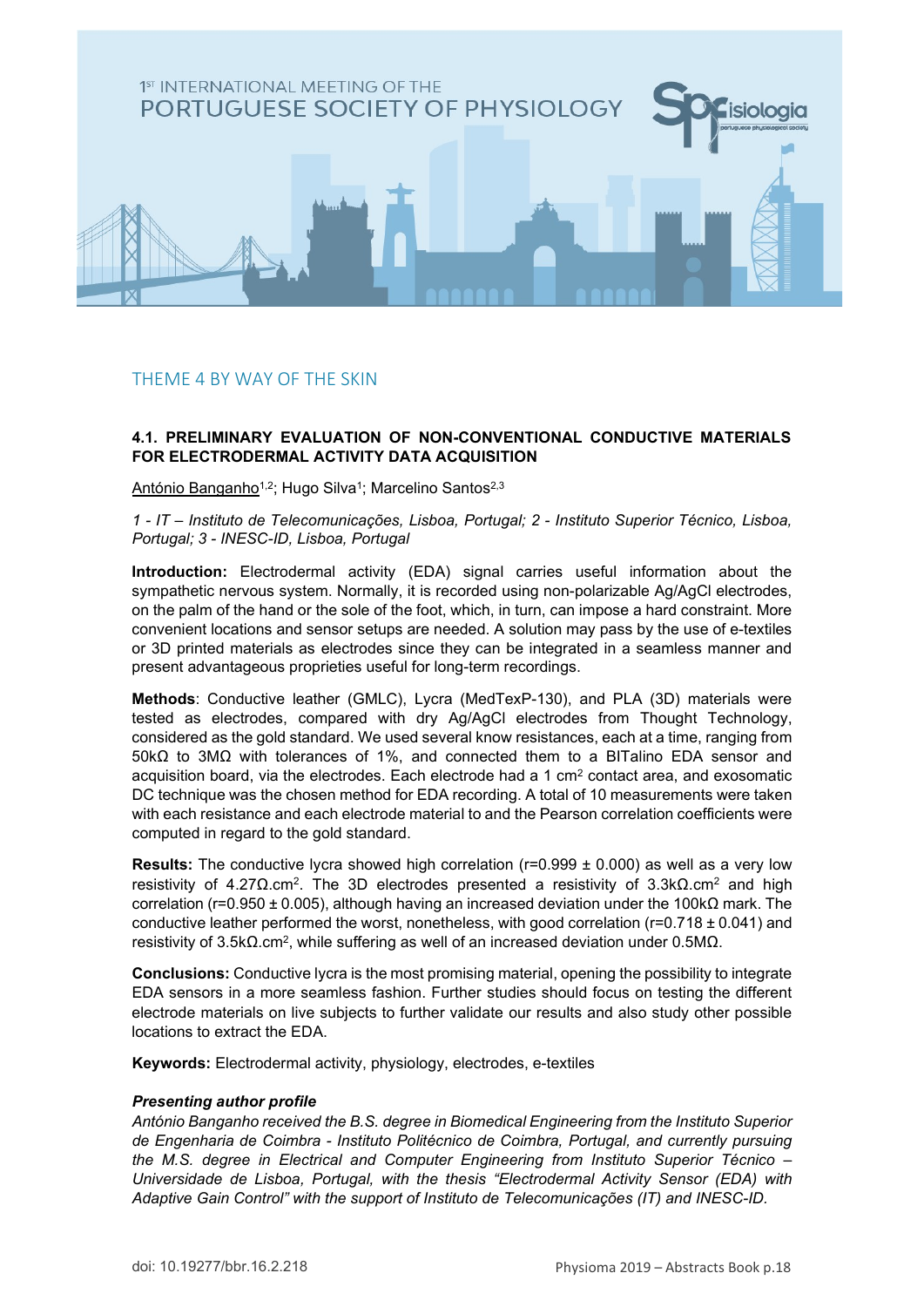

## **4.2. 3D REPRESENTATION OF SKIN VISCOELASTICITY**

Henrique Silva<sup>1</sup>; Francisco Rego<sup>2</sup>; Catarina Rosado<sup>1</sup>; Luis Monteiro Rodrigues<sup>1</sup>

*1 - Universidade Lusófona, School of Health Sc & Technologies, CBiOS (Research Center for Biosciences and Health Technologies), Campo Grande 376, 1749-024, Lisboa, Portugal; 2 - Universidade de Lisboa, Instituto Superior Técnico, Institute for Systems and Robotics (ISR), Lisboa, Portugal*

The biomechanical characterization of skin is still a permanent challenge for clinical practice as for research. Recently, a new instrument, the Cutiscan® was developed for the assessment of viscoelasticity and anisotropy, allowing in vivo quantifications over a 360 angle degree range. Our objective is to explore new representation strategies for skin viscoelasticity based on the Cutiscan<sup>®</sup> principle by creating new dynamic quantitative parameters. The Cutiscan<sup>®</sup> is equipped with a combined vacuum-camera probe that creates skin suction and quantifies it in terms of displacement over time for each angle. We present data from a suction test applied to the forehead, volar forearm and leg of twenty healthy female subjects  $(37.0 \pm 18.7 \,\text{years}, 10 \,\text{young})$ and 10 older), after giving informed consent. We created polar and non-polar 3D representations (time-displacement-angle), from which several dynamic parameters were calculated stretchability, stretching speed, stretching time and rise time. Results suggest that older subjects display larger displacement heights, displacement slopes and also higher rise and stretching times, irrespective of orientation. Important differences were noted between different skin sites. Apparently these novel Cutiscan®-based 3D representations and parameters are sensitive and useful to characterize biomechanical changes occurring with skin ageing.

**Keywords:** skin viscoelasticity, skin anisotropy, Cutiscan, 3D representation

## **4.3. HYDROGEL CONTAINING CHITOSAN-COATED PLGA NANOPARTICLES FOR TOPICAL DELIVERY OF INSULIN**

Patrícia Filipe<sup>1,2</sup>; Ana S. Macedo<sup>1,3</sup>; Catarina Rosado<sup>1</sup>; Pedro Fonte<sup>1,3,4</sup>

*1 - CBIOS - Universidade Lusófona Research Center for Biosciences & Health Technologies, Campo Grande 376, 1749–024 Lisboa, Portugal; 2 - Department of Biomedical Sciences, University of Alcalá, Ctra. Madrid-Barcelona Km. 33.600, 28871 Alcalá de Henares, Madrid, Spain; 3 - LAQV, REQUIMTE, Department of Chemical Sciences—Applied Chemistry Lab, Faculty of Pharmacy, University of Porto, Rua de Jorge Viterbo Ferreira, 228, 4050-313 Porto, Portugal; 4 - iBB-Institute for Bioengineering and Biosciences, Department of Bioengineering, Instituto Superior Técnico, Universidade de Lisboa, 1049-001 Lisboa, Portugal*

**Purpose:** Insulin is a therapeutic protein that may be used as a growth factor in skin regeneration (1). The topical delivery of insulin is a challenge due to the harsh conditions of the wound bed. Neutrophils are the first inflammatory cells to appear in the wound, followed by lymphocytes and monocytes. These inflammatory cells produce proteinases and reactive oxygen species to protect the wound against infections (2). Our purpose was to develop a hydrogel containing nanoparticles to effectively deliver insulin on the skin by using a nanocarrier system that allows increased mucoadhesion, protein stabilization, and bioactivity.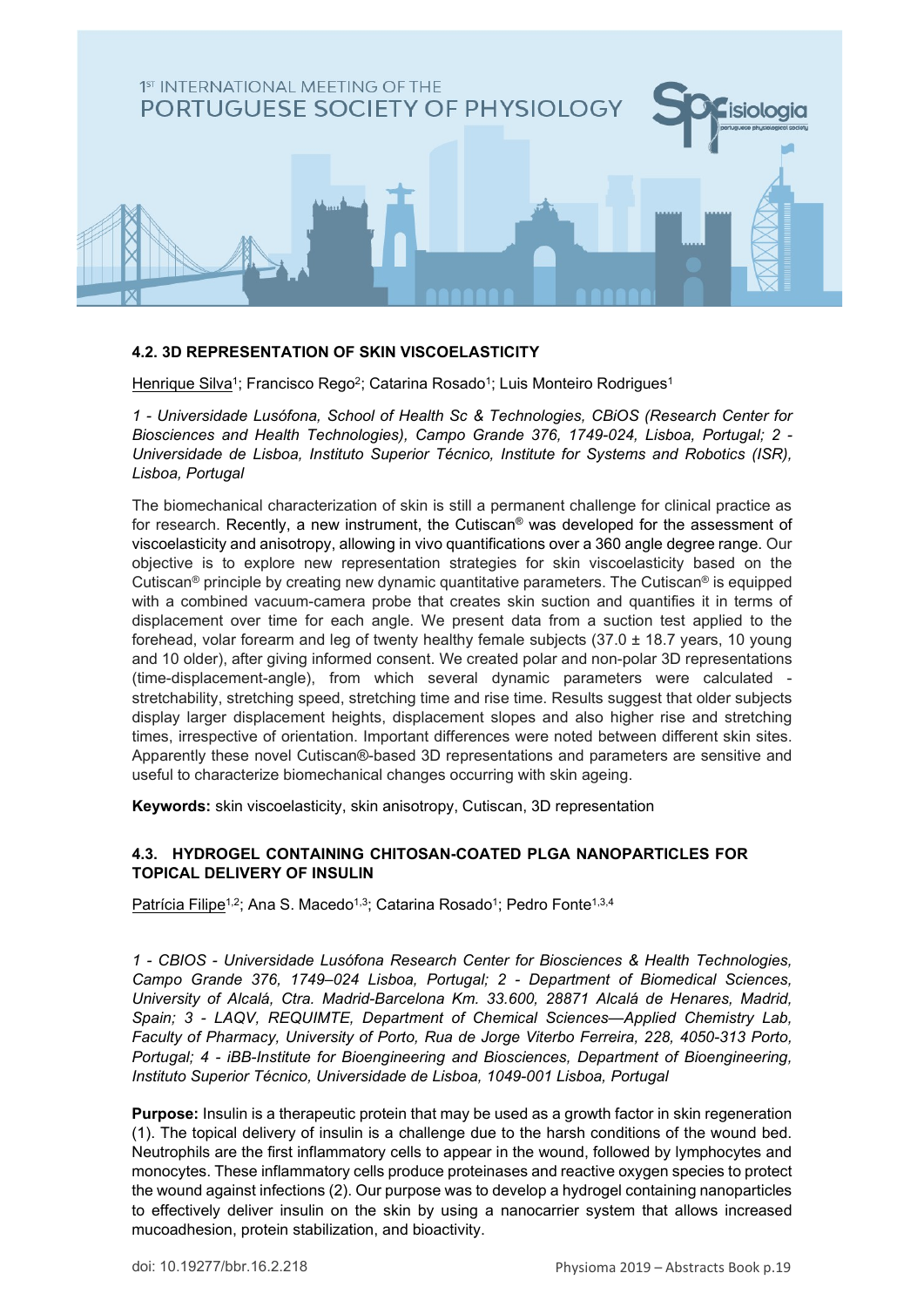

**Methods:** Chitosan-coated PLGA nanoparticles were produced using a w/o/w double emulsion, and coated with chitosan at different concentrations (0.25%, 0.5% and 1%). The particles were further incorporated in a hydrogel containing cellulose gum, propylene glycol, and alginate. The particle and hydrogel features were evaluated.

**Results and Discussion:** The modified solvent evaporation method based on a w/o/w double emulsion technique was effective to coat the PLGA nanoparticles with divergent proportions of chitosan. Evaluation of physicochemical characteristics of uncoated and chitosan coated PLGA nanoparticles were assembled. The size of chitosan-coated PLGA nanoparticles is enhanced by the increase of chitosan concentration. Uncoated PLGA nanoparticles presents a negative zeta potential due to natural negative charge of PLGA and chitosan-coated PLGA nanoparticles retain a positive charge due to chitosan. The AE of insulin was 80-90%, and the hydrogel had good viscosity for topical administration Finally, the developed technique enabled to yield a chitosancoated PLGA nanoparticles hydrogel system with suitable properties. Finally, a hydrogel with good homogeneity and rheological properties was obtained.

**Conclusions:** The developed delivery system is capable to protect insulin structure and grants a moisty environment required to promote wound healing.

**Acknowledgments:** This work was financed by FEDER - Fundo Europeu de Desenvolvimento Regional funds through the COMPETE 2020 - Operational Programme for Competitiveness and Internationalization (POCI), and by Portuguese funds through FCT - Fundação para a Ciência e a Tecnologia (FCT) in the framework of the project POCI-01-0145-FEDER-032610 - PTDC/MEC-DER/32610/2017. It was also supported by FCT under the project UID/DTP/04567/2019.

#### **References:**

[1] Hrynyk M, et al., Int J Pharm., **398**(1–2):146-154. [2] Auf Dem Keller U, et al., J Investig Dermatology Symp Proc, **11**(1):106-111.

**Keywords:** insulin, wound healing, chitosan, nanoparticles, PLGA, hydrogel

#### *Presenting author profile*

*Currently, Patrícia Filipe is a Ph.D. student in the Health Sciences at Research Center for Biosciences and Health Technologies (CBIOS), Escola de Ciências e Tecnologias da Saúde - Universidade Lusófona in partnership with the University of Alcalá de Henares. Her work focuses on the regeneration of human tissues and wound healing. She has several oral and poster presentations in scientific meetings*.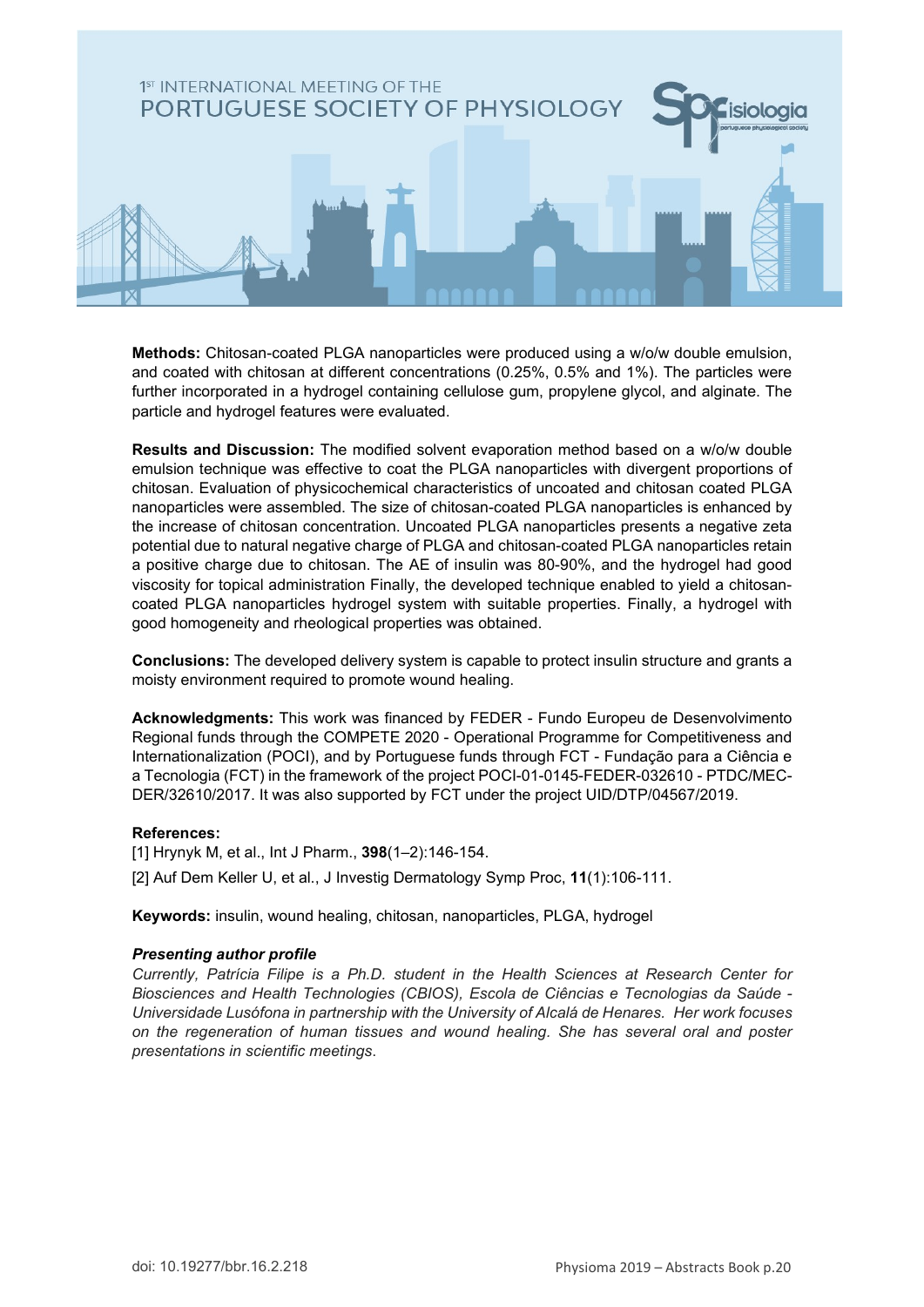

#### **4.4. DEVELOPMENT OF RUTIN-LOADED HYBRID NANOPARTICLES FOR WOUND HEALING**

Ana Júlio<sup>1,2</sup>; Rita Caparica<sup>1,2</sup>; Sofia A. Costa Lima<sup>3</sup>; Ana Sofia Fernandes<sup>1</sup>; Catarina Rosado<sup>1</sup>; Duarte M. F. Prazeres<sup>4</sup>; Salette Reis<sup>3</sup>; Tânia Santos De Almeida<sup>1,5</sup>; Pedro Fonte<sup>1,3,4,5</sup>

*1 - CBIOS - Universidade Lusófona Research Center for Biosciences & Health Technologies, Campo Grande 376, 1749–024 Lisboa, Portugal; 2 - Department of Biomedical Sciences, University of Alcalá, Ctra. Madrid-Barcelona Km. 33.600, 28871 Alcalá de Henares, Madrid, Spain; 3 - LAQV, REQUIMTE, Department of Chemical Sciences—Applied Chemistry Lab, Faculty of Pharmacy, University of Porto, Rua de Jorge Viterbo Ferreira, 228, 4050-313 Porto, Portugal; 4 - iBB-Institute for Bioengineering and Biosciences, Department of Bioengineering, Instituto Superior Técnico, Universidade de Lisboa, 1049-001 Lisboa, Portugal; 5 - Shared senior authorship*

[Abstract not published at the request of the authors]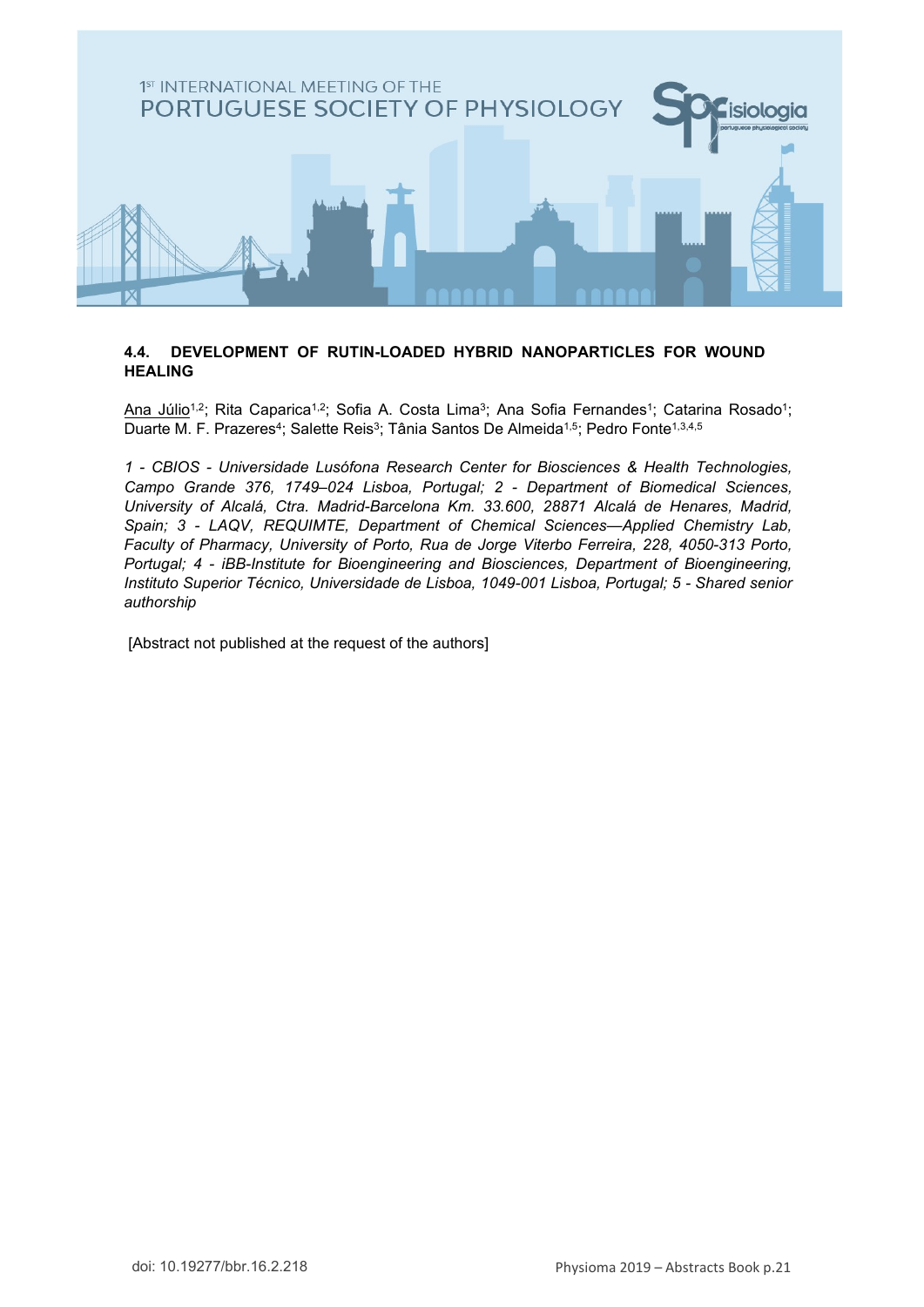

# <span id="page-21-0"></span>THEME 5 PHYSIOLOGICAL INFORMATICS

#### 5.1. **AUTOMATIC CLASSIFICATION OF PHYSIOLOGICAL SIGNALS MODALITIES**

Patrícia Bota<sup>1,2</sup>; Ana Fred<sup>1,2</sup>; João Valente<sup>3</sup>; Hugo Silva<sup>1</sup>

*1 - Instituto Superior Técnico, Instituto de Telecomunicações; 2 - Department of Bioengineering, Instituto Superior Técnico; 3 - Instituto Politécnico de Castelo Branco*

**Introduction:** Over the last years, multimodal devices for biomedical research have greatly spread to everyone's daily lives. These enable the use of various combinations of physiological sensors, however, little attention has been paid to the problem of automatic identification of each sensor type, the knowledge of which, being of paramount importance to the adequate design of the subsequent processing and data analysis tasks.

**Methods:** In this work we propose a framework for the automatic identification of sensor data type, namely Respiration, Electrocardiography, Galvanic Skin Response, Blood Volume Pulse data, through a Random Forest (RF) classifier in two data representation spaces: (1) featurebased; (2) dissimilarity-based. The main contribution of our work consists in the recognition of physiological data both in online (evaluation per sample) and offline (evaluation per user modality file through a majority voting system) scenarios, comparing the classification results in different data spaces.

**Results:** We performed a comprehensive study of supervised learning classifiers, and for the dissimilarity-based approach of: (a) similarity metrics; (b) data space representations; and (c) sample aggregation techniques for the creation of the prototypes. A better performance was obtained for the offline setting, with the dissimilarity-based approach achieving an accuracy of 98.5 ± 1.5 and 94.1 ± 5.0% using an RF classifier, the Euclidean distance and the medoid metric. These results were surpassed by the RF in the feature-based space reaching an accuracy of 99.7 ± 0.8 and 98.4 ± 2.5%, for two datasets, respectively.

**Conclusions:** Experimental results on two databases comprising 4 signal modalities led to high accuracy results, thus paving the way to the development of systems capable of automatically identifying the sensor types solely based on the structure of the data stream itself, and subsequently apply the most appropriate data processing and analysis frameworks.

**Keywords:** Machine learning, signal classification, physiological signals

#### *Presenting author profile*

*Patrícia Bota received her MSc in Biomedical Engineering from FCT/UNL. Currently, she is a Ph.D. student at IST/UL and a researcher at the IT-Lx Pattern and Image Analysis group, where she is involved in the study of the media's impact on human emotions, cognition and behaviour through the development of machine learning algorithms for the recognition of affect based on multi-source physiological data.*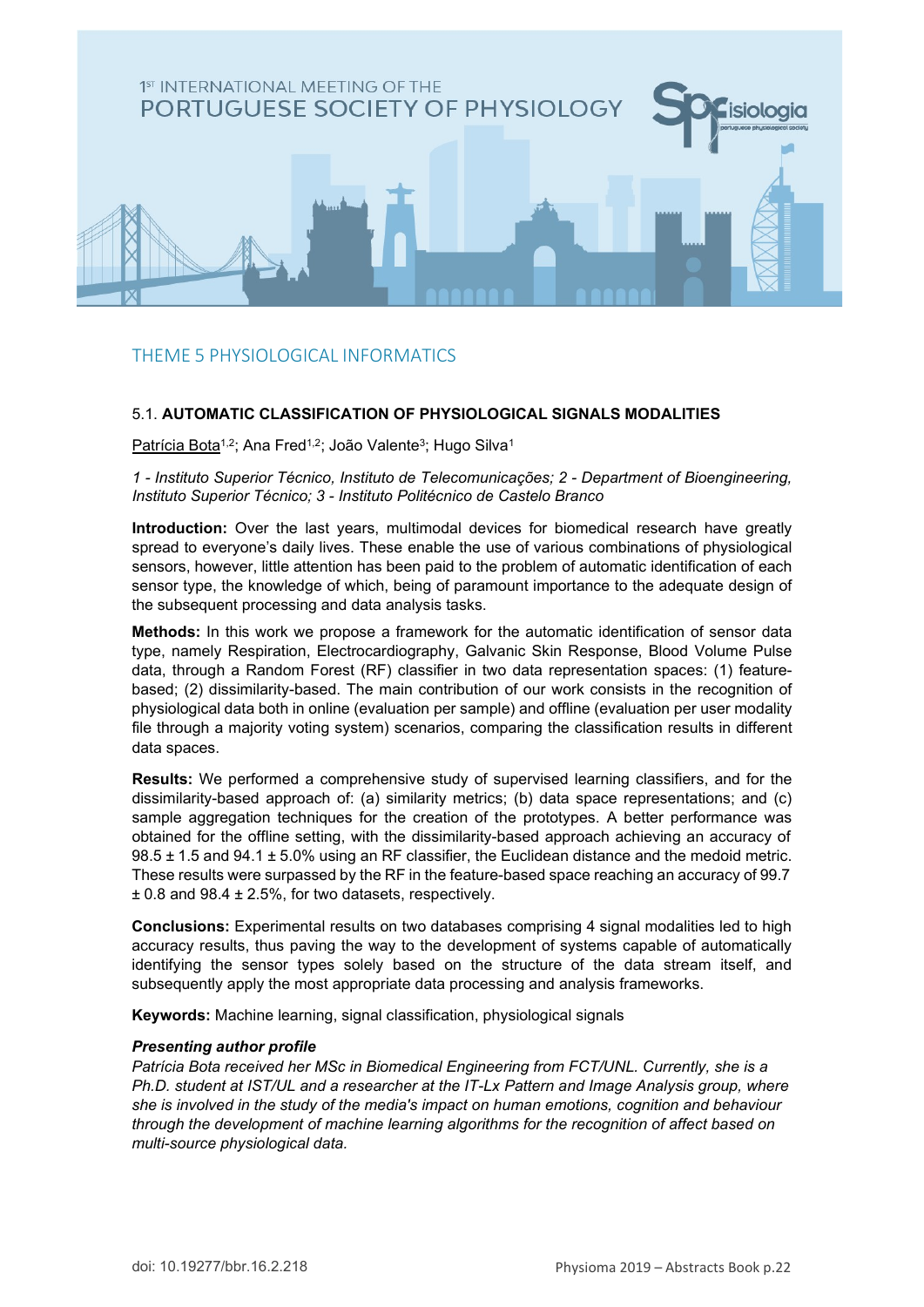

### **5.2. LIGHT-TISSUE INTERACTION AND MICROCIRCULATION PERFUSION ASSESSMENT – WHATS' NEW?**

Henrique Silva<sup>1,3</sup>; Hugo Ferreira<sup>2</sup>; Rafaela Francisco<sup>3</sup>; Alain-Pierre Gadeau<sup>4</sup>; Luis Monteiro  $Rodrigues<sup>1,3</sup>$ 

*1 – Universidade Lusófona, School of Health Sc & Technologies, CbiOS (Research Center for Biosciences and Health Technologies), Campo Grande 376, 1749-024, Lisboa, Portugal; 2 – Universidade de Lisboa, Faculty of Sciences, IBEB Institute Bioph Biomed Engineering, Lisboa, Portugal; 3 – Universidade de Lisboa, Faculty of Pharmacy, Pharmacol. Sc Depart – Lisboa, Portugal; 4 – U Bordeaux & INSERM, U1034, Adaptation cardiovasculaire à l'ischémie, F-33600, Pessac, France*

Microcirculation is often assessed by noninvasive technologies such as laser Doppler flowmetry (LDF), laser Doppler perfusion imaging (LDPI), photoplethysmography (PPG) and, more recently, polarized light spectroscopy (PLS). LDF and PPG measure perfusion in a small tissue region on a continuous mode, producing complex and multiscaled oscillatory signals, easily decomposed into their main spectral components (cardiac, respiratory, myogenic, sympathetic, endothelial NOdependent and endothelial NO-independent) with fast Fourier (FFT) and wavelet transforms (WT), allowing the individual assessment of different perfusion regulating mechanisms. LDPI and PLS evaluate perfusion over larger tissue areas and produce maps with different color tones and textures as main outputs, even though LDPI can also be used on a single-point continuous mode. These perfusion maps can be assessed with texture analysis to obtain a clearer picture of the perfusion regulation at a regional level. A useful parameter to extract from all these signals is entropy, a measure of unpredictability, which often mirrors the competence of the biological system generating those signals. Here, the authors present data from studies from human (postural changes, hyperoxia) and animal (hind limb ischemia, hyperoxia) models, with focus on the combined use of the aforementioned tools for a more robust signal analysis and a deeper understanding of microcirculation dynamic physiology.

**Keywords:** microcirculation, laser Doppler techniques, polarized light spectroscopy, wavelet transform, light-tissue interaction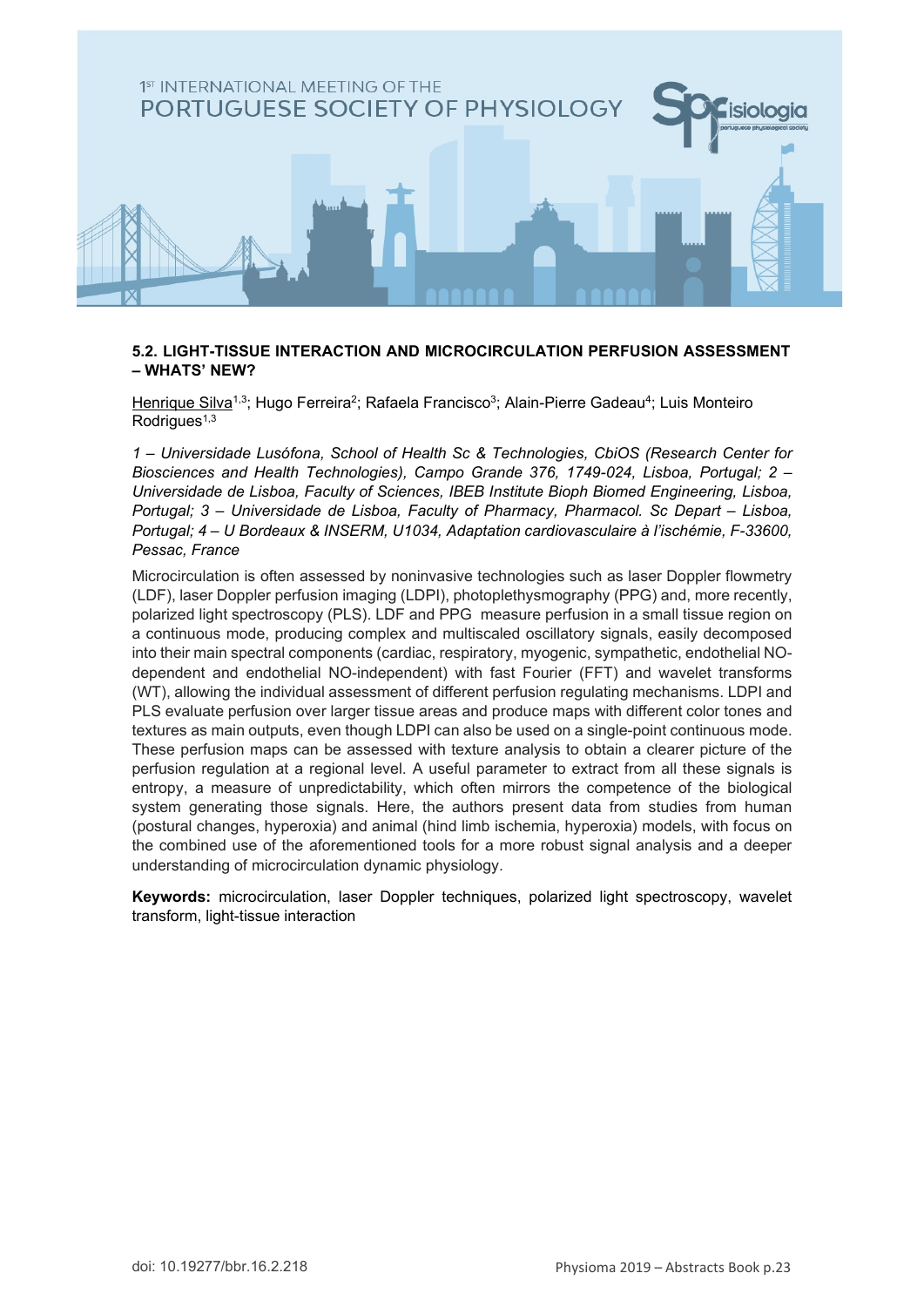

#### **5.3. DETECTION OF APNEA IN RESPIRATORY SIGNALS**

Mariana Abreu<sup>1</sup>; Ana Fred<sup>1,2</sup>; João Valente<sup>3</sup>; Hugo Silva<sup>1</sup>

*1 - Instituto Superior Técnico, Instituto de Telecomunicações; 2 - Instituto Superior Técnico, Departamento de Bioengenharia; 3 - Instituto Politécnico de Castelo Branco, Escola Superior de Saúde*

**Background**: Breathing plays an essential role in our life and prolongated breathing interruptions, denominated apneas, can be both life-threatening and consciously provoked. In thoracic radiotherapy, the conjugation of the dose administration with respiratory gating, which significantly improves the display of the internal structures, is essential to proper administration of the treatment. Thus, the discrimination between apneas (A) and normal (R) samples in a simple and automatic way would enable a deeper understanding both on the patients' wellbeing and the control over the radiotherapy session.

**Methods**: With pattern recognition algorithms we classified one-minute samples as A or R, according to their morphology. The respiratory signal was filtered and normalized with MinMax, and resampled to 1000 points. To detect different morphologies, an autoencoder (AE) was trained on R type samples. Then, all data was fed to the AE and the output was compared to the input using Pearson's correlation, in 10 non-overlapping segments. To reach a decision, these correlation vectors were learned by a classifier.

**Results**: The database used was acquired by João Valente, and contained 45 patients, where each performed a breathing exercise from which we can extract 10 R and 5 A. The application of our framework achieved an accuracy of 84%7.2, with the classifier SVM. Moreover, fusion decision systems were evaluated and improved performance by 2 percentual points with SVM and RF.

**Conclusions**: In this study we developed a simple morphological framework to discriminate apneas from normal breathing in awaken patients. The system was able to detect apneas even when contaminated with normal breathing without requiring strenuous feature engineering, just by morphology comparison. In the future, we would like to go even further and contributing to the community with an anomaly detector for respiration.

**Keywords:** Deep learning, signal processing, physiological data, apnea detection

#### *Presenting author profile*

*Mariana Abreu completed her Master's Degree in Biomedical Engineering in 2018, from FCT-UNL. Her master thesis included the application of pattern recognition techniques to automatic recognition of human activities. During the thesis period, she worked in Fraunhofer, on the development of feature engineering and visualization tools, for time series applications. Currently she is a Ph.D. student at IST, in the scope of IT's PIA group. Her Ph.D. is on Prediction and Monitoring of Epileptic Seizures, and her areas of interest are Signal Processing and Machine Learning.*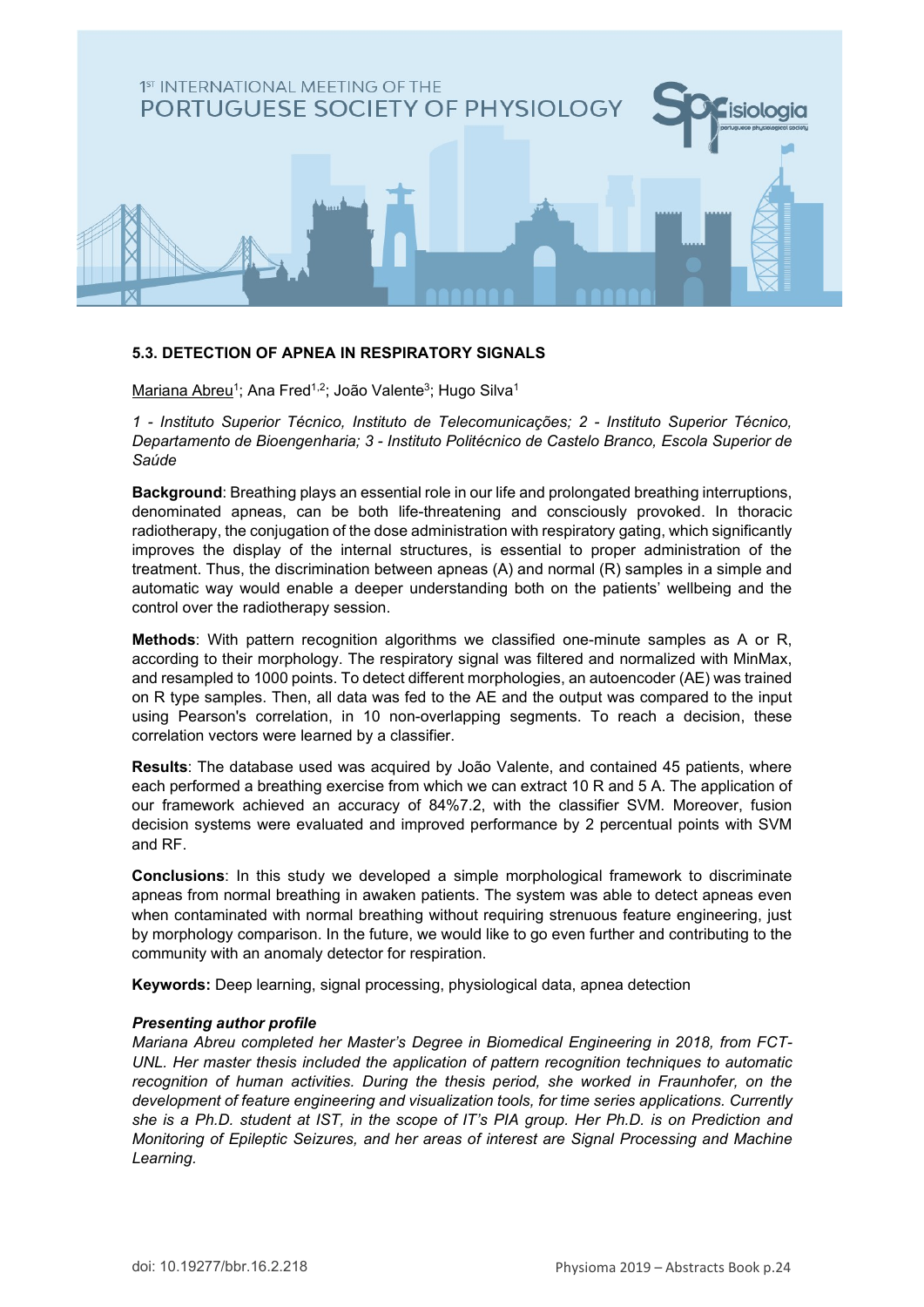

#### **5.4. ANXIETY DESTROYER: A VIDEOGAME WITH NEUROFEEDBACK FOR TACKLING ANXIETY**

#### Pedro Pestana Da Silva<sup>1</sup>; Hugo A. Ferreira<sup>1</sup>

*1 - Instituto de Biofísica e Engenharia Biomédica, Faculdade de Ciências da Universidade de Lisboa*

Anxiety disorder is one of the most common mental illnesses, affecting 264 million people worldwide. Current treatments such as drugs and psychotherapy are limited because they cause side effects such as addiction and/or require long therapeutic periods. A more recent technique, Neurofeedback (NFB), that makes use of the patients' own brain signals to modulate brain activity via audio or visual stimuli, has been associated with the reduction of anxious symptomatology. Nonetheless, it typically uses unappealing stimuli that compromise patient adherence.

In this work a videogame was developed, Anxiety Destroyer, that makes use of electroencephalography (EEG)-based NFB, with the goal of providing an engaging and efficient treatment to be used at home. In this videogame, patients use their brain signals to drive a spacecraft from Earth to an extra-solar planet through 8 levels of increasing difficulty in order to modulate their brain activity.

Thirty subjects were studied, which performed up to 8 NFB sessions for 35 minutes. Three groups of 10 subjects were created: one group used NFB with the frontal alpha asymmetry (ALAY) protocol (F4-F3), a reported anxiety biomarker; another with asymmetry between AF4 and AF3 channels (AF) for hairless skin usage; and the control group, with increased alpha in F4 and F3 (F+). Data was acquired using an Emotiv Epoc+ EEG headset and recorded for further analysis. The Beck Anxiety Inventory (BAI) was also applied to assess anxiety at baseline and after intervention with NFB.

The ALAY group significantly increased the asymmetry ( $p \le 0.05$ ) (reduction of the anxiety biomarker), with a corresponding significant reduction (p <0.01) in anxiety reported by the BAI after NFB training. The AF group showed a decrease in the frontal alpha asymmetry, and the F+ a slight increase with corresponding increase and decrease of the BAI scores.

Studies with larger sample sizes are required to confirm these results, especially since some subjects in the AF and F+ groups abandoned the study because of no perceived effects. However, this study suggests the effectiveness of the videogame in the reduction of anxious symptomatology.

**Keywords:** Anxiety, electroencephalography, neurofeedback, gaming

#### *Presenting author profile*

*Pedro Pestana da Silva is a MSc in Biomedical Engineering. His research is focused on the development of physiological computing applications using neurofeedback and artificial intelligence algorithms. Finally, he is also the CEO of Neroes, a startup that provides solutions for performance improvement in sports.*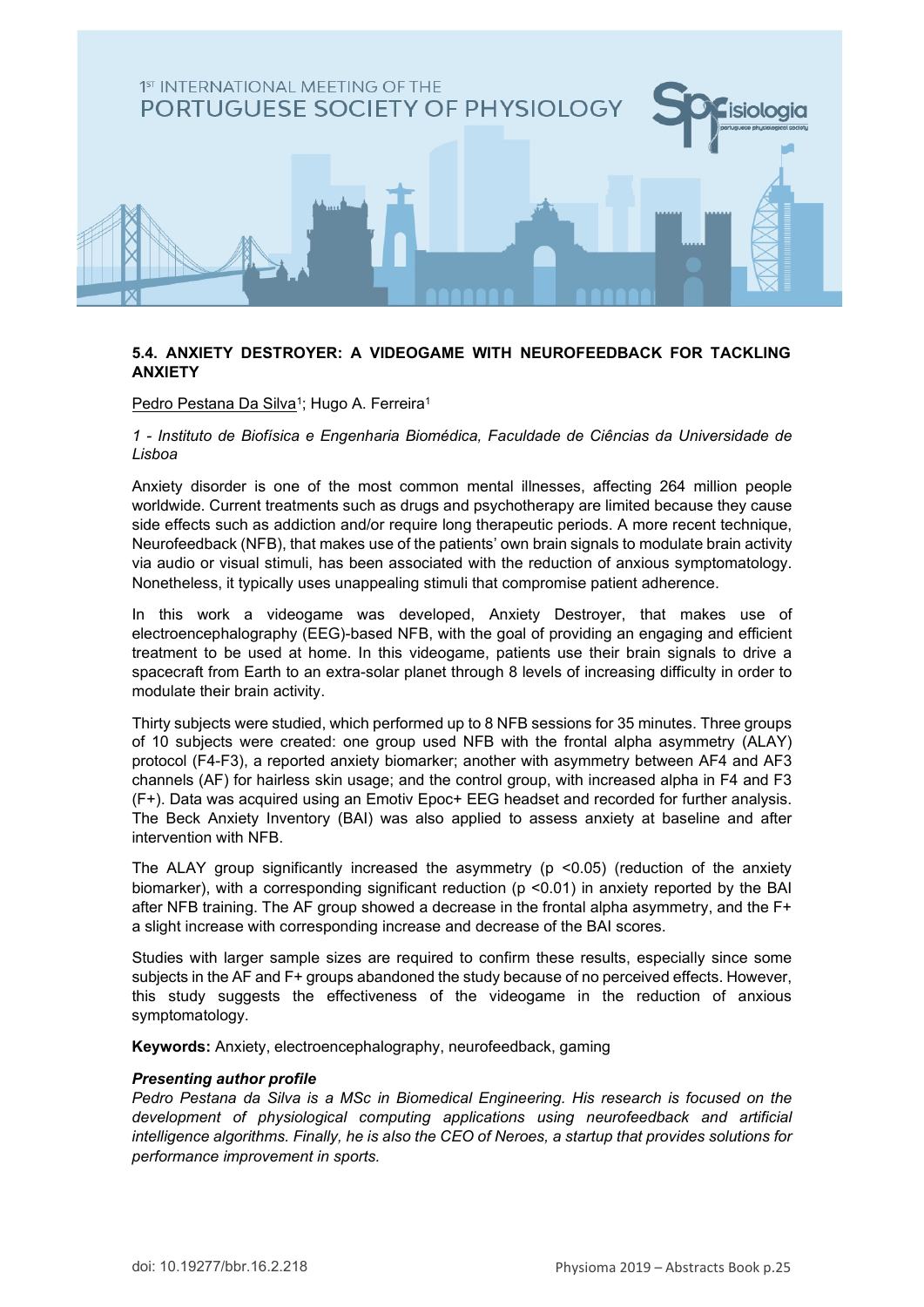

# <span id="page-25-0"></span>ROUND-TABLE DISCUSSION

## **THE FUTURE OF PHYSIOLOGY – A PROSPECTIVE VIEW FROM** *PHYSIOMA2019*

#### **João Gregório**

*CBIOS - Universidade Lusófonas' Research Center for Biosciences and Health Technologies Av Campo Grande 376, 1749 014 Lisboa, Portugal*

In the last 20 years, the future of Physiology as a field of education and research has been a matter of debate among the physiology community. Physiology as a central discipline for healthrelated education and knowledge was the focus of a round-table discussion held at Physioma 2019. This roundtable was composed of four experts chosen from the Portuguese Physiological Society and from the Spanish Society of Physiological Sciences contributing to the session. The panel expertise ranged from Pathophysiology to Technology, from Neurophysiology to Bioethics. The session was monitored by a scenario exercise expert serving as a moderator. Prior to the discussion, each expert produced a 10-minute presentation on the main questions related to their (specific) field and the possible impact on the future of Physiology. The discussion was free following a brainstorm model, with no script, although the interventions of the moderator were necessary to redirect/refocus the discussion.

The themes emerging from these presentations were subsequently categorized as "Future developments that may influence Physiology research"; "Physiology research as the bridge between scientists and clinicians (from basic to clinical research)"; "Physiology researchers' skills and competences"; and" Impact of Physiology research and developments in health services and systems."

The experts agreed that Physiology is a core and fundamental scientific discipline. However, some key issues emerged as those that will critically influence the future development of Physiology as a research discipline. These issues seem to be primarily dependent on political decision-making such as Ethics, Regulations, Funding (both for teaching and research) and Career Development. Additionally, the experts agreed that the "search for new knowledge" must remain the focus of Physiology research. In the case of Physiology, as is the case of other life sciences, the development of new knowledge is always complex to predict and understand. These experts referred as fundamental to encourage the creation of structures that support the creation of knowledge in Physiology in a sustained and long-lasting way. Further, this knowledge will feed all artificial intelligence (AI) technology, a leading area in all domains, apparently also in biosciences, and will open new areas of training in physiology, attracting more candidates. These developments cannot be delayed by new rules of ethics and data protection. The panel experts considered that Physiology must use these rules and legislations to more rapidly advance in the search for new solutions and developments.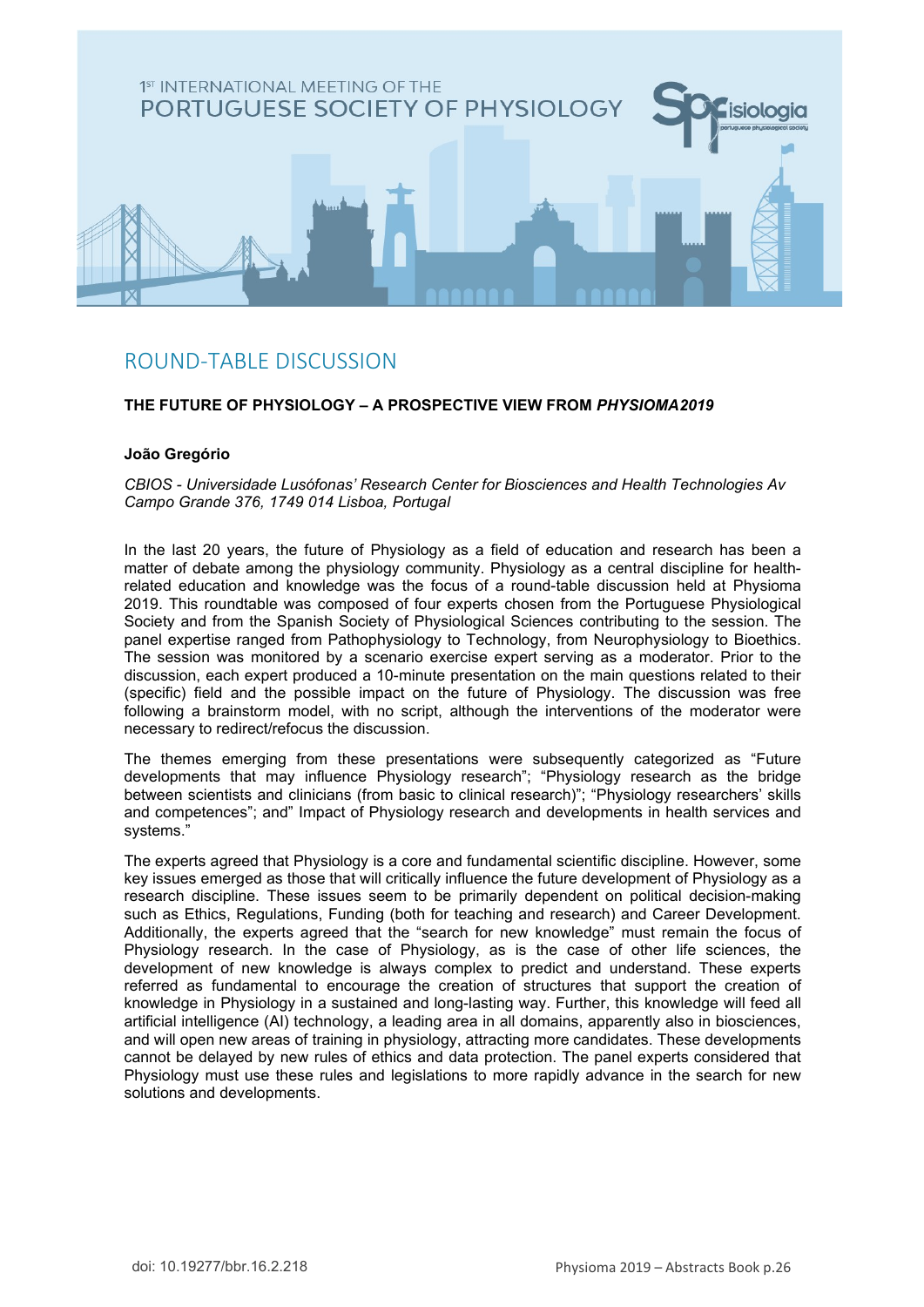

Technology development was referred as the main driver of change. The ongoing developments of machine learning / AI and the increasing accuracy of wearables highlighted the technological developments with significant impact from society to specific professional areas. AI is regarded as "a democratic technology" application, and wearable medical devices have been accepted as reliable and accurate solutions to decrease the costs in research and for the healthcare system. In this last context, the "uberisation" i.e., the provision of services by a third party aiming to reduce costs in healthcare, and the physiology research sustaining it, can radically change the validity of results obtained and their swift application in healthcare.

Funding mechanisms in the area of basic and clinical research are clear, both at national and European level, with the emergence of research agendas, the creation of clinical academic centers, as well as with the creation (at European level) of the commissioner for health and the new framework program (Horizon Europe). The EU commission increasingly supports multidisciplinary projects involving medicines, new technologies, and design to develop products of interest to the EU citizen regarding the (so-called) European reality. For the development of Physiology, the experts considered it essential that physiologists are able to create networks and synergies to boost their activities at all levels. This led to the assertion that Physiology practice must be more collaborative and more transversal, and these are critical keywords for research, development and education in Europe and the advanced world.

Inevitability, all developments led to the notion that physiologists (tutors as well as physiology students) will be required to acquire some new competences and skills. It was recognized that today's students are very different from the past, and an increasing lack of interest among students has been noticed. Difficulties in communication between teachers and students might be one reason. On the other hand, current practical / experimental aspects of physiology are more and more discrete or even absent. Thus, since Physiology teaching is important across different fields, new ways of teaching and new communication skills must be developed. The proper use of new technologies might be an interesting direction. Tele-conferencing or videos, Wearables, Augmented reality (AR) and Virtual reality (VR) can be explored and accepted by all involved from teachers to students in physiology teaching, contributing to a highly engaging environment for these new generation. Wearables and other devices must "step up" from "biomedical gadgetry" to useful, reliable instruments of translational teaching and research and become useful alternatives to animals, once the core of physiology (experimental) classes. This will also provide a bridge for interdisciplinary approaches in research and dissemination of knowledge. In this new context, the role of the teacher will change to be a mentor, depending on the institution, and on the teachers themselves. For now, the curricular structures do not foresee the application of these solutions. Universities may need to cooperate with each other to take advantage of synergies in developing innovative pedagogical solutions. It is also important that all physiology courses have sufficient breadth to prepare students for research, but also to equip them with useful transferrable skills to cope with the job market needs. Established professionals will need to gain communication skills to transmit the use (or non-use) of the available technologies. Physiology societies might represent the leading motor of these changes.

Lisboa, Physioma2019. October 2021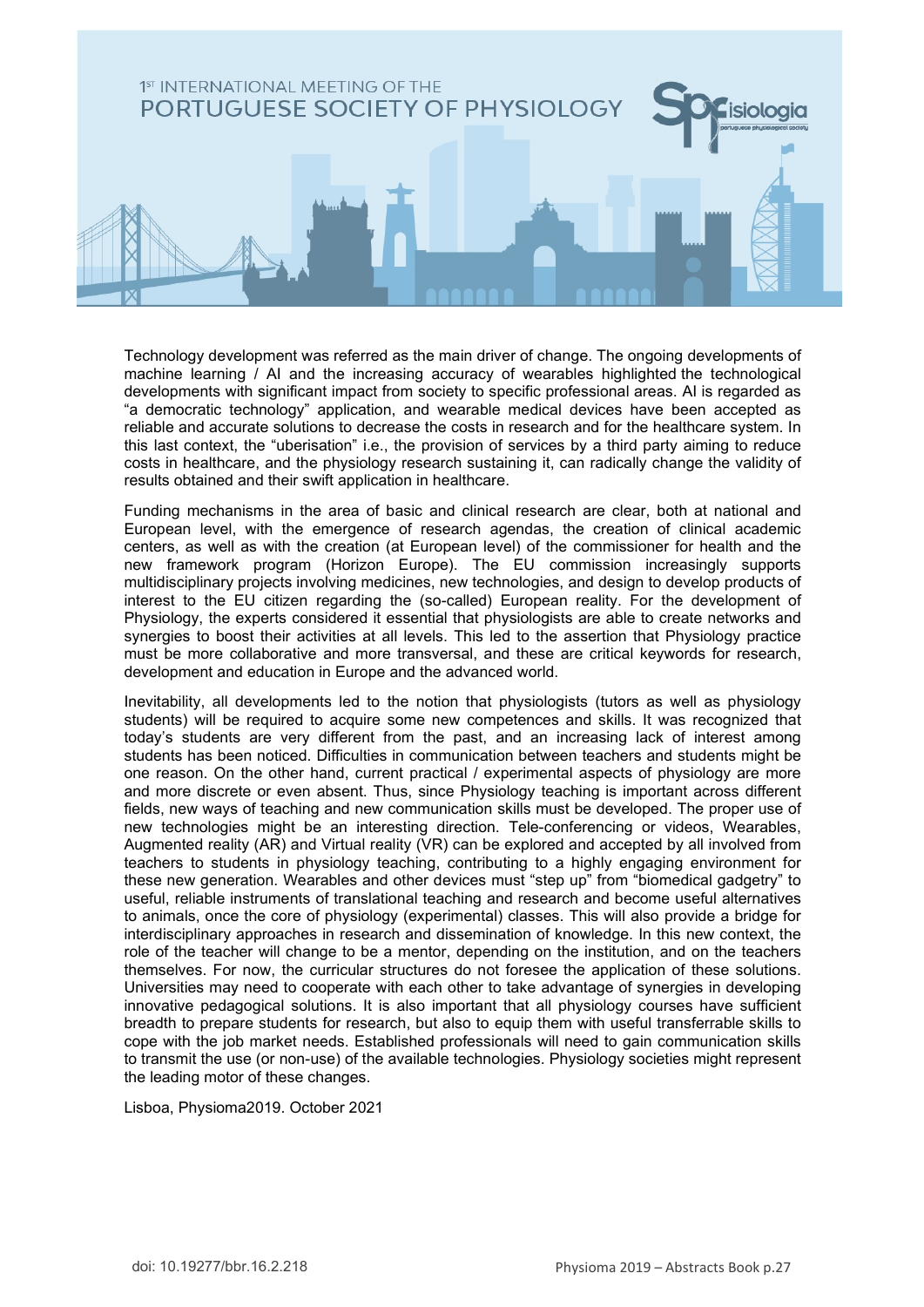

# POSTERS

# <span id="page-27-0"></span>THEMES 1 & 2 BEYOND INTEGRATIVE PHYSIOLOGY – THE PHYSIOME

### **P01 - ADHERENCE TO THE MEDITERRANEAN DIET IN PORTUGUESE UNIVERSITY STUDENTS**

Cíntia Ferreira-Pêgo<sup>1,2</sup>; Joana Rodrigues<sup>2</sup>; Adriana Costa<sup>2</sup>; Bruno Sousa<sup>1,2</sup>

*1 - CBIOS Lusófona's Research Center for Biosciences and Health Technologies, Av. Campo Grande 376, 1749-024 Lisbon, Portugal.; 2 - School of Sciences and Health Technologies, Universidade Lusófona de Humanidades e Tecnologias, Lisboa, Portugal*

Mediterranean diet (MedDiet) is one of the most recognized healthy dietary patterns. Although the well-known beneficial effects of healthy eating habits on academic performance, the university students used to present unhealthy food choices. Cross-sectional information regarding MedDiet adherence was collected in 305 students from the *Universidade Lusófona de Humanidades e Tecnologias*, from different academic courses, related or not with health sciences. Nutrition students presented significantly higher MedDiet adherence compared to those studying pharmaceutical sciences and also from other courses not related to health sciences. 28.90% of the total population presented poor MedDiet adherence, 58.70% presented an average adherence and only 12.50% presented a good MedDiet adherence. Nutrition sciences degree presented more students in the highest category of MedDiet adherence compared to the rest. Pharmaceutical students and other students not related to health sciences presented a significantly higher risk of poor MedDiet adherence. Nutrition students presented the highest MedDiet adherence of all the students analyzed. Pharmaceutical students, although being health professionals, showed poor adherence to the MedDiet, similar to students from courses not related to health sciences.

**Keywords:** Mediterranean diet, Mediterranean diet adherence, health sciences students, university students, Portuguese students

#### *Presenting author profile*

*She graduated in Human Nutrition and Dietetics in Universitat Rovira i Virgili and has a master's degree in Training and Sports Nutrition from the Universidad Europea de Madrid. She obtained her Ph.D. with International Mention in Nutrition and Metabolism from the Universitat Rovira i Virgili and University of Arkansas. Her main epidemiological research interests are the Mediterranean Diet, dairy products, hydration and/or the consumption of beverages and its relation with health and disease.*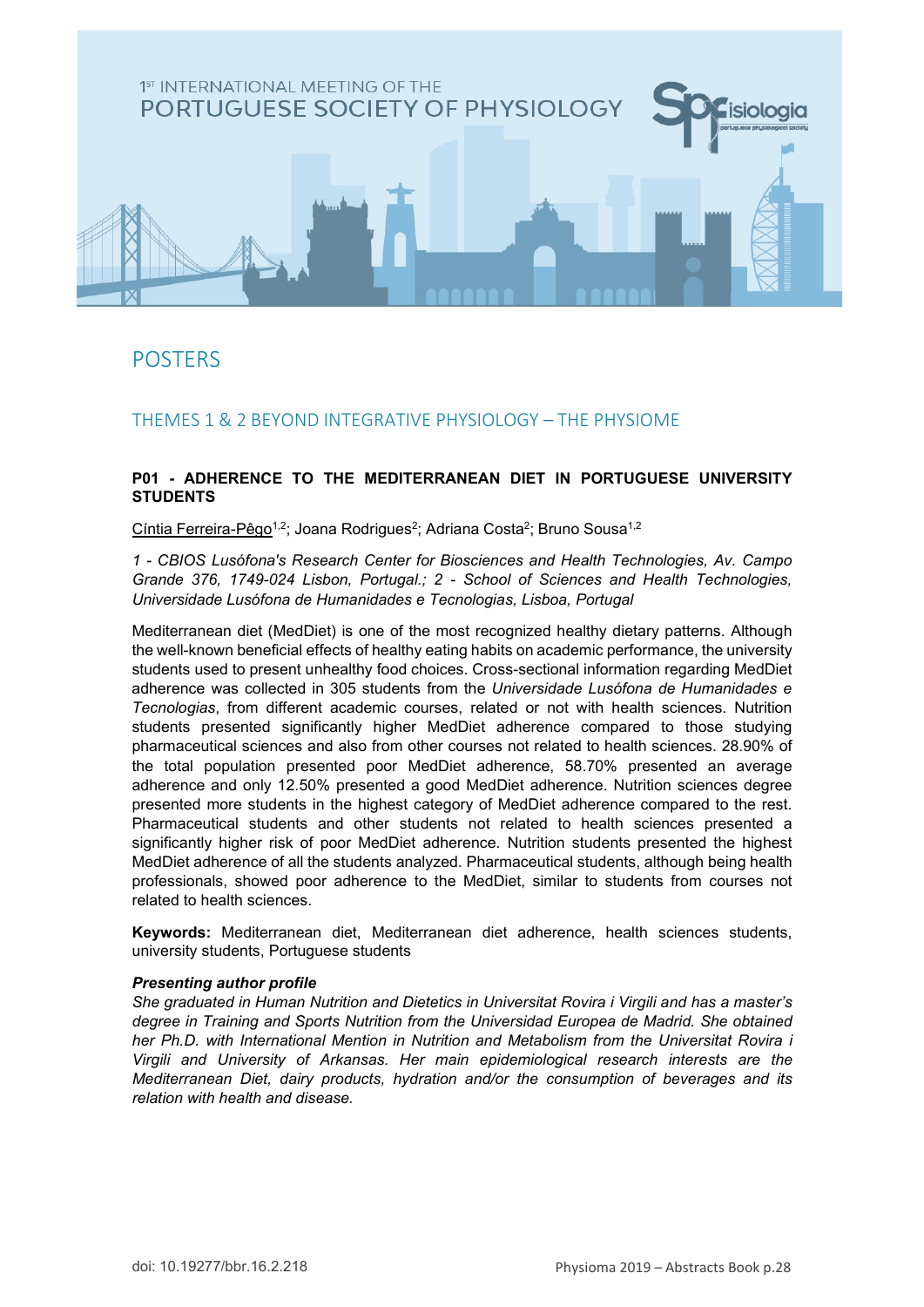

#### **P02 - WHAT HAPPENS IN THE FOOT MICROCIRCULATION DURING WALKING?**

#### Margarida Florindo<sup>1</sup>

#### *1 - Portuguese Red Cross Health School, ESSCVP-Lisboa*

The foot microcirculation is crucial for gait function. The aim of this study was to determine what happens in the foot microcirculation measured at different depths during walking. Nine healthy subjects (five women and four men)  $28.6 \pm 10$  y.o., were included after informed written consent. Volunteers performed a five minutes' walk and microcirculation was assessed and compared before (Phase 1) and after walking (Phase 2). The local microcirculatory function was quantified by photoplethysmography (PPG) laser Doppler flowmetry (LDF) and Polarised Spectroscopy (TiVi) to quantify the concentration of red blood cells (CMRBC). Probes were placed as close as possible to each other, from 1 cm postero-medial of the first metatarsus head. Descriptive and comparative statistics were applied and a 95% level of confidence adopted. Our study demonstrated significant changes from Phase 1 to Phase 2 in PPG results (p = 0.012 and 0.027) for left and right limbs, respectively, and also for both sides in LDFs' CMBC assessment (both  $p = 0.038$ ). A slight rise in skin temperature in both feet was registered. Perfusion units (PU) and TiVi-index presented similar results for these two phases, which shows a fast and effective capacity of the regulatory mechanisms involved in microcirculatory homeostasis.

**Keywords:** foot microcirculation, PPG, CMRBC

#### *Presenting author profile*

*Physiotherapist since 1984, specialized in the area of neuromuscular conditions, with clinical practice to present date. She is teaching as an assistant professor at ESSCVP-Lisboa where she also works as a Department Director. She is a Ph.D. student at the School of Health Sciences and Technologies of Lusófona University and researcher at CBIOS - Research Center for Biosciences & Health Technologies.*

#### **P03 - COMPARING LASER DOPPLER FLOWMETRY AND POLARIZED SPECTROSCOPY FOR ASSESSING PERFUSION DURING SQUATTING**

Sérgio Nuno<sup>1,2</sup>; Henrique Silva<sup>2,3</sup>; Luís Monteiro Rodrigues<sup>2,3</sup>

*1 - Lisbon School of Health Technology of the Polytechnic Institute of Lisbon, ESTeSL-IPL, Lisboa, Portugal; 2 - School of Health Sc & Technologies, CBiOS (Research Center for Biosciences and Health Technologies), U Lusófona, Campo Grande 376, 1749-024, Lisboa, Portugal; 3 - Faculty of Pharmacy, Pharmacol. Sciences Departm., U Lisboa, Lisboa, Portugal*

Laser Doppler Flowmetry (LDF) is one of the most used techniques for the continuous assessment of microcirculation. However, it highly affected by spatial variability resulting from the small measurement area and the large heterogeneity in microvascular morphology and topology. Recently, a non-contact technique based on polarization spectroscopy (PS), allowing subepidermal imaging of large skin areas - the Tissue Viability (TiVi®) System was introduced. Despite its broad interest, studies comparing it to LDF are lacking. The aim of this study was to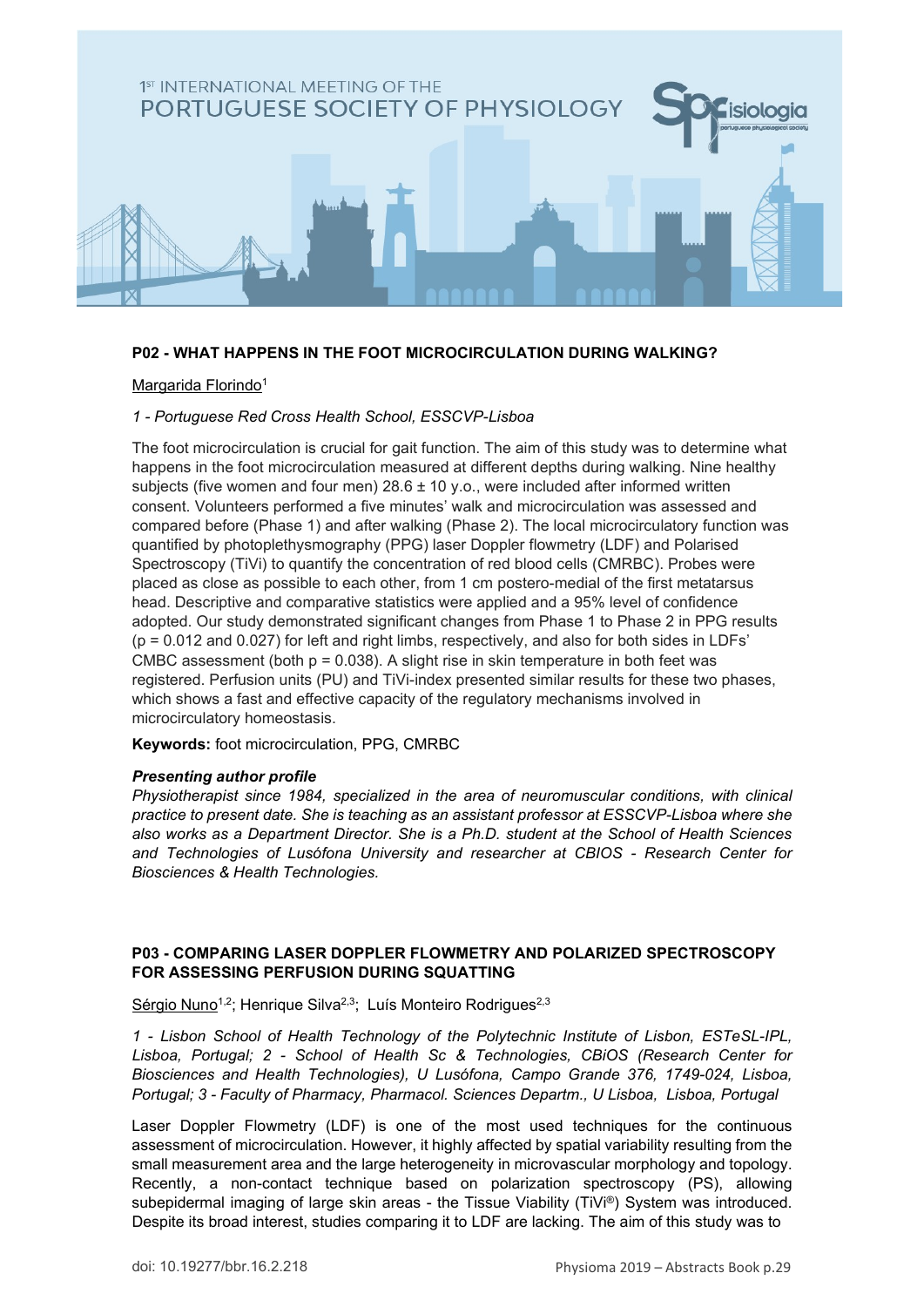

compare the LDF and PS techniques for cutaneous perfusion assessment during a squatting exercise test. Five young healthy male  $(26.0 \pm 6.5 \text{ y.o.})$  performed a squatting exercise, consisting in standing up straight for 3 minutes, then performing 15 squat repetitions for 1 minute and returning to the initial position for further 3 minutes. Both techniques were used to follow all hemodynamics at foot dorsum – LDF quantified blood perfusion, concentration of moving red blood cells (CMBC) and velocity, while PS quantified the TiVi index, a parameter related to the concentration of red blood cells (CMBC). The LDF probe was placed on the foot dorsum, on the projection of the fifth metatarsophalangeal joint, while the PS signal was obtained by placing the device at a 60cm distance from the foot on without ambient light. During the squatting exercise a significant increase in blood flow and CMBC was observed with LDF, together with a significant decrease in velocity, on both limbs. The TiVi index increased bilaterally, however, without statistical differences. These results suggest that, in the present experimental conditions, TiVi appears to be less sensitive than LDF, probably due to different penetration depths to be further clarified.

**Keywords:** Laser Doppler Flowmetry, tissue viability, microcirculation, squatting exercise test

#### *Presenting author profile*

*Sérgio Nuno received a degree in Physical Therapy - Portuguese Red Cross Higher Education with allocation of scholarship merit with average of 18.1 values in 2010. He earned his Master's Degree in Physical Therapy with average of 17 values. He is a Ph.D. Student (U Lusófona with U Alcalá partnership). In 4 years of higher education, he has had a merit scholarship by the Portucel Soporcel Group. He has worked at the hospital "Clínica São João de Deus" since 2010 and is currently the coordinator of the Physiotherapy Service. He is a physiotherapist responsible for the National rowing team and had achieved clearance for the Olympic Games. He is also a teacher at the Lisbon School of Health Technology of the Polytechnic Institute of Lisbon, ESTeSL-IPL.*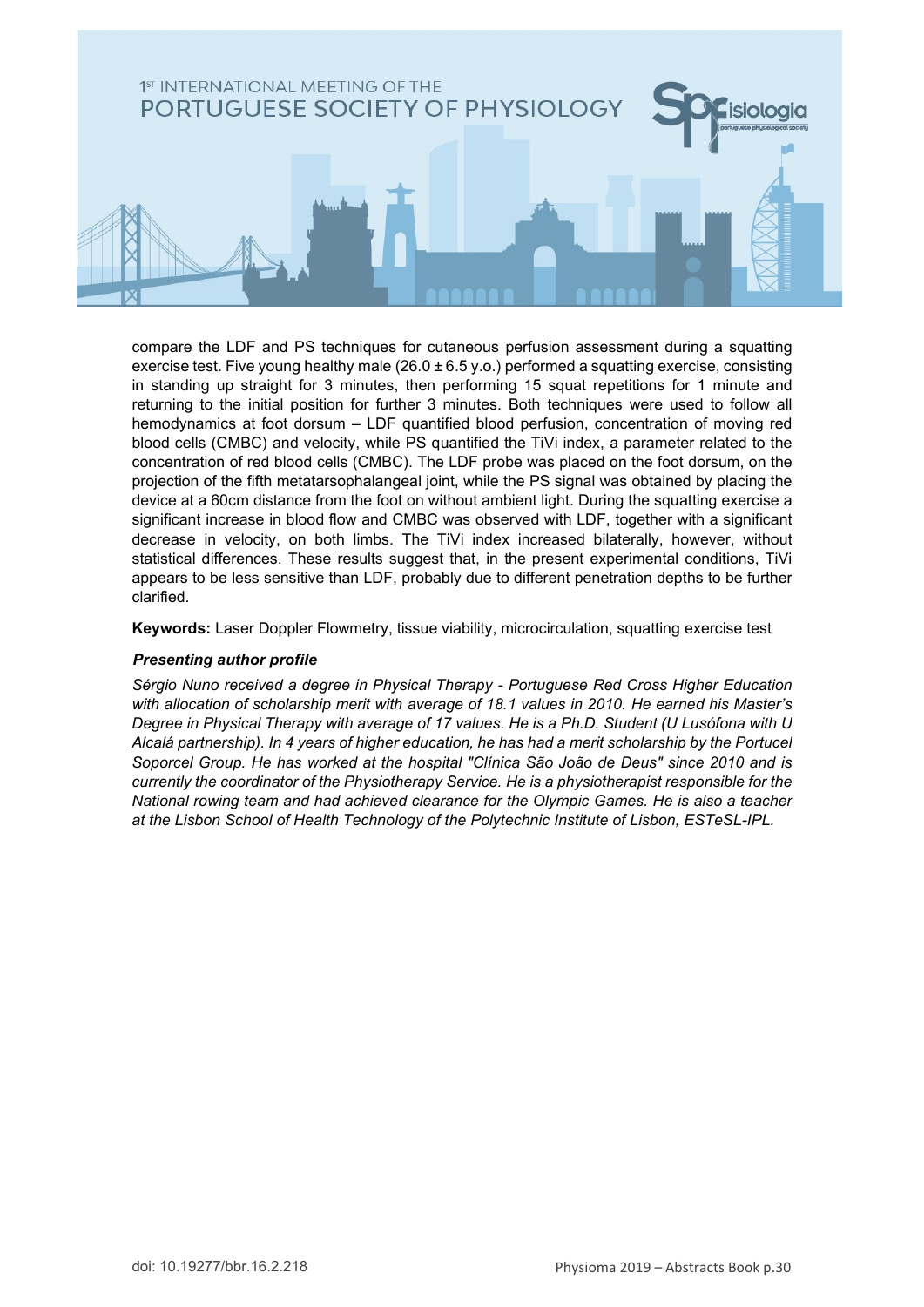

#### **P04 - MNTNHEX-2-PYP, A SOD MIMIC AS A MECHANISTIC TOOL TO STUDY RENAL CANCER PATHOPHYSIOLOGY**

João G. Costa<sup>1</sup>; Nuno Saraiva<sup>1</sup>; Ines Batinic-Haberle<sup>2</sup>; Nuno G. Oliveira<sup>3</sup>; Ana S. Fernandes<sup>1</sup>

*1 - CBIOS, Universidade Lusófona Research Center for Biosciences & Health Technologies, Campo Grande 376, 1749-024 Lisboa, Portugal; 2 - Department of Radiation Oncology, Duke University Medical School, Durham, NC, USA; 3 - Research Institute for Medicines (iMed.ULisboa), Faculty of Pharmacy, Universidade de Lisboa, Av. Professor Gama Pinto, 1649- 003 Lisboa, Portugal*

Cancer is a multistep process and oxidative stress has been pointed out to have critical roles on its initiation, promotion and progression. The present work addresses the redox modulation afforded by the superoxide dismutase mimic MnTnHex-2-PyP (MnP), a prototype of the Manganese(III) porphyrins (MnPs), which are catalytical polyfunctional antioxidants with the ability to modulate different cellular redox pathways. Therefore, MnPs can be used as mechanistic tools to increase our insight into renal cancer pathophysiology.

Two different renal cell models were used to address initiation and progression cellular events. First, the role of MnP on the toxicity of non-tumor renal cells exposed to the ochratoxin A (OTA), a recognized nephrotoxicant with possible carcinogenic effects, was evaluated. Afterwards, the role of the MnP in renal cancer progression was studied in vitro. Complementary endpoints of cytotoxicity and genotoxicity, as well as the intracellular reactive oxygen species (ROS) levels, and migration assays were performed. Overall, this MnP protected non-tumor cells from the toxic effects induced by OTA, while it had a beneficial effect against renal cancer cells, namely by decreasing the cell viability and migration. The results obtained herein reinforce the multiple applications of MnPs both as mechanistic tools and also for potential therapeutic use.

**Keyword:** SOD mimic, pathophysiology, renal cancer, MnTnHex-2-PyP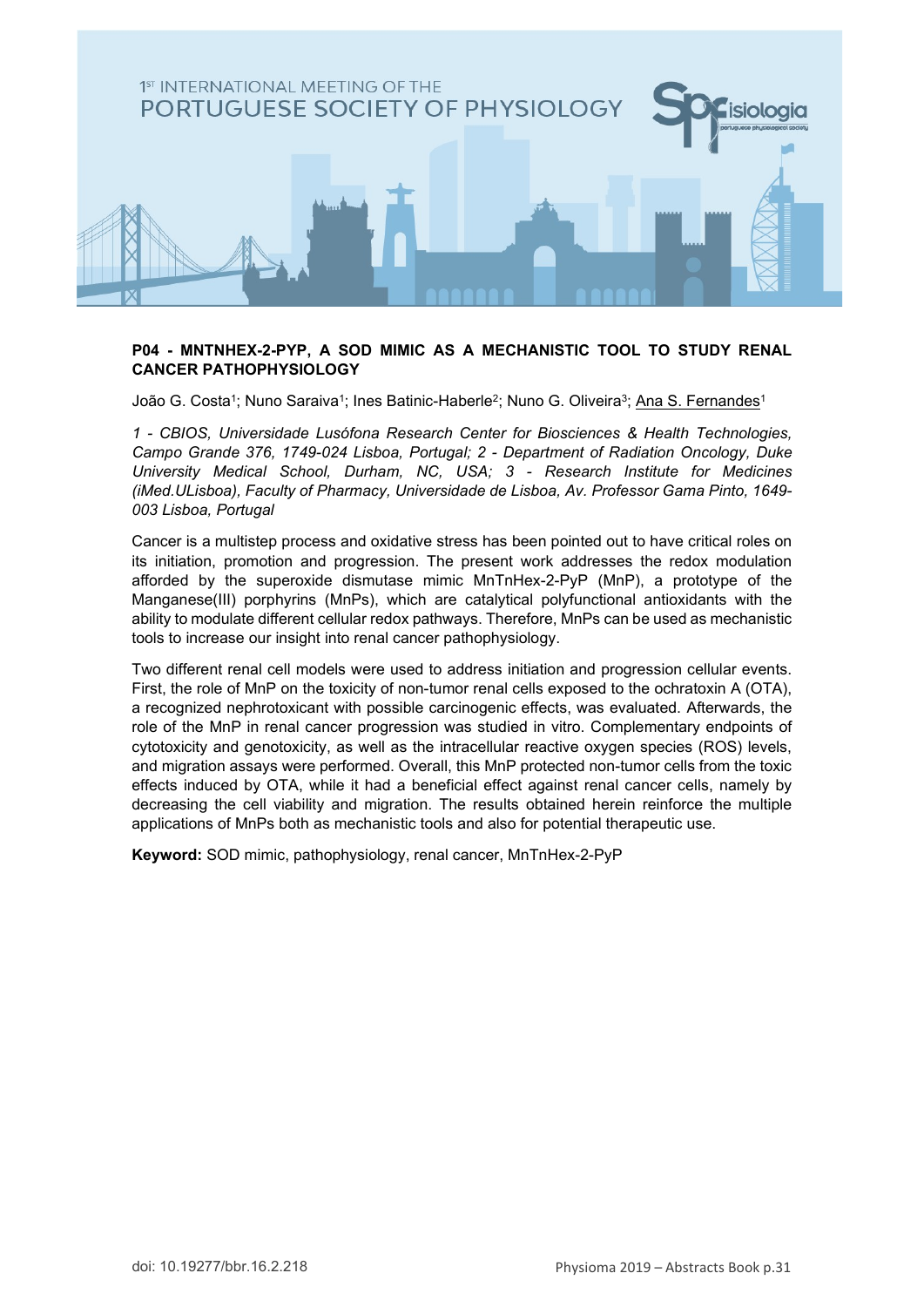

## **P05 - THE BRIEF HISTORY OF NEUROSCIENCE IN TURKEY**

Ozge Selin Cevik<sup>1</sup>; Dilan Deniz Koyuncu<sup>1</sup>; Leyla Sahin<sup>1</sup>

#### *1 - Mersin University*

Turkey, which is located in the connection between Asia and Europe, has hosted a variety of nations during the centuries. Hence, all civilizations have unique effects on development of all aspects of medicine and surgery in pre-modern era. Starting with Seljuks to Ottomon Empire and by now the Republic of Turkey, beginning with İbni Sina (980-1037) to Hacı Pasha (1385-1417) and Serafeddin Sabuncuoglu (1385-1470) many improvements have taken place regarding to medical sciences, particularly in neuroscience parallel to the modern world.

By the mid-19<sup>th</sup> century, Turkish scientists turned more in Western Medicine and the onset of modern neurosurgery was performed via Dr. Cemil Topuzlu and he has founded the first neurosurgery department in 1923. The emergence of neuroscience in Turkey may be attributed to Dr. Mazhar Osman who evaluated the reasons of many neuropsychiatric diseases and published the first Turkish neuroscience journal (1916). Then, Gazi Yasargil, who made a breakthrough in aneurysm surgeries via designing a special microscope, used microsurgery techniques in neurosurgery field and was selected as the neurosurgeon of the century. He has found new techniques in the treatment of epilepsy and brain tumors (1960s).

At the present time, there is an increasing number of publications by Turkish scientists, contributing to the total body of literature in neuroscience and follow the contemporary trends in this field. In order to mention few of them as, Ahmet Höke has significant studies about defects in peripheral neural system and the basic biology of Schwann cells and in vivo/vitro modelling of axonal degeneration and regeneration, Tarık Tihan has tremendous work about the categorization of brain tumors, Deniz Kırık who has many studies in the field of neuroscience and has discovered new cell and gene-based therapies against Parkinson and Huntington diseases, Ziya Gokaslan called as 'who define spine again' has contributed new surgery methods in spinal cord cancers in medical literature, Turgay Dalkara guides many neuroscientists concerning the working patterns of brain, Murat Emre who has found a new drug against Parkinson related dementia, Emrah Duzel who has remarkable studies to repair injured tissues or de novo tissue formation.

**Keywords:** Neuroscience, Turkey, history, physiology

#### *Presenting author profile*

*I am currently working on learning - memory behaviour in Physiology Department, Mersin University as a research assistant. I am now doing my Ph.D. studying postnatal stresshippocampus function relations and related genes.*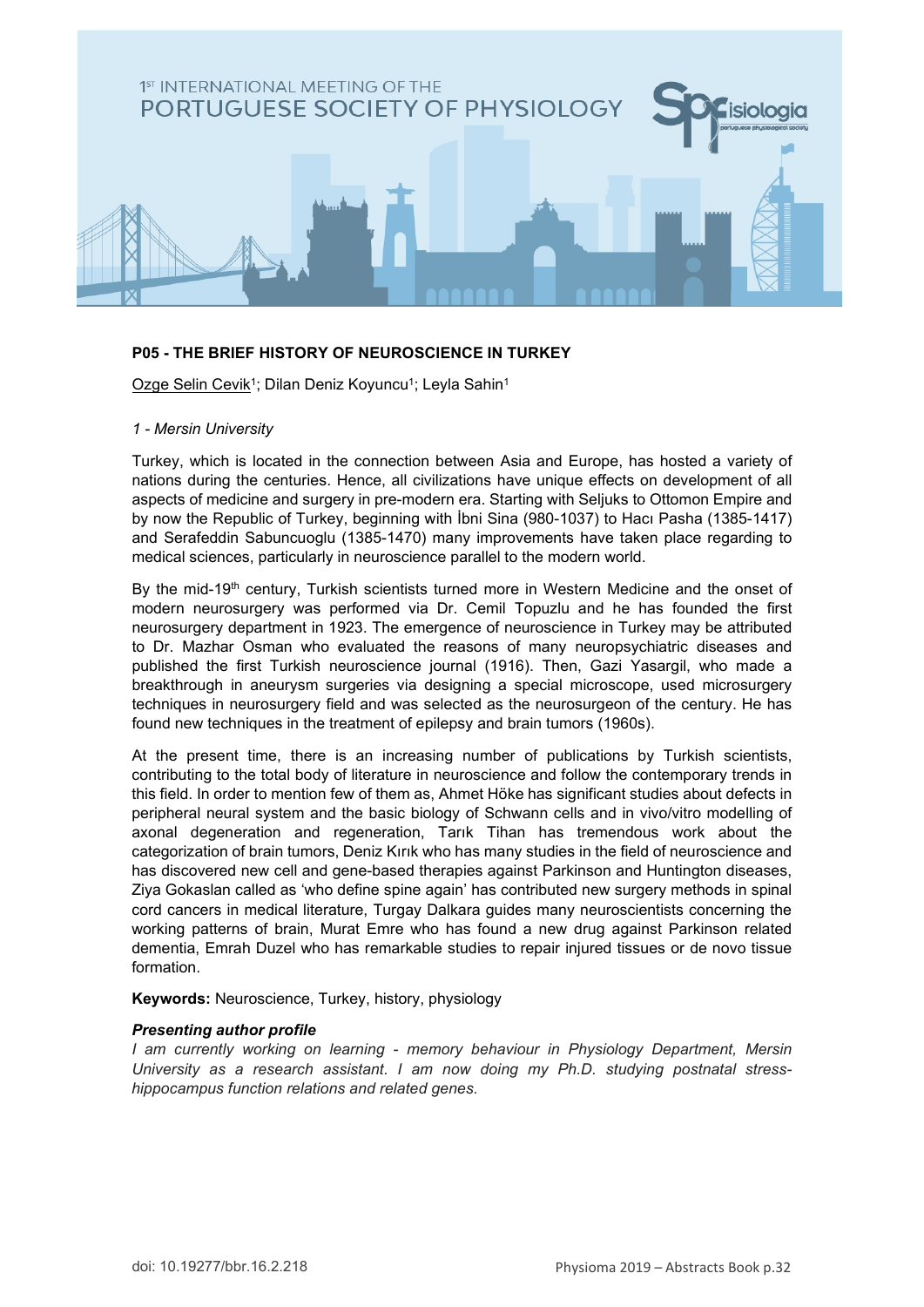

#### **P06 - NON-CONTACT POLARIZED SPECTROSCOPY CAN BE USED TO EXPLORE SUPERFICIAL MICROCIRCULATORY ADAPTATION IN THE HUMAN LOWER LIMB**

Clemente Rocha<sup>1</sup>; Sérgio Nuno<sup>1,2,3</sup>; Henrique Silva<sup>1,4</sup>; Hugo Ferreira<sup>5</sup>

*1 - Universidade Lusófona CBIOS - Research Center for Biosciences and Health Technologies, Av Campo Grande, 376, 1749-024, Lisboa, Portugal; 2 - Clínica S João de Deus – CTD, Lisboa Portugal; 3 - Lisbon School of Health Technology of the Polytechnic Institute of Lisbon, ESTeSL-IPL, Lisboa, PORTUGAL; 4 - Universidade de Lisboa, Faculty of Pharmacy, Pharmacol. Sc Depart., Lisboa, Portugal; 5 - Universidade de Lisboa, Faculty of Sciences – IBEB, Lisboa, Portugal*

The use of non-contact systems in in vivo microcirculation studies facilitates assessment and the application of research protocols, in human beings, which means a deeper insight in microcirculatory physiology and pathophysiology. In this study, we explore the applicability of a non-contact polarized spectroscopy method to complement the conventional use of contact and well-known systems, such as Laser Doppler flowmetry (LDF) in evaluating the lower limb microcirculation in a challenge test, such as a massage manoeuvre.

Six healthy volunteers  $(44.83 \pm 12.64$  years old) both sexes, were submitted to one massage protocol (applied in the proximal direction) in one randomly selected limb, the other serving as control. The protocol included three phases, a 10 minute baseline (Phase I) period, a 5 minute massage (Phase II), and a 10 minute recovery (Phase III) recordings with Tissue Viability Imager (TiVi) and Laser Doppler flowmetry (LDF) signals being obtained from both limbs (leg and second toe, respectively). TiVi allows to detect skins' red blood cell concentration (RBCC), expressed in TiVi-index arbitrary units, while with LDF perfusion is described in terms of arbitrary Blood Perfusion Units (BPUs). A p<0.05 was adopted.

The manoeuvre evoked blood perfusion alterations detected with both systems. Both systems allowed to follow the perfusion changes in both limbs. LDF has shown a significant decrease during Phase II in the test limb and a non-significant decrease in the contralateral limb. As for TiVi, during Phase II, an increase in the RBCC contralateral limb is present, although not significant in accordance with the known responses to these manoeuvres. Also, our results suggest that TiVi does complement the instrumentation available to study microvascular adaptation in vivo.

**Keywords:** Polarized spectroscopy, LDF, microcirculation, lower limb cooperation, massage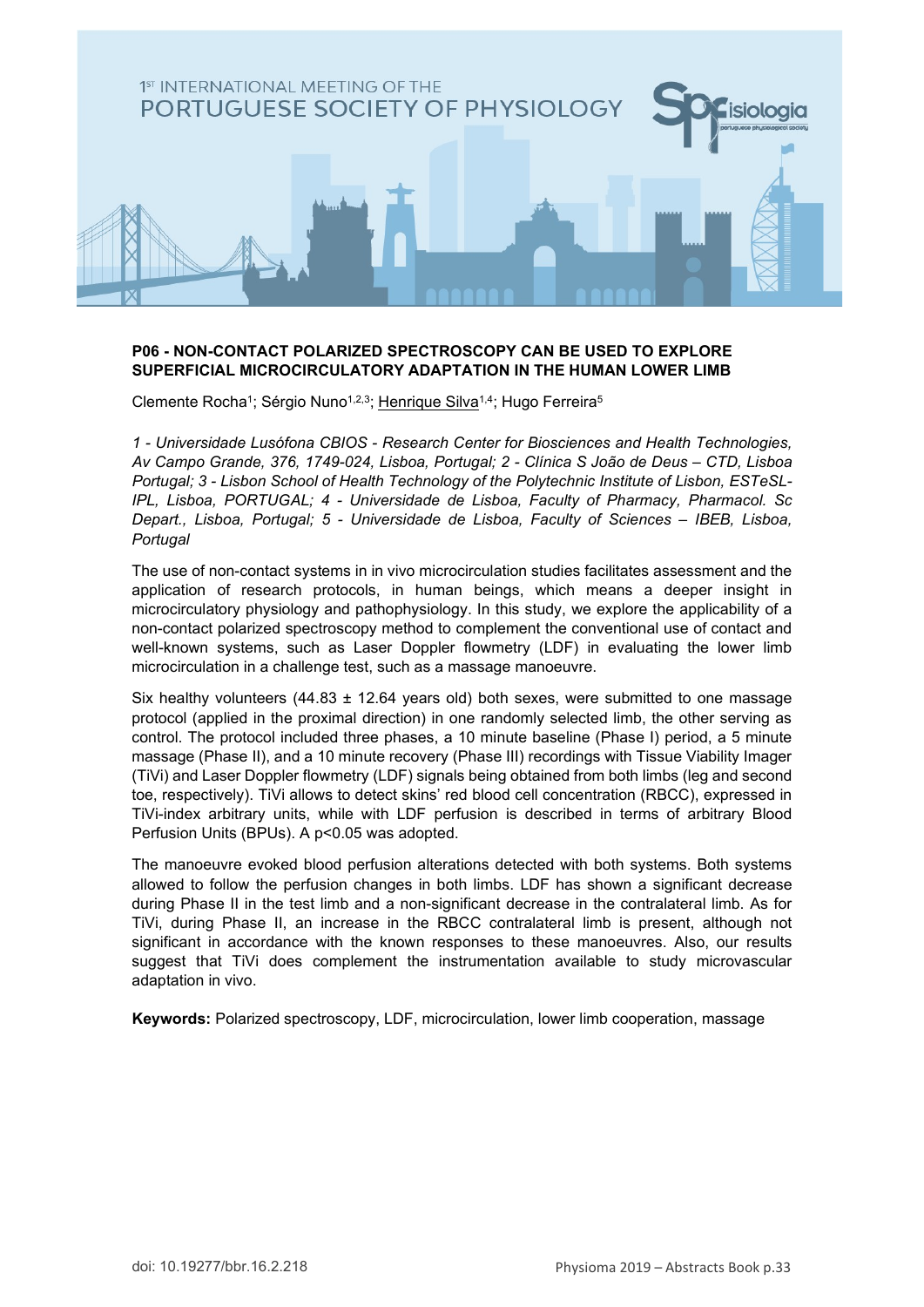

#### <span id="page-33-0"></span>**P17 – ABIETANE DITERPENOIDS FROM PLECTRANTHUS SPP. AS A NEW CLASS OF PROTEIN KINASE C MODULATORS FOR CANCER THERAPY**

#### Patrícia Rijo<sup>1</sup>

#### *1 – Center for Research in Biosciences & Health Technologies (CBIOS)*

Cancer is one of the highest causes of death worldwide. Protein kinase C (PKC) is a family of serine/threonine kinases divided into three groups according to their regulatory domain structure and cofactors requirement for activation: classical, novel, and atypical PKCs. Recently, PKC family isoforms have been the focus of intense research, and recognized as therapeutic targets in anticancer drug development. Diterpenoids are commonly found in the *Plectranthus* spp., and have a widespread spectrum of biological activity, namely anticancer properties. The diterpenoid 7α-acetoxy-6β-hydroxyroyleanone (AHR) isolated from *P. grandidentatus* displays low cytotoxicity and the basic requirements approaches for the development of pharmaceutical formulations based on AHR as a lead. These AHR features includes an extraction optimization and structural and thermal properties characterization. These features suggest that AHR can be used as a lead for drug development. Considering this, a small library of abietane derivatives was tested for their ability to activate PKC isoforms from classical (alpha, α; beta, β), novel (delta, d; epsilon, e) and atypical (zeta, z) subfamilies, using a previously developed yeast-based screening assay to search for modulators of PKC isoforms. The results obtained revealed potent activators of PKC family proteins, namely: a selective activator of PKCd, the 7α-acetoxy-6β-benzoyloxy-12- *O*-benzoylroyleanone (Roy-Bz). The patented diterpenoid RoyBz was prepared using AHR as starting material. Roy-Bz potently inhibited the proliferation of colon cancer cells by inducing a PKCd-dependent mitochondrial apoptotic pathway involving caspase-3 activation. The results indicate that Roy-Bz targets drug-resistant cancer stem cells, in HCT116 colon cancer cells, preventing tumor dissemination and recurrence. Moreover, these findings support a tumour suppressive function of PKCd in colon cancer. Overall, these results point to promising activators of PKCs with high potency and isoform-selectivity that may emerge from the exploitation of this new family of abietane diterpenoids. Molecular docking studies are currently ongoing to further identify new selective abietane diterpenoids as new PKC modulators.

**Keywords:** Cancer, protein kinase C, diterpenoids, Plectranthus

#### *Presenting author profile*

*P. Rijo is a Chemist (1999), MSc (2003) and Ph.D. (2011) in Medicinal Chemistry. She has published more than 60 full papers in peer-reviewed international journals, 2 international patents and 14 awards.*

#### **P18 - EVIDENCE FOR ALTERED LIPID RAFT COMPOSITION AND SYNAPTIC PLASTICITY IN A RAT MODEL OF MTLE**

Andreia Bento-Oliveira<sup>1</sup>, Pereira P<sup>3</sup>, Amaro-Leal A<sup>3</sup>, Diana Cunha-Reis<sup>1,2,3</sup>

*1 - Centro de Química e Bioquímica, Departamento de Química e Bioquímica, 2 - Biosystems & Integrative Sciences Institute (BioISI), Faculdade de Ciências da Universidade de Lisboa, Lisboa, Portugal; 3 - Instituto de Medicina Molecular, Faculdade de Medicina, Universidade de Lisboa, Lisboa, Portugal*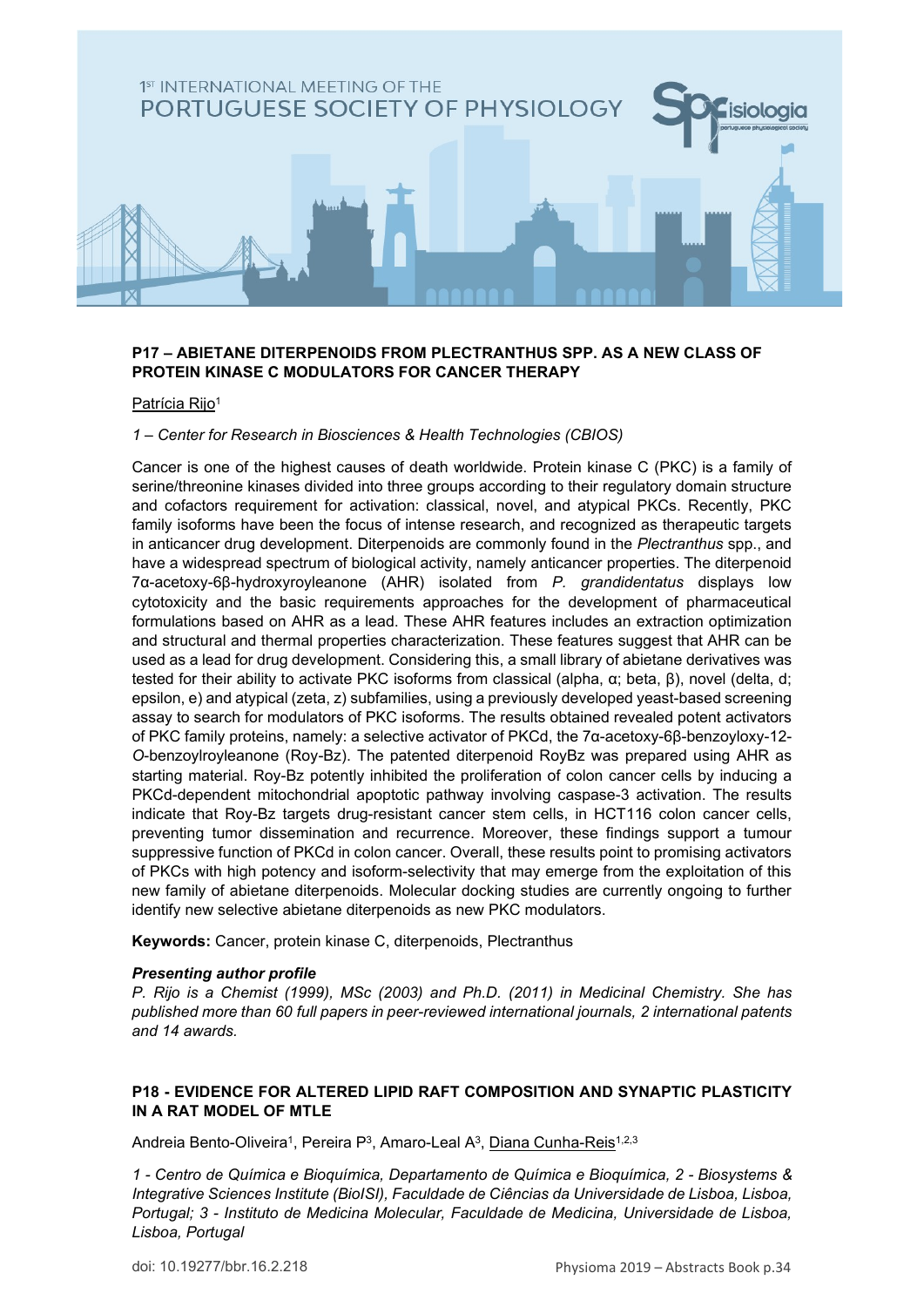

# THEME 3 PHYSIOLOGY OF STRESS

## **P07 - IS VENOARTERIAL REFLEX AGE DEPENDENT?**

Clemente Rocha<sup>1</sup>; Henrique Silva<sup>1,2</sup>; Hugo Ferreira<sup>3</sup>; Luis Monteiro Rodrigues<sup>1,2</sup>

*1 - Universidade Lusófona CBIOS - Research Center for Biosciences and Health Technologies, Av Campo Grande, 376, 1749-024, Lisboa, Portugal; 2 Universidade de Lisboa, Faculty of Pharmacy, Pharmacol. Sc Depart - Lisboa, Portugal; 3 Universidade de Lisboa, Faculty of Sciences – IBEB Institute for Biophysics and Biomedical Engineering*

Recent studies identified a contralateral response observed in the veno arterial reflex in the test limb, both in animals and humans. This adaptative reflex is known for a long time but its mechanistic explanation is still unclear. In the present study we assessed this reflex as a function of age. 8 healthy volunteers (mean  $50.13 \pm 6.17$  yo) from both sexes, were submitted after informed written consent, to a leg lowering manoeuvre while lying in a supine position. The leg to evoke the Venoarteriolar Reflex (VAR) was randomly selected while the other was used as control. The experiment consisted in three phases, a 10 minute baseline (Phase I) period, a 10 minute leg pending challenge (Phase II), and finally a 10 minute recovery (Phase III). Recordings were performed in both legs with laser Doppler flowmetry (LDF) and photoplethysmography (PPG) with sensors in second and first toes, respectively. Signals were decomposed in its oscillatory components with the Morlet wavelet transform (WT). A p<0.05 was chosen for statistical comparisons. Both technologies revealed that the VAR manoeuvre promoted a significant perfusion reduction in the tested limb, also in the control foot as previously observed in younger individuals. A similar evolution of LDF components is depicted in both young and old individuals although less pronounced in the later. Results might suggest that this reflex resists fairly well to ageing, at least when no significant vascular impairment (e.g diabetes or other vascular failure) is present in the lower limb.

**Keywords:** venoarteriolar reflex, laser Doppler flowmetry, photoplethysmography, wavelettransform, vascular regulation

#### *Presenting author profile*

*Clemente has a degree in Computer Engineering from ISPGAYA and MSc in Computer Engineering (ISCTE-IUL). He has dedicated an important part of his activity to Naturopathy (General Course of Naturopathy and Holistic Traditional Sciences - IMT). He is currently Ph.D. student in the doctoral program in Health Sciences at U Lusófona, where he concluded an advanced training in Clinical Trials.*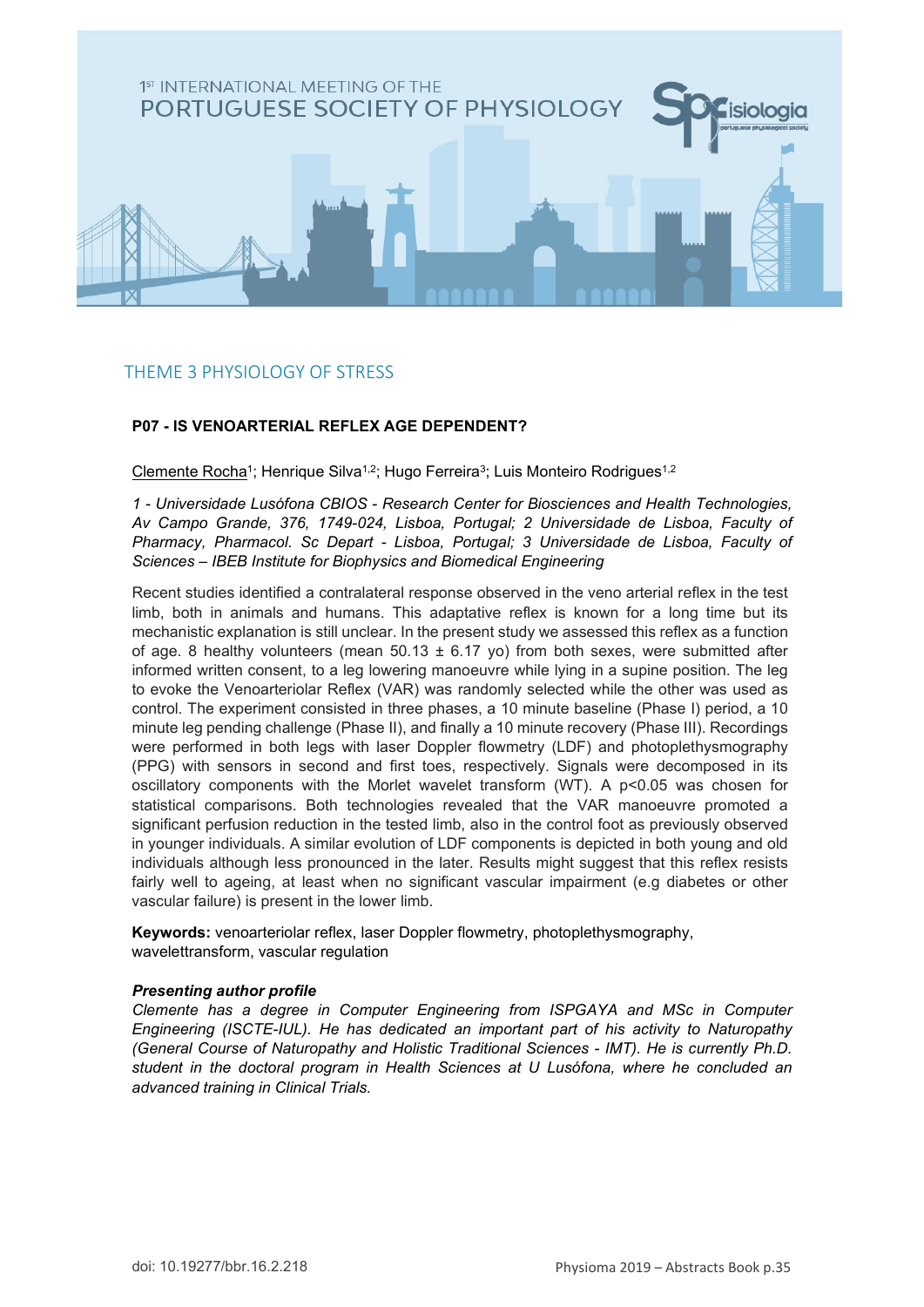

#### **P08 - PERFUSION IS SEX RELATED BUT RESPONSE TO MASSAGE EVOKES THE SAME HEMODYNAMIC ADAPTATION IN BOTH SEXES – RESULTS FROM AN EXPLORATORY FACTOR ANALYSIS**

João Gregório<sup>1</sup>; Henrique Silva<sup>1,2</sup>; Clemente Rocha<sup>1</sup>; Luis Monteiro Rodrigues<sup>1,2</sup>

*1 - Universidade Lusófona, School of Health Sc & Technologies, CBiOS (Research Center for Biosciences and Health Technologies), Campo Grande 376, 1749-024, Lisboa, Portugal; 2 - Universidade de Lisboa, Faculty of Pharmacy, Pharmacol. Sc Depart - Lisboa, Portugal*

Microcirculatory regulation still presents many unanswered questions. Gender-based perfusion differences are known and partially attributed to different autonomic/myogenic vascular activities. Effleurage, a common massage technique, evokes similar responses in healthy volunteers from both sexes, no matter the known perfusion differences. In this study we assess the gender differences in the lower limb microcirculation using massage as the vasoactive stressor. 32 young healthy subjects (19.8 ± 1.5 y.o.,16 females,16 males) were selected after informed consent. The protocol was applied on a randomly chosen limb, the other serving as control. Data was collected after 10 min resting (Phase I - baseline); during 5 min proximal massage (ankle to knee) (Phase II); and during recovery (10min Phase III). Perfusion was assessed by Laser Doppler Flowmetry (LDF) on the plantar side of the second toe in both limbs. LDF signals were then decomposed into their spectral components - cardiac, respiratory, myogenic, sympathetic, endothelial NOdependent, endothelial NO-independent - with the wavelet transform (WT). Mann-Whitney and Wilcoxon signed rank tests were used to assess significance of gender differences  $(p<0.05)$ . Spearman correlation and Exploratory Factor Analysis (EFA) were used to correlate variables. At baseline, perfusion differences were significantly higher in males (p=0.015). These differences seem to be mitigated during the massage protocol, reappearing in the recovery phase (p=0.037). Different correlations for males and females in baseline LDF components were identified (e.g. sympathetic signal only significantly correlates with the myogenic signal in females while in males it also correlates with cardiac, respiratory, and endothelial NO-dependent). EFA returned 4 factors for both genders in Phase II. In females, changes through phases seem to be induced by the interplay between myogenic, sympathetic, blood pressure and endothelial NO-dependent components. However, in males, Phase II shows heart rate and myogenic component loading in factor 1, with the cardiac and respiratory having less importance than in females. A different baseline physiology, determined by sex, seems to involve a different homeostatic adaptation when a stress factor like effleurage changes local perfusion. A deeper insight into these mechanisms, using other experimental conditions, is needed for a substantial understanding on the effect of gender on microcirculatory regulation.

**Keywords:** Microcirculatory regulation, gender differences, effleurage, laser Doppler flowmetry, Exploratory Factor Analysis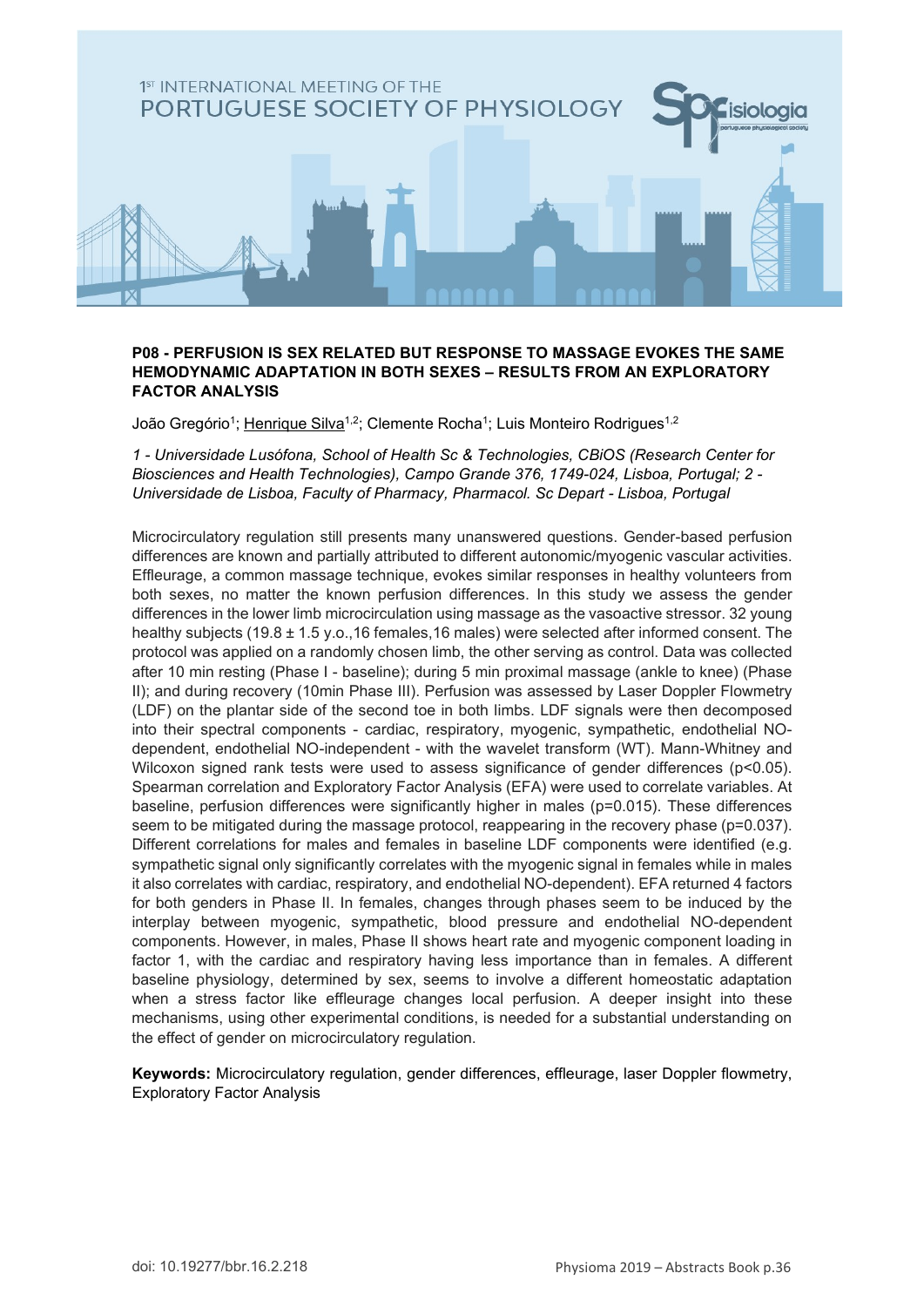

## <span id="page-36-0"></span>THEME 4 BY WAY OF THE SKIN

#### **P09 - ASSESSMENT OF THE IMPACT OF ORAL INTAKE OF THE PROBIOTIC KEFIR IN CUTANEOUS HEALTH**

Emilia Alves<sup>1</sup>; Patricia Rijo<sup>1</sup>; Luis Rodrigues<sup>1</sup>; Catarina Rosado<sup>1</sup>

#### *1 - CBIOS- Universidade Lusófona de Humanidades e Tecnologias*

The regular intake of probiotics has been linked to beneficial effects on cutaneous health and skin barrier function, particularly in cases of atopic dermatitis. Kefir is a probiotic obtained from milk fermentation with grains formed by a matrix of polysaccharides and proteins densely populated by acid-lactic and acid-acetic bacteria and yeast that live in symbiotic association. Its bioactivity seems to be, at least partially, linked to the action of organic, lactic, and acetic acids released during fermentation that have some anti-inflammatory activity.

This study aims to evaluate *in vivo* by non-invasive methods the cutaneous impact in healthy and atopic individuals of kefir oral intake, thus contributing to the consolidation of methodologies for studying the skin effects of probiotic foods.

During 6 weeks, a group of healthy and atopic volunteers daily drank 100ml of kefir (tfermentation=24h, T=20ºC). A model of induction of cutaneous irritation using SLS on the forearm was used to assess its impact on skin barrier at baseline and after 6 weeks, as well as periodic skin evaluation by bioengineering methodologies (hydration, pH, and transepidermal water loss (TEWL)) on three anatomical areas- forehead, forearm and leg. The impact on the skin barrier function caused by SLS application was measured by TEWL using a Tewameter® TM300 (CK Electronics, Germany) and colorimetry. Measurements of skin colour were performed with a ChromaMeter CR300 (Minolta, Japan) using the L\*a\*b system, where skin erythema is reflected on a\*.

Results show an impact in the skin parameters and irritation capacity of SLS, especially in the atopic group. Although based on a small number of volunteers, this study confirms the interest of the methodology to assess probiotic impact in skin barrier function of both healthy and atopic subjects. The work will be continued with an increased number of volunteers to further establish the benefits of kefir consumption.

This work is financed by national funds through the FCT - Foundation for Science and Technology, I.P., under the project UID / DTP / 04567/2019.

**Keywords:** Skin, kefir, probiotic, SLS irritation model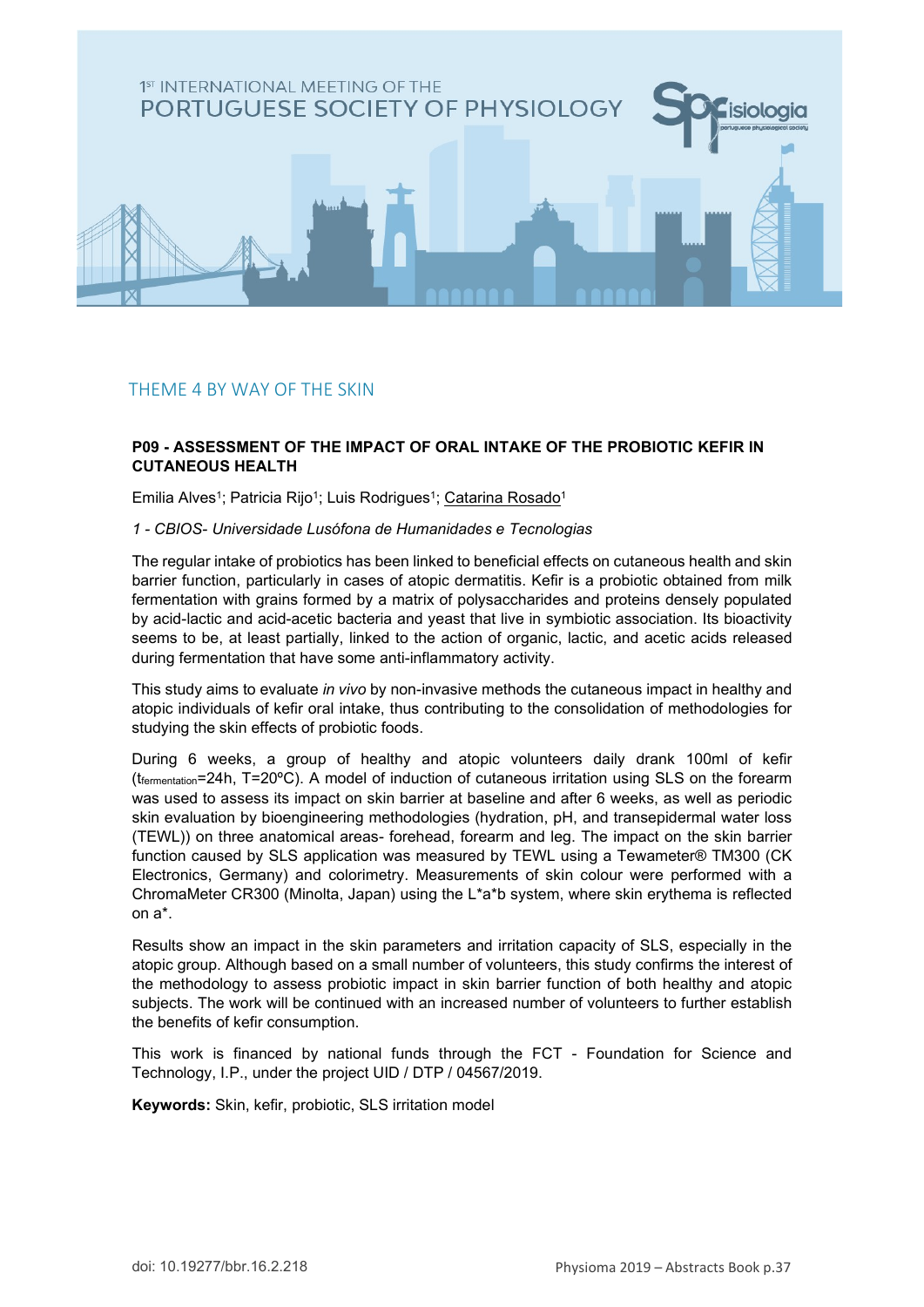

#### *Presenting author profile*

*Catarina Rosado has received her Ph.D. at Cardiff University, UK. She is currently an Associate Professor at ECTS of Universidade Lusófona. She has established her research at CBIOS-Universidade Lusófona, leading the Development of Delivery Systems Group. Her research interests are focused on transdermal formulations and in strategies to assess efficacy and safety of innovative ingredients.*

#### **P10 - TOWARDS THE MURINE MICROVASCULAR SPECTRAL PROFILE – EXPLORING THE EFFECTS OF ATENOLOL UNDER KETAMINE-XYLAZINE ANESTHESIA**

Henrique Silva<sup>1,2</sup>; Étienne Roux<sup>3</sup>; Alain-Pierre Gadeau<sup>3</sup>; Luis Monteiro Rodrigues<sup>1,2</sup>

*1 - Universidade Lusófona, School of Health Sc & Technologies, CBiOS (Research Center for Biosciences and Health Technologies), Campo Grande 376, 1749-024, Lisboa, Portugal; 2 - Universidade de Lisboa, Faculty of Pharmacy, Pharmacol. Sc Depart - Lisboa, Portugal; 3 - U Bordeaux & INSERM, U1034, Adaptation cardiovasculaire à l'ischémie, F-33600, Pessac, France*

Murine models are very useful for the characterization of microcirculatory function. Recently, baseline laser Doppler flowmetry (LDF) signal recordings have allowed the tentative proposal of the spectral microcirculation profile consisting of the same components (cardiac, respiratory, myogenic, sympathetic, NO-dependent and NO-independent endothelial) found in human. Still, this proposal requires confirmation using stimuli specifically targeting individual components. Our objective was the characterization of the murine spectral microcirculatory reactivity to atenolol (AT). A group of six C57/BL6 male mice under a ketamine (K, 137.5 mg/kg) and xylazine (X, 11 mg/kg) mixture received two IP doses of AT (2.5 mg/kg). Animal experiments were performed in accordance with the EU guidelines on animal welfare and complied with principles and standards for reporting animal experiments. Perfusion was assessed with LDF, collected on a random hindlimb and decomposed with the wavelet transform (WT). For each component the dominant frequency and amplitude ratio were assessed. Heart rate (HR) and respiratory rate (RR) were also assessed. Both AT doses significantly increased perfusion and HR, however no changes were noted for the RR. Both doses significantly increased the cardiac dominant frequency and decreased the myogenic dominant frequency. The cardiac ratio decreased but only significantly so after the second dose, whereas the sympathetic ratio increased with the first dose and decreased with the second. The myogenic and endothelial ratios increased with both doses, although without significance. Although no vasoactive effect is attributed to AT, its concurrent administration with KX seems to result in a perfusion increase due to myogenic-endothelial increase despite the increase in vascular sympathetic activity. These results seem to suggest the usefulness of the administration of AT under anaesthesia to better characterize the murine microcirculatory spectral profile.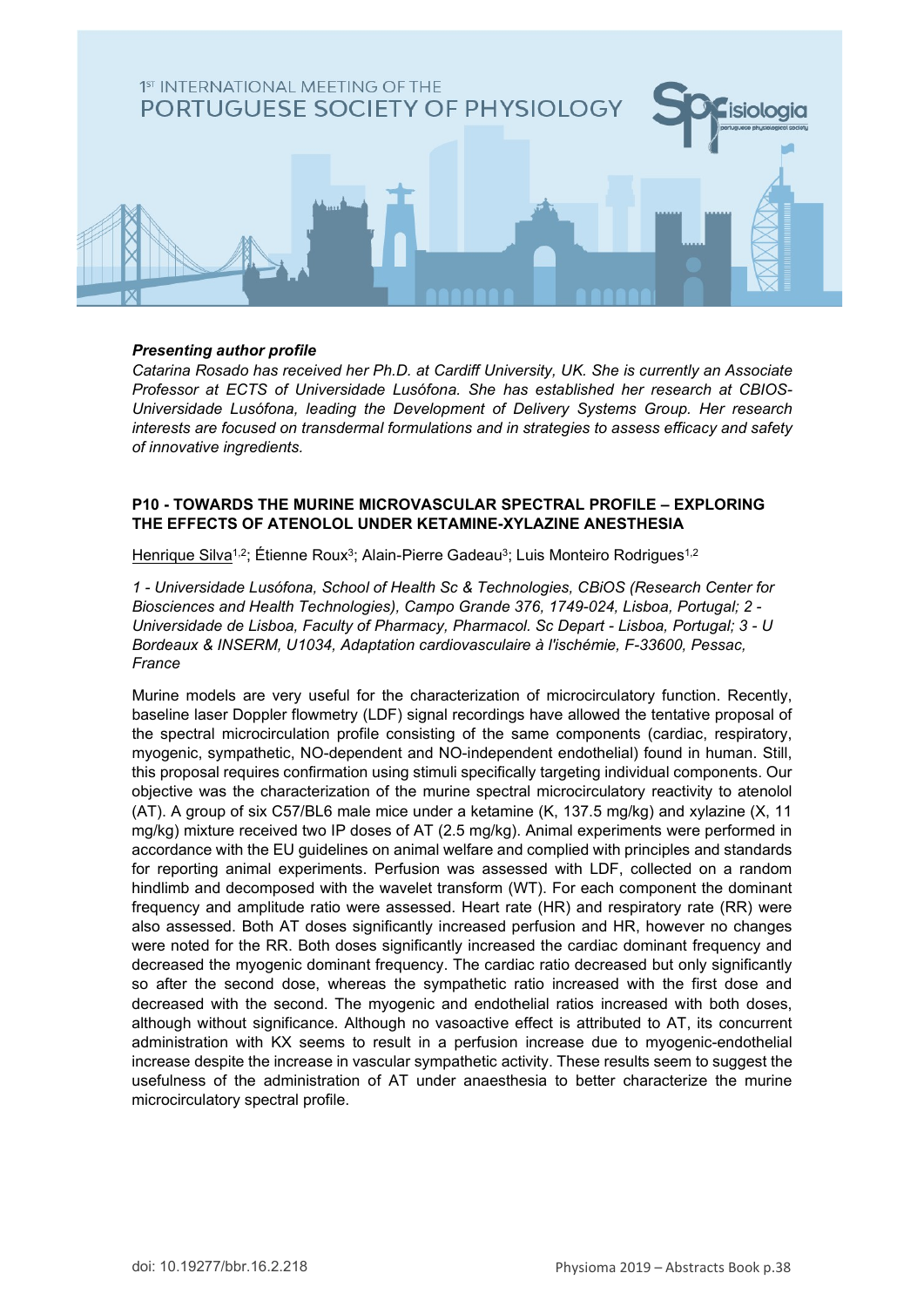

**Keywords:** microcirculation, murine model, laser Doppler flowmetry, spectral organization, atenolol, ketamine-xylazine

#### *Presenting author profile*

*Ph.D. in Health Sciences, Assistant Professor at U Lusófona (School of Health Sciences & Technologies). Microcirculation is his main research area, from the development of physiological models to study its normal function and adaptation mechanisms, to the mathematical modelling of related quantitative descriptors. The non-invasive assessment of skin properties, within socalled experimental dermatology, are also within his scope.*

#### **P11 - STUDYING IRRITATION AND INFLAMMATION BY NON-INVASIVE FLOW RELATED VARIABLES**

Ana Macedo<sup>1</sup>; Inês Antunes<sup>1</sup>; Israa Negmeldin<sup>1</sup>; Luis Monteiro Rodrigues<sup>1</sup>

#### *1 - Universidade Lusófona, School of Health Sc & Technologies, CBiOS (Research Center for Biosciences and Health Technologies), Campo Grande 376, 1749-024, Lisboa, Portugal*

Alteration of skins' "barrier "efficiency begins with irritation (redness, discomfort and other symptoms) progressing to inflammation [1]. To date the physiological differences between inflammation and skin irritation are poorly characterized. This work aims to elucidate the mechanisms involved in primary skin reactions, using state-of-the-art non-invasive technologies *in vivo*. Skin "barrier" was assessed by transepidermal water loss (TEWL). Laser Doppler Flowmetry (LDF) and Tissue Viability Imager (TiVI) were used to assess skin microcirculation. Six healthy volunteers of both sexes, aged 21-32, were selected upon informed written consent. Tape-stripping (TS) and contact under occlusion with methyl nicotinate (MN, 0.1 M) were used as challengers. Measurements were taken prior and after. TEWL varied from  $5-12$  (g/m<sup>2</sup>/h) for the volunteers. No clear trend was able to be identified. LDF values for MN showed an increase in flow from 9.54  $\pm$  0.56 to 30.14  $\pm$  1.19 AU in males and from 4.60  $\pm$  0.95 to 31.95  $\pm$  0.66 AU in females. Values collected for TS showed an increase in flow from  $11.67 \pm 1.07$  to  $36.55 \pm 10.11$ AU in males and from  $5.06 \pm 0.70$  to  $32.17 \pm 6.80$  AU in females. Furthermore, the increase in perfusion was faster in males (12 min) compared to females (15 min).

TiVI showed an average increase in the local concentration of red blood cells from 54.6 ± 13.3 to 70.7  $\pm$  19.9 UA and 48.5  $\pm$  5.12 to 62.2  $\pm$  14.2 UA. Increment in ratio was 1.3 for both TS and MN, showing evidence that the response in vasodilation is similar, even though the stimuli are different.

This work showed that inflammation and irritation have a diverging response observed by TiVI and LDF. Inflammation seems to affect the deeper blood vessels detected by LDF, but not by TiVI. This work showed imaging and non-invasive techniques combined provide are useful to provide complementary information to characterise skin irritation and inflammation.

**Acknowledgments:** The authors wish to express thanks to all the volunteers.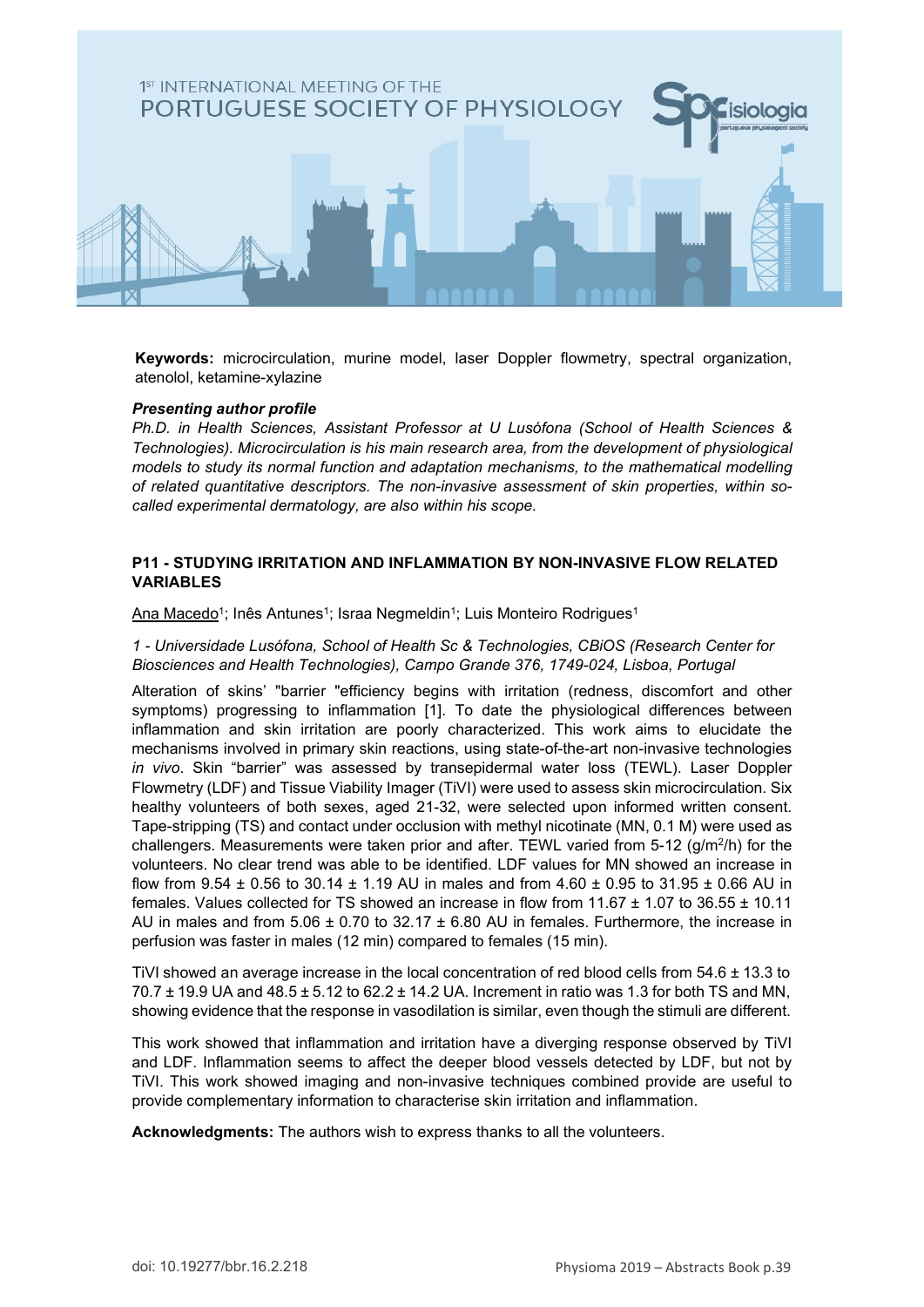

#### **References**

[1] Fluhr, JW, et al., Skin Pharmacol Physiol, 2008, **21**(3): 124-135.

**Keywords:** Inflammation, irritation, tape stripping, methyl nicotinate, laser doppler flowmetry, transepidermal water loss, tissue viability imager

#### *Presenting author profile*

*Ana holds a Ph.D. in Pharmacy (University of South Australia, Australia). Her research interests include development and characterisation of nanoformulations for effective transdermal drug delivery, understanding the transport of molecules within the skin and nail by means of imaging and quantitative techniques.*

#### **P12 - SKIN COMPATIBILITY ASSESSMENT OF PLGA-NANOPARTICLE LOADED HYDROGELS FOR WOUND HEALING**

João Vieira<sup>1</sup>; Patrícia Filipe<sup>1,2</sup>; Ana S. Macedo<sup>1,3</sup>; Catarina Rosado<sup>1</sup>; Pedro Fonte<sup>1,3,4</sup>

*1 - CBIOS - Universidade Lusófona Research Center for Biosciences & Health Technologies, Campo Grande 376, 1749–024 Lisboa, Portugal; 2 - Department of Biomedical Sciences, University of Alcalá, Ctra. Madrid-Barcelona Km. 33.600, 28871 Alcalá de Henares, Madrid, Spain; 3 - LAQV, REQUIMTE, Department of Chemical Sciences—Applied Chemistry Lab, Faculty of Pharmacy, University of Porto, Rua de Jorge Viterbo Ferreira, 228, 4050-313 Porto, Portugal; 4 - iBB-Institute for Bioengineering and Biosciences, Department of Bioengineering, Instituto Superior Técnico, Universidade de Lisboa, 1049-001 Lisboa, Portugal*

The skin protects the body from infection by microorganisms and dehydration. When the barrier is damaged, a wound healing process is started. Acute wounds heal in 12 weeks, whereas chronic wounds need months [1]. Hydrogels are hydrophilic molecular networks produced by the physical or chemical cross-linking of polymers and have been used in wound dressings. Polymer nanoparticles may carry and release growth factors in a controlled or sustained manner. In this work, we propose the use of PVA/alginate hydrogels loaded with PLGA nanoparticles as carriers for growth factors for wound healing. *Poly (lactic-co-glycolic acid*) (PLGA) was used as the matrix of the nanoparticles and PVA was the surfactant. Glycerine and urea were also included in the gels to improve flow properties, healing, and as preservatives. PLGA nanoparticles were produced following a protocol developed by our group [2]. Then, sodium alginate, glycerine, and urea were added, and the hydrogels were formed after freeze-thawing cycles.

It was observed that the hydrogel production method did not change the particle size of 300 nm and obtained a narrow PdI of 0.25. The ATR-FTIR analysis showed an interaction between PLGA and glycerine (1075 cm-1) and urea (1650 cm-1). Skin compatibility was assessed by Laser Doppler Flowmetry, and values were similar for water and the gels containing no glycerine, 5% glycerine, and 10% glycerine (16.7, 11.0, 17.6, 13.0 AU, respectively), showing evidence of not causing erythema. In contrast, the positive control methyl nicotinate showed an increase in flowmetry to 124.8 AU.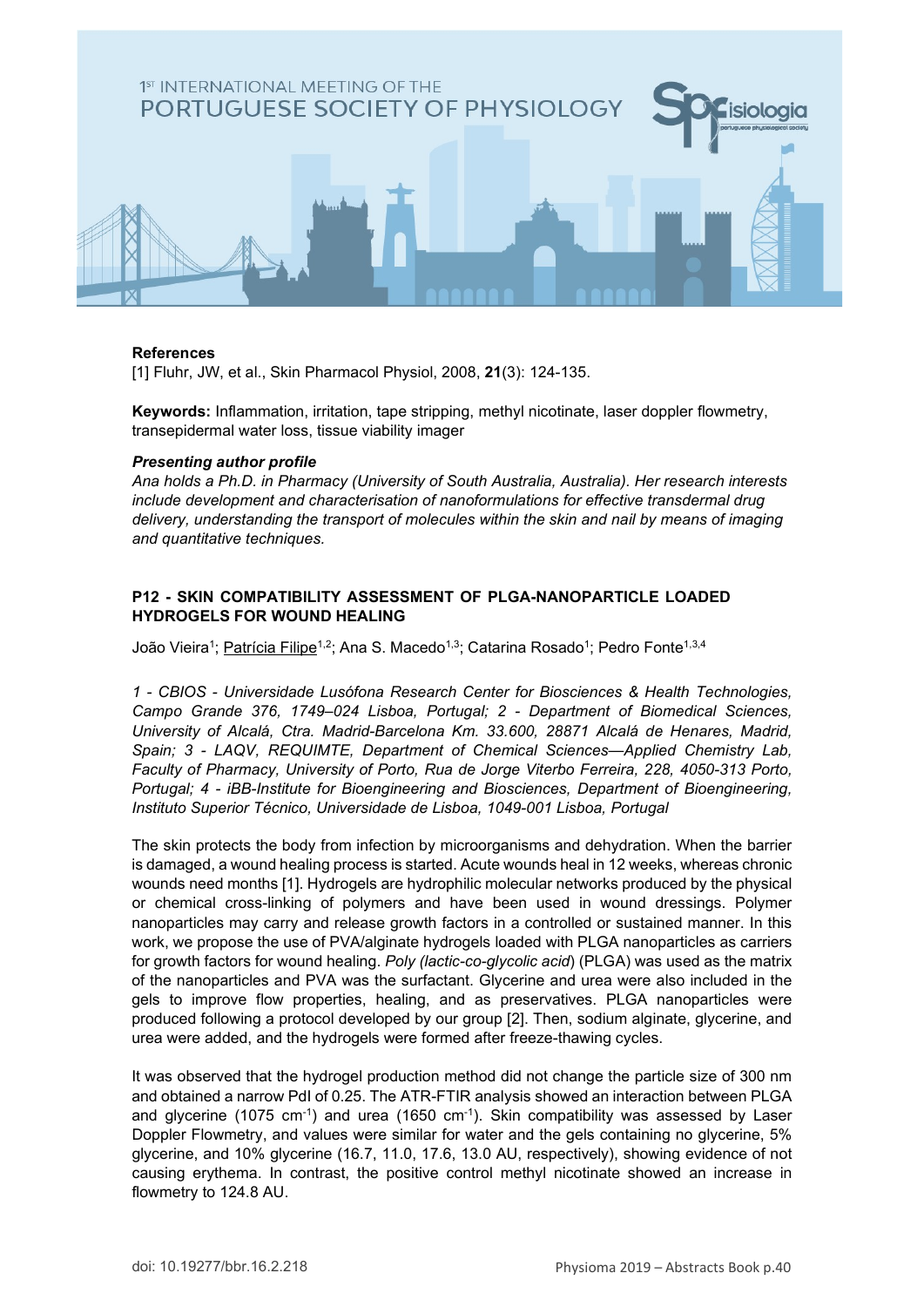

Overall, we obtained a stable and biocompatible polymer-nanoparticle based hydrogel for wound healing purposes. Such a system is intended to load growth factors. *In vitro* and *in vivo* performance will be evaluated in the future.

**Acknowledgments:** This work was financed by FEDER - Fundo Europeu de Desenvolvimento Regional funds through the COMPETE 2020 - Operational Programme for Competitiveness and Internationalization (POCI), and by Portuguese funds through FCT - Fundação para a Ciência e a Tecnologia (FCT) in the framework of the project POCI-01-0145-FEDER-032610 - PTDC/MEC-DER/32610/2017. It was also supported by FCT under the project UID/DTP/04567/2019.

#### **References:**

- [1] Boateng JS, et al., J Pharm Sci, 2008, **97**(8): 2892-2923.
- [2] Fonte P, et al., Biomacromolecules, 2014, **15**(10): 3753-3765

**Keywords:** Hydrogel, skin compatibility, nanoparticle, wound healing, freeze-thawing

#### *Presenting author profile*

*Currently, Patrícia Filipe is a Ph.D. student in the Health Sciences at Research Center for Biosciences and Health Technologies (CBIOS), Escola de Ciências e Tecnologias da Saúde - Universidade Lusófona in partnership with the University of Alcalá de Henares. Her work focuses on the regeneration of human tissues and wound healing. She has several oral and poster presentations in scientific meetings.*

# THEME 5 PHYSIOLOGICAL INFORMATICS

#### **P13 - OPTIMAL FEATURE EXTRACTION WITH MACHINE LEARNING FOR EMOTIONAL CLASSIFICATION**

Miguel S. Joaquim<sup>1,2</sup>; Rita Maçorano<sup>2</sup>; Francisca Canais<sup>2</sup>; Rafael Ramos<sup>2</sup>; Ana L. Fred<sup>1</sup>; Hugo A. Ferreira2

#### *1 - Instituto Superior Técnico; 2 - Instituto de Biomédica e Biofísica*

Human emotions have always been a topic of great interest, especially due to their importance as a tool for communication between people. Nowadays, emotional analysis is also crucial regarding the way users interact with new technologies. By understanding the user's feelings, a digital interface can adapt itself to provide a more pleasant and useful experience.

In this work, 7 different emotions were studied: neutral, amusement, tenderness, sadness, disgust, anger, and fear, from 21 subjects, consisting of both males and females. Each subject was shown one commercial per emotion, in random order.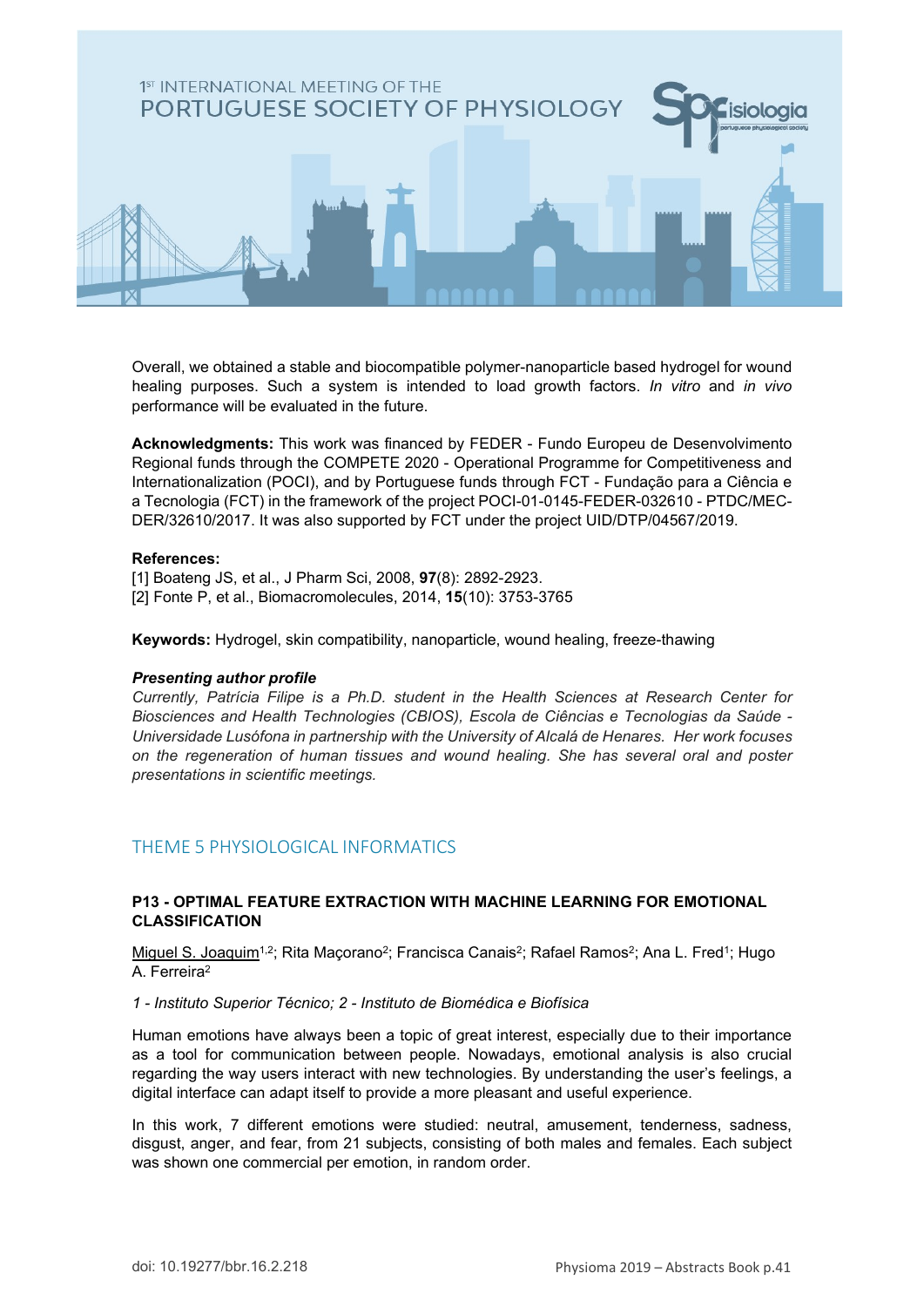

<span id="page-41-0"></span>During the procedure, raw photoplethysmography and two-channel pre-frontal electroencephalography signals were collected for each individual using EmotAi's wearable headband and physiological computing platform (EmotAi, Hong Kong). Convolutional Neural Networks were implemented in Python using TensorFlow to classify the acquired signals with raw data as input. All inputs were classified according to the Positive and Negative Affect Schedule. Afterwards, correlation values between conventional features extracted from the raw inputs and the final classification were computed by adding noise to the input and checking output changes. This was done to assess the effect of each metric on the final value of the emotional classification. The most common features from the literature were considered: theta, alpha, beta and gamma band powers, asymmetry indexes, phase synchronization indexes, and statistical features.

This approach achieved average accuracies and f1-scores of 82% and 0.82 for Positive Affect, and 84% and 0.82 for Negative Affect, respectively. The features with the most significant correlations were the alpha band power, and the asymmetry and phase synchronization indexes.

The obtained results show that the extracted features seem to match the ones apprehended by the neural network, hence endorsing their validity for emotional studies.

**Keywords:** Emotions, photoplethysmography, electroencephalography, positive and negative affect schedule, machine learning, feature extraction

#### *Presenting author profile*

*Miguel Santos Joaquim is studying for his master's degree in Biomedical Engineering at Instituto Superior Técnico (IST), where he has been enrolled since 2014. Following his interest in Affective Computing, he is currently finishing his master thesis in machine learning for emotional analysis using physiological signals in a cooperation project between the Instituto de Telecomunicações at IST and the Instituto de Biomédica e Biofísica (IBEB) at Faculdade de Ciências da Universidade de Lisboa.*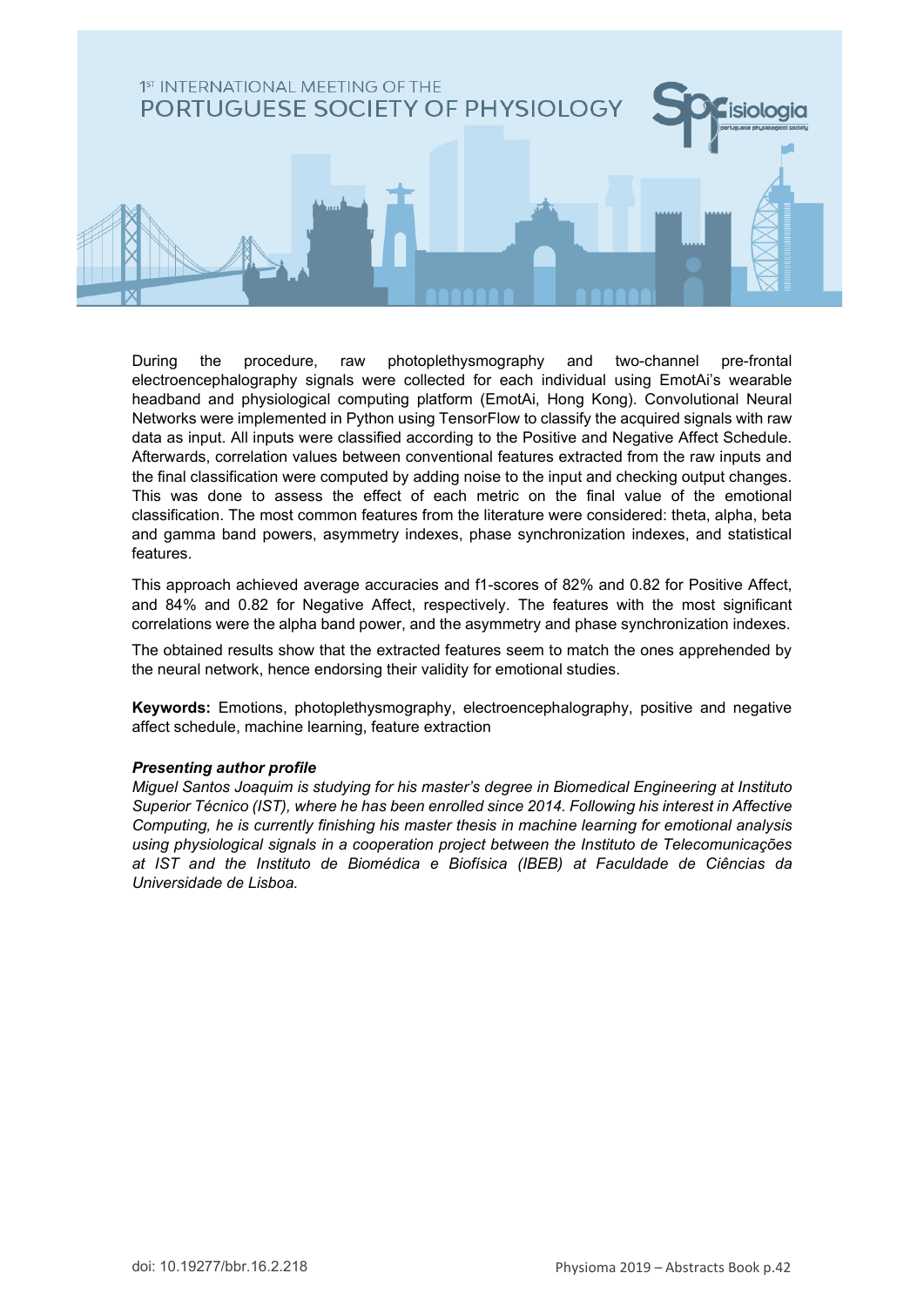

#### **P14 - MAGNETIC RESONANCE IMAGING – AN INTERESTING TOOL TO QUANTITATIVELY ASSESS VASCULAR TOPOGRAPHY**

Henrique Silva<sup>1,2</sup>; Rafaela Francisco<sup>2</sup>; Hugo Ferreira<sup>3</sup>; Luis Monteiro Rodrigues<sup>1,2</sup>

*1 - Universidade Lusófona, School of Health Sc & Technologies, CBiOS (Research Center for Biosciences and Health Technologies), Campo Grande 376, 1749-024, Lisboa, Portugal; 2 - Universidade de Lisboa, Faculty of Pharmacy, Pharmacol. Sc Depart - Lisboa, Portugal; 3 - Universidade de Lisboa, Faculty of Sciences, IBEB Institute Bioph Biomed Engineering, Lisboa, Portugal*

The study of vessel topography is of great importance in vascular medicine since vascular abnormalities or dysmorphic features are present in many developmental and cardiovascular disorders, as well as in ageing, even when no clinical manifestations are present. Branching regions of any vascular tree is a common site for architectural dysmorphia and dysfunction due to well-known biophysical factors. Magnetic resonance imaging (MRI) is a powerful tool for the purpose of anatomical description, although somewhat underexplored in vascular medicine, particularly in the quantitative characterization of vascular branching topography. Our aim was to quantitatively describe the branching topography of large blood vessels in the wrist region using MRI. Four healthy subjects (40.5  $\pm$  17.2 y.o.) participated in this study after giving informed consent. MRI scans of a randomly chosen wrist were performed for each subject in a 1.5T scanner (Magnetom Avanto, Siemens, Erlangen) with an 8-channel wrist coil. Scans included a 3D T2\* weighted gradient-echo sequence with voxel size 312x312x300 mm<sup>3</sup>. From these MRI scans 16 bifurcating blood vessels (diameter of  $18 \pm 11$  px) were assessed using ImageJ®, which allowed the calculation of several branching parameters – branching angle, angular asymmetry, area ratio, optimality ratios, asymmetry ratio, branching coefficient, length-to-diameter ratio, junctional exponent deviation. Linear correlations between these parameters were tested (p<0.05). The branching coefficient was found to be positively correlated with the area and optimality ratios and negatively correlated with the junctional exponent deviation. Furthermore, the branching vessel diameter was also positively correlated with the junctional exponent deviation parameter. These results suggest that MRI is a useful tool for the purpose of characterizing vascular topography, which adds further value to this already versatile technique.

**Keywords:** MRI, vascular architecture, topography parameter

#### *Presenting author profile*

*Ph.D. in Health Sciences, Assistant Professor at U Lusófona (School of Health Sciences & Technologies). Microcirculation is his main research area, from the development of physiological models to study its normal function and adaptation mechanisms to the mathematical modelling of related quantitative descriptors. The non-invasive assessment of skin properties, within the socalled experimental dermatology are also within his scope.*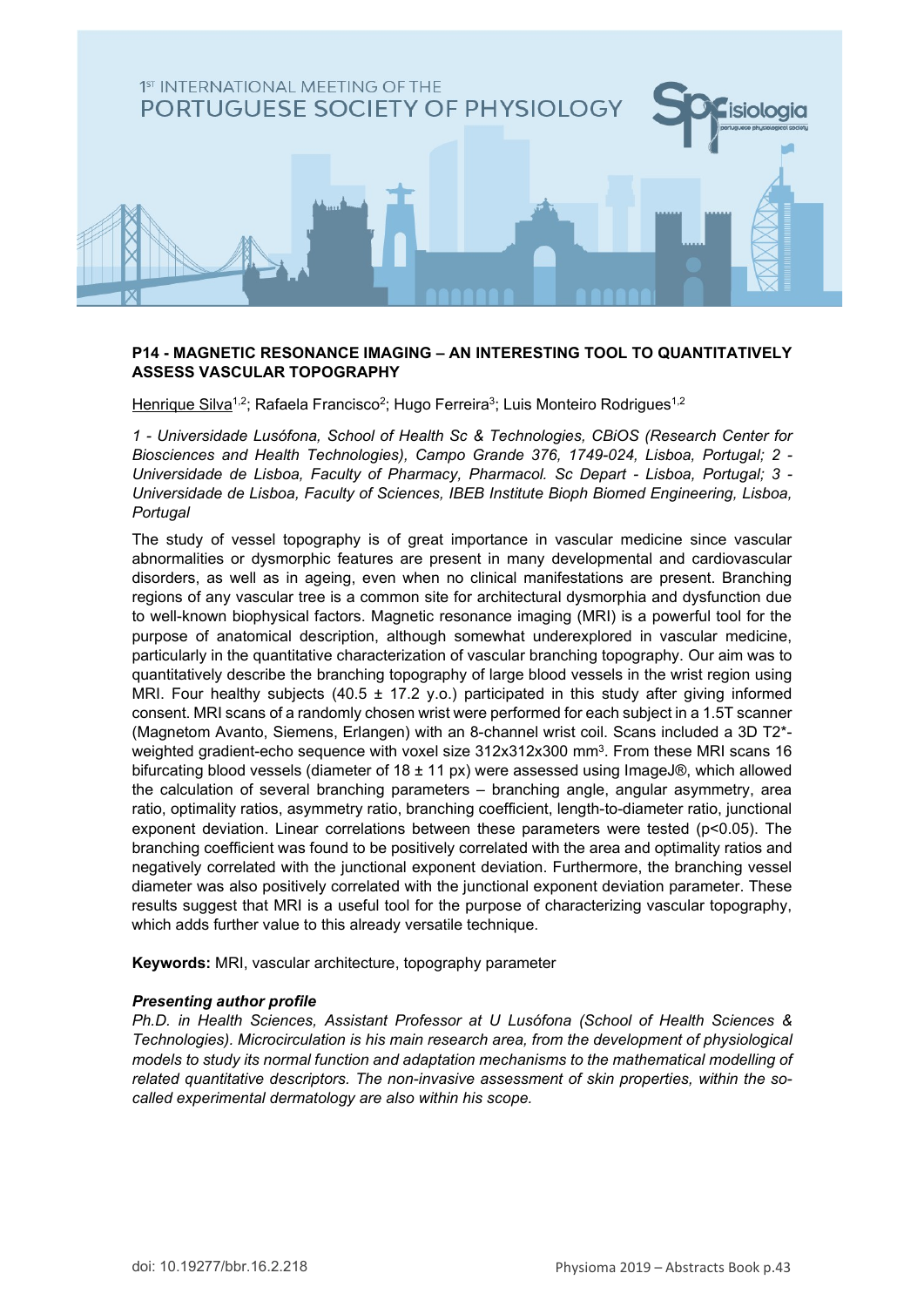

#### **P15 - WAVELET TRANSFORM COMPONENTS ANALYSIS OF PERFUSION OBTAINED FROM PHOTOPLETHYSMOGRAPHY SIGNALS IN HUMAN**

Clemente Rocha<sup>1</sup>; Henrique Silva<sup>1,2</sup>; Hugo Ferreira<sup>3</sup>; Luis Monteiro Rodrigues<sup>1,2</sup>

*1 - Universidade Lusófona CBIOS - Research Center for Biosciences and Health Technologies, Av Campo Grande, 376, 1749-024, Lisboa, Portugal; 2 - Universidade de Lisboa, Faculty of Pharmacy, Pharmacol. Sc Depart - Lisboa, Portugal; 3 - Universidade de Lisboa, Faculty of Sciences - Institute of Biophysics and Biomedical Engineering*

The wavelet transform analysis (WT) of optical phenomena gathered from techniques such as laser Doppler flowmetry (LDF) is well known, and regarded as a useful mechanistic assessment refinement. In the present study we applied this strategy to one other technology, photoplethysmography (PPG) and compared it with equivalent signals obtained under the same conditions with LDF. Twenty-four young healthy volunteers (19.9  $\pm$  1.7 years old) from both sexes, were submitted to a massage protocol (applied in the proximal direction) in one randomly selected limb, serving the other as control. The protocol included three phases, a 10 minute baseline (Phase I) period, a 5 minute massage (Phase II), and a 10 minute recovery (Phase III) recordings with LDF and PPG, obtained from both limbs. A p<0.05 was adopted). WT analysis of LDF and PPG oscillatory components revealed interesting differences, mostly regarding sympathetic and myogenic components, which seem to play a central role in the process. LDF and PPG were also able to detect the regional circulatory adaptation that takes place in both test and control limbs with massage, suggesting a regional circulatory adaptation. This analysis seems to confirm that these two optical technologies do not measure the same phenomena since they seem to operate at different depths. Nevertheless WT analysis confirms that in both technologies, under the present conditions, the observed myogenic activity increase, which associated to a sympathetic decreased in both signals, could contribute to the increased perfusion observed during massage, both in the tested and control feet.

**Keywords:** hind limb massage, LDF, PPG, wavelet transform, microcirculation

#### *Presenting author profile*

*Degree in Computer Engineering from ISPGAYA and MSc in Computer Engineering (ISCTE-IUL). He has dedicated an important part of his activity to Naturopathy (General Course of Naturopathy and Holistic Traditional Sciences - IMT). Current Ph.D. student in the doctoral program in Health Sciences at U Lusófona where he concluded an advanced training in Clinical Trials.*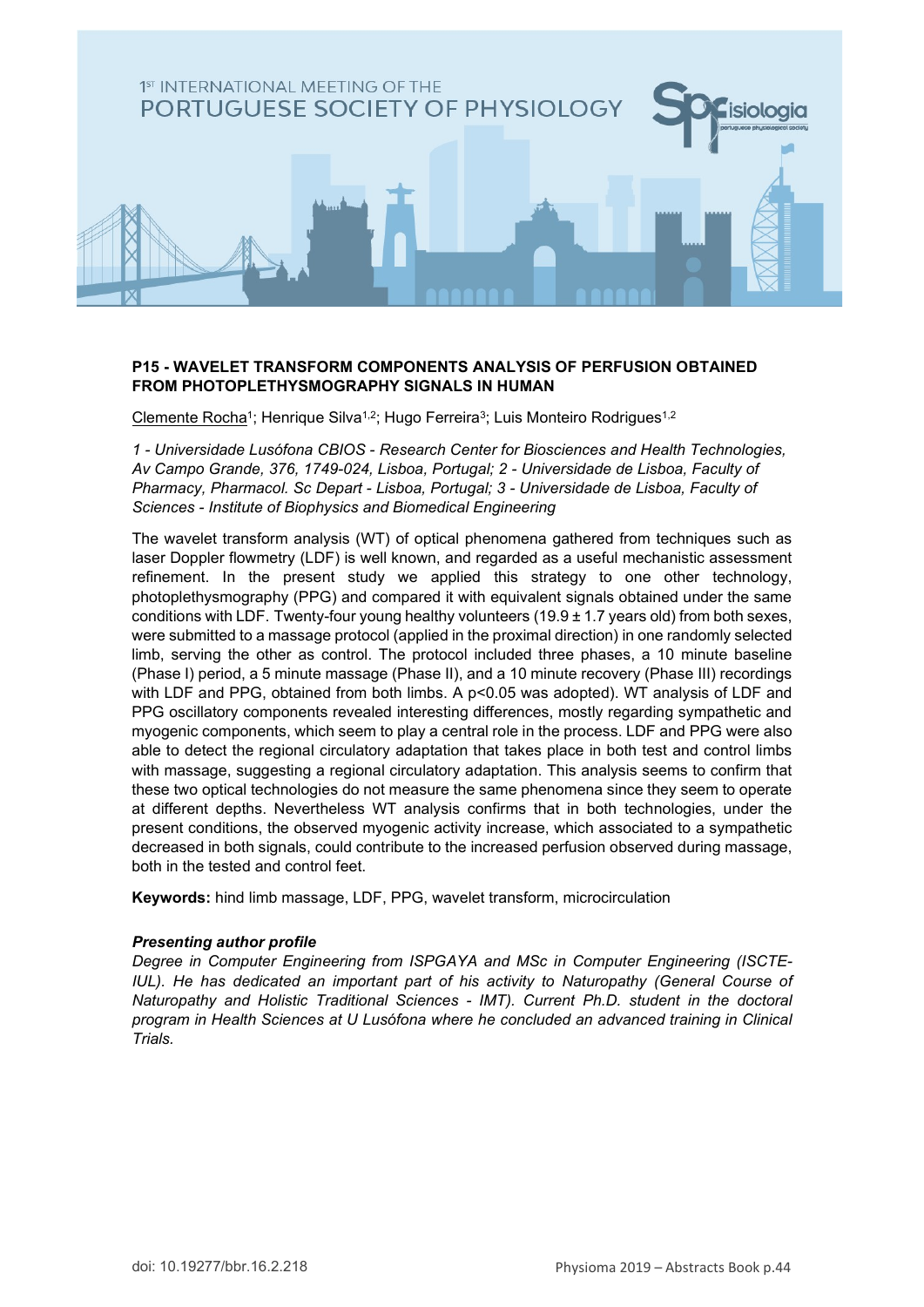

#### **P16 - ASSESSING THE EXPERIENCE OF EATING CHOCOLATE USING PHYSIOLOGICAL SIGNALS**

Justyna Zasada<sup>2</sup>; Carlos Moreira<sup>1</sup>; Daniel Rocha<sup>1</sup>; Hugo Alexandre Ferreira<sup>1</sup>

*1 - Instituto de Biofisica e Engenharia Biomedica, Faculdade de Ciencias da Universidade de Lisboa, 1649-004 Lisboa, Portugal; 2 - Lodz University of echnology, International Faculty of Engineering, 90-924 Lodz, Poland*

Eating is a complex behaviour, which engages not only the digestive system, but to a larger extent it influences the mental state. In this study, the emotional and cognitive responses of eating a variety of chocolates were assessed, as well as brand recognition, based on flavour and wrapping of each chocolate. The experiment included 3 types of chocolates: hazelnut, cherry liqueur and coconut.

The study enrolled 40 healthy subjects (aged  $24 \pm 7$  years old) divided into 4 gender-matched groups: 1 - blindfolded with wrapped chocolates, 2 - open eyes with wrapped chocolates, 3 blindfolded with unwrapped chocolates and 4 - open eyes with unwrapped chocolates. Twochannel pre-frontal (Fp1 and Fp2) electroencephalography (EEG) and photoplethysmography (PPG, blood-volume pulse) signals of each subject were acquired using EmotAi's wearable headband and physiological computing platform (EmotAi, Hong Kong). These physiological signals were then processed to derive emotional valence from the EEG's alpha band interhemispheric asymmetry and heart rate from the PPG signal.

Heart rate and emotional valence were normalized to baseline values to compute indices of physiological response to different stimuli. The average HR index for all subjects increased by 4.4 ± 6.0% when eating any chocolate, whereas the cherry liqueur chocolate caused the greatest increase in HR (30.5%).

The majority of subjects chose hazelnut as their favourite, and for each group the highest value of EV was on their favourite chocolate. Groups eating wrapped chocolates had 77% higher EV (more positive valence) after eating compared to unwrapped chocolate, as well as a longer-lasting effect in increased HR. In addition,95% of the subjects were able to recognize each chocolate regardless of the group to which they were assigned, and 85% recognized the brand.

This study enabled to better understand the eating pattern based on different factors: the preference for the chocolate, eating with eyes closed/open, and wrapped or unwrapped chocolates.

**Keywords:** chocolate, emotional valence, heart rate, neuromarketing

#### *Presenting author profile*

*Justyna Zasada is a Biomedical Engineering student, currently in her last year of the bachelor's degree at Lodz University of Technology. In the previous semester, she had the chance to study at the University of Lisbon during Erasmus exchange, which gave her a new experience and a fresh view on the biomedical field. Interested in neuromarketing and computer graphics, she often combines these areas with the projects in her studies.*